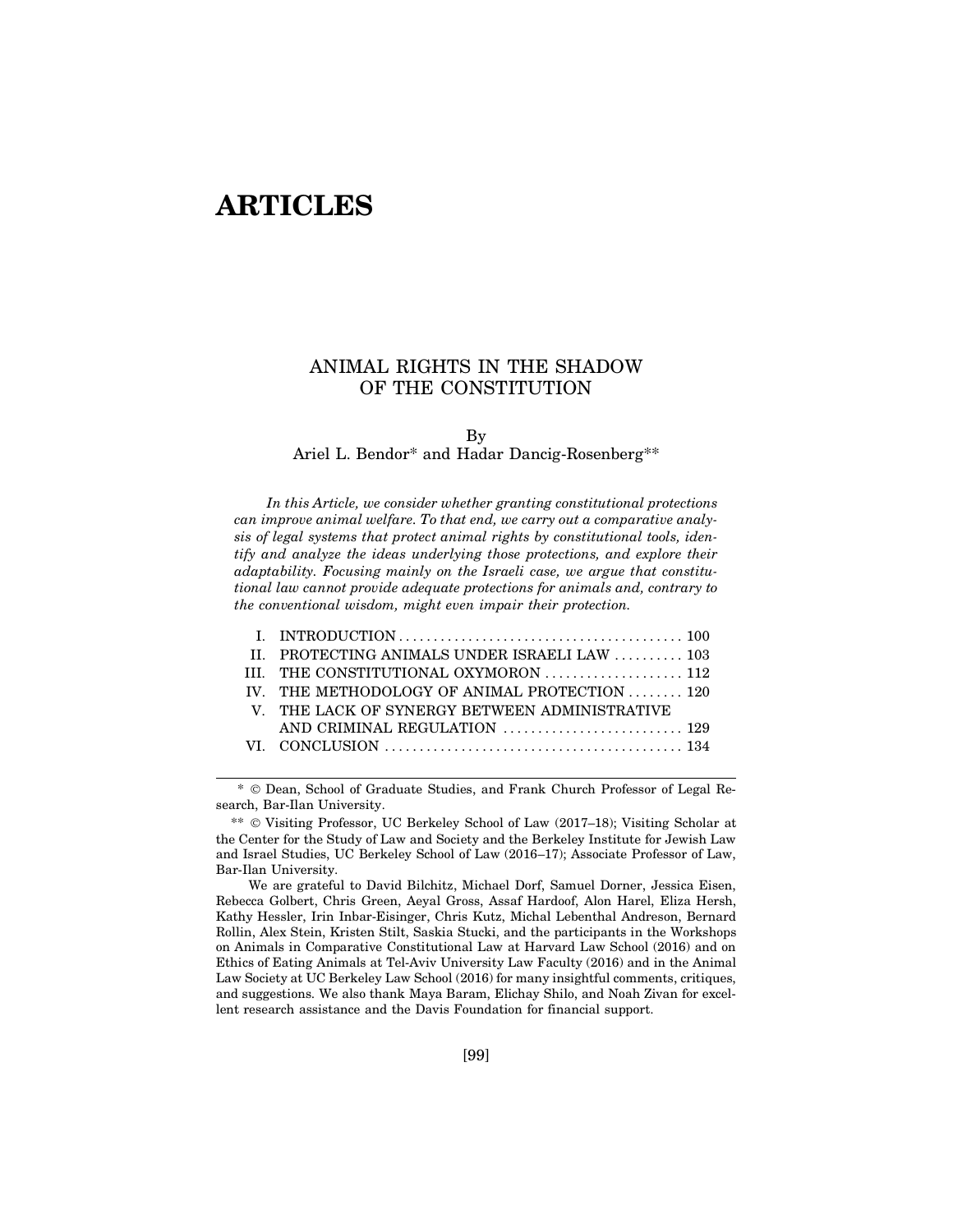# 100 ANIMAL LAW [Vol. 24:99]<br>
I. INTRODUCTION

ANIMAL LAW [Vol. 24:99]<br>
I. INTRODUCTION<br>
ections of animals give rise to unique theoreti-<br>
tical complexities, unparalleled in law. The is-Constitutional protections of animals give rise to unique theoretical, normative, and practical complexities, unparalleled in law. The issue is increasingly expanding in a series of liberal democracies around 100 MINIMAL LAW [Vol. 24:99<br>
1. INTRODUCTION<br>
1. INTRODUCTION<br>
1. Constitutional protections of animals give rise to unique theoreti-<br>
cal, normative, and practical complexities, unparalleled in law. The is-<br>
sue is increa the influence of various normative theories, which were developed by philosophers and legal scholars who advocate fundamental change of human attitude towards animals. These theories share, to some extent, the recognition that animals are not only a means to satisfy human needs and pleasures but have their own moral standing. It seems natural, therefore, that the recognition of an independent moral status of animals will be reflected in constitutional rules, parallel to those regulating human rights.

This Article seeks to illuminate, in a comparative analysis, why and how constitutional discourse cannot actually provide appropriate protections for animals, and, contrary to conventional wisdom, might even impair their protection.<sup>1</sup> However, we suggest a normative theoretical approach, which supports making analogies to certain rules that derive from constitutional law in a way that could promote the welfare of animals without purporting to grant them constitutional rights. In this way, significant legal protections of animals could be achieved in a world where full recognition of animal rights is still unrealistic. The proposed approach, therefore, would enable to enjoy the benefits of using the rationales of some constitutional rules while avoiding the disadvantages of artificial and even harmful application of constitutional discourse.

This Article explores several legal systems, including those of Switzerland and Germany—whose constitutions include provisions on animal protection—while focusing primarily on Israeli law. Israel can serve as a unique case study of the implications of constitutionalization of animal protection in light of a series of Supreme Court decisions. The Court ruled inter alia that the practice of force-feeding

<sup>1</sup> A distinction shall be made between general questions regarding the legitimacy of using animals for human needs, and questions relating to the legitimacy of limiting the freedom of religion and the equality of humans regarding the use of animals. Questions of the second category arise, for example, in the context of imposing bans on killing cows and calves on religious grounds. See Deepa Das Acevedo, Secularism in the Indian Context, 38 L. & Soc. Inquiry 138, 152 (2013) (discussing Indian law, and a Muslim case prohibiting cow slaughter); Seval Yildirim, Expanding Secularism's Scope: An Indian Case Study, 52 Am. J. Comp. L. 901, 912 (2004) (discussing a case involving a legal challenge by Muslim butchers to state legislation prohibiting the slaughter of cows). See generally Claudia E. Haupt, Free Exercise of Religion and Animal Protection: A Comparative Perspective on Ritual Slaughter, 39 GEO. WASH. INT'L L. REV. 839, 839–86 (2007) (discussing ritual slaughter); Jeremy A. Rovinsky, The Cutting Edge: The Debate over Regulation of Ritual Slaughter in the Western World, 45 CAL. W. INT'L L.J. 79, 79–107 (2014) (discussing ritual slaughter). This Article focuses on questions of the first category, which are characterized by conflicts between animal protection and human interests that do not involve any infringement upon human rights that exceed the benefits derived by people from using animals.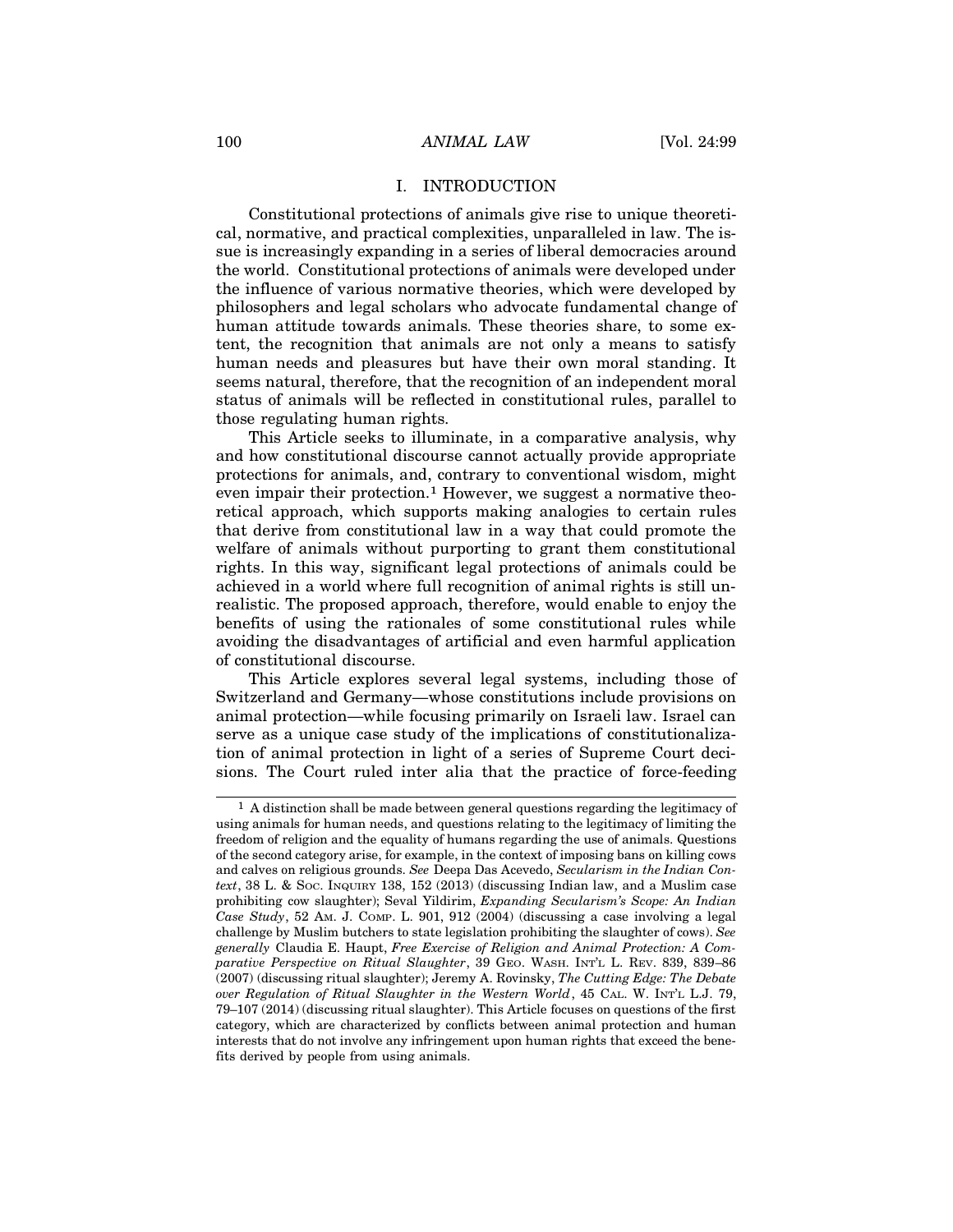geese in order to manufacture foie gras is illegal,<sup>2</sup> and as a result the agricultural sector based on force-feeding of poultry was shut down.<sup>3</sup> The Israeli Supreme Court also ruled that dealing with street cats in order to protect the interests of humans must be based on measures that are generally less extreme than killing and that do not cause suffering to the cats.<sup>4</sup> The Court also prohibited a show featuring a 'struggle' between a man and an alligator, which would have caused suffering and agony to the animal.<sup>5</sup> Just recently the Israeli Supreme Court noted that the very engagement by the Court in a solution that benefits a monkey is an indication of the legal recognition of the evolving issue of animal rights and welfare in Israeli law."6 The Court, while interpreting the main law that regulates the animal protection the Prevention of Cruelty to Animals Act (PCA Act)7—has stated that animal protection results from "the need to protect everything that was created on Earth with a breath in its nose."<sup>8</sup>

Notwithstanding the legislation and case law aimed at protecting animals, the constitutional discourse that has developed in Israel regarding animal protection has caused a considerable degree of discomfort.9 The Supreme Court ruled that the question of whether an action concerning animals is tantamount to forbidden torture of animals depends on its proportionality.10 The same action may be considered torture, cruelty, or abuse if its purpose is of minor importance, and may

4 HCJ 6446/96 Cat Welfare Society v. Arad Municipality, para. 5 (1998) (Isr.) [hereinafter Cat Welfare Society], http://elyon1.court.gov.il/files/96/460/064/J18/96064460.j18 .pdf [https://perma.cc/54CF-L63H] (accessed Jan. 19, 2018); HCJ 4884/00 Let the Animals Live v. Director of Field Veterinary Services in the Ministry of Agriculture, para. 1 (2004) (Isr.) [hereinafter Street Cats], http://elyon1.court.gov.il/files/00/840/048/L19/ 00048840.l19.pdf [https://perma.cc/GT87-K2ME] (accessed Jan. 19, 2018).

5 LCA 1684/96 Let the Animals Live v. Hamat Gader IsrLR 1, 41 (1997) (Isr.), [hereinafter Hamat Gader] http://elyon1.court.gov.il/files\_eng/96/840/016/g01/96016840 .g01.pdf [https://perma.cc/6ZA4-ESD6] (accessed Jan. 19, 2018).

<sup>9</sup> See generally Yossi Wolfson, Animal Protection Under Israeli Law, in ANIMAL LAW AND WELFARE - INTERNATIONAL PERSPECTIVES  $157$ ,  $157-79$  (Deborah Cao et al. eds., 2016) (discussing animal protection under Israel laws).

10 Noah, HCJ 9232/01, para. 31; Cat Welfare Society, HCJ 6446/96, para. 10; Street Cats, HCJ 4884/00, para. 8; Hamat Gader, LCA 1684/96, paras. 22–23.

<sup>2</sup> HCJ 9232/01 "Noah," The Israeli Federation of Animal Protection Organizations v. Attorney General, IsrLR 215 (2003) (Isr.), [hereinafter Noah] http://elyon1.court .gov.il/files/01/320/092/S14/01092320.s14.pdf [https://perma.cc/QV2B-HCT6] (accessed Jan. 19, 2018).

<sup>3</sup> See Ofra Edelman, Israel Appeals Goose Farmer's Acquittal on Animal Cruelty Charges, HAARETZ (Apr. 18, 2013, 2:08 AM), http://www.haaretz.com/israel-news/israelappeals-goose-farmer-s-acquittal-on-animal-cruelty-charges.premium-1.516100 [https:// perma.cc/3PP8-7Z3X] (accessed Jan. 19, 2018).

<sup>6</sup> CAL 5128/16 State of Israel v. Feigin, para. 4 (2016) (Isr.), http://elyon1.court .gov.il/files/16/280/051/z03/16051280.z03.pdf [https://perma.cc/Q37W-7K2J] (accessed Jan. 19, 2018).

<sup>&</sup>lt;sup>7</sup> See the Prevention of Cruelty to Animals Act  $5754-1994$  2(a) (Isr.) [hereinafter PCA Act] ("No person shall torture, act cruelly toward or abuse an animal in any way.") (translation provided by author). s Live v. Director of Field Veternary Services in the Ministry of Agriculture, para. 1<br>
48840.119.pdf [https://perma.cc/GrIs], http://elyon1.court.gov.il/files/00/840/048/L19/<br>
5 LCA 1684/96 Let the Animals Live v. Hamat G 00048840.119.pdf [https://perma.cc/G187-K2ME] (accessed Jan. 19, 2018).<br>
5 LCA 1684/96 Let the Animals Live v. Hamat Gader IsrLR 1, 41 (1997) (Isr.),<br>
[hereinafter *Hamat Gader*] http://elyon1.court.gov.il/files\_eng/96/84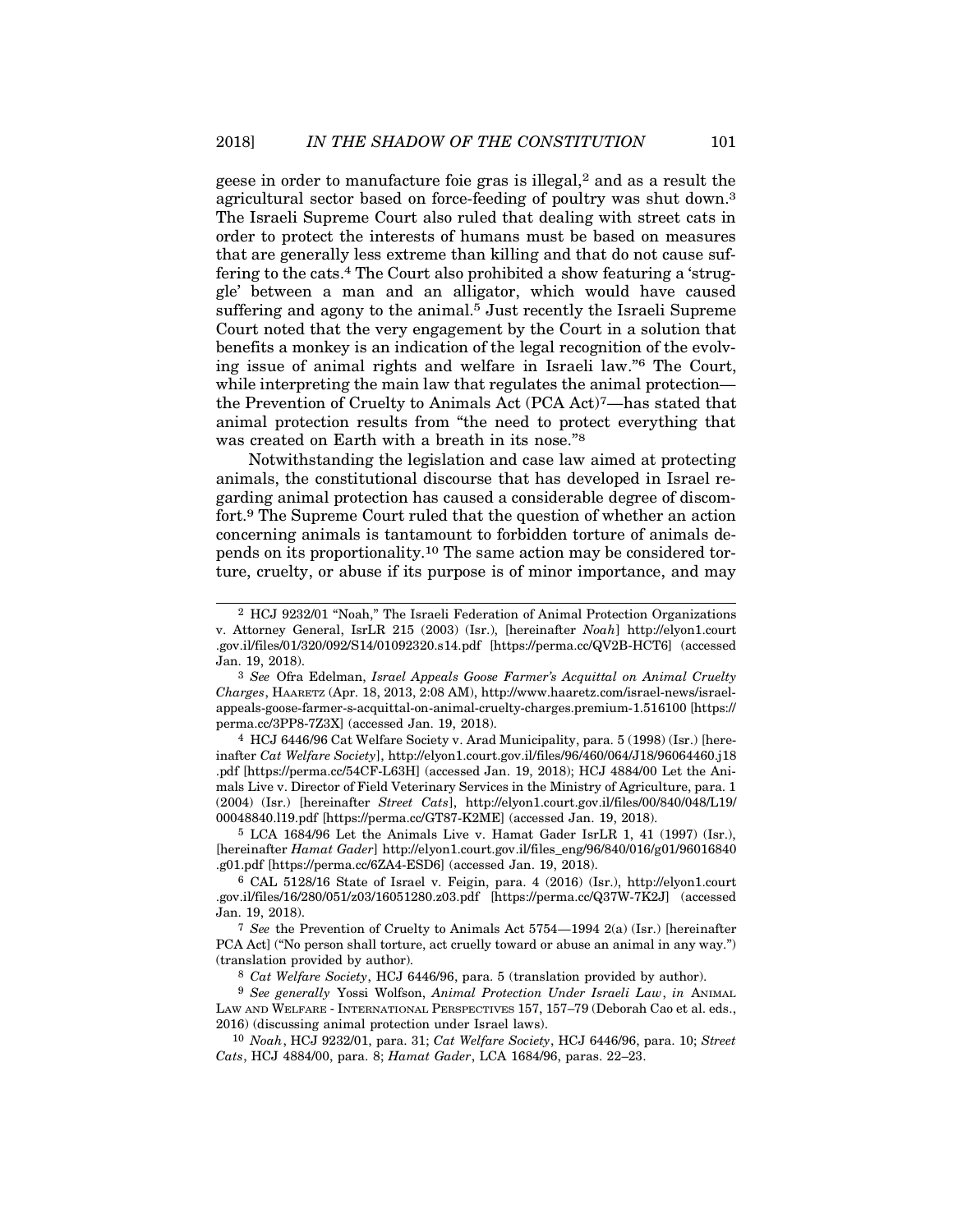102 ANIMAL LAW [Vol. 24:99]<br>
not be considered torture, cruelty, or abuse if intended to meet human<br>
needs that are persecuted by secretives essential including the provinot be considered torture, cruelty, or abuse if intended to meet human needs that are perceived by society as essential, including the provision of "basic foods."11

Following an analysis of Israeli legislation and case law regarding animal protection in comparison to corresponding laws in other countries, this Article suggests three main arguments.

First, application of constitutional principles derived from human rights in such a way as to subject animals to the interests of humans is an oxymoron. It is difficult to reconcile the contradiction between purporting to grant protection of a constitutional nature to "everything that was created on Earth with a breath in its nose,"12 and breeding and killing animals to be eaten and used in other ways. The animal products industry cannot exist without animal torture, cruelty, and abuse.

Second, constitutional protection of human rights is based on balancing rights with other interests. Israel's constitutional Basic Laws require that any restriction of a right be set forth in law or by virtue of an explicit authorization prescribed by law, that the law be enacted for a proper purpose, and that the restriction be proportional.13 Apparently, the requirement in the PCA Act, that "no person shall torture, act cruelly toward or abuse an animal in any way,"14 was to obviate a discussion of the proportionality of the abuse. But the Israeli courts interpreted this requirement as allowing "proportional" harm to animals.15 This interpretation—even if it has led to significant animal protection in certain cases—utilizes, and even abuses, the constitutional methodology in a way that legitimizes the infliction of severe harm on them. Imposing the burden of defining the details of the handling of animals intended for food upon the parliament in primary legislation (as has been done in the context of restricting human rights) will likely alleviate the suffering of animals, even if it will not lead to the liquidation of the animal products industry. In addition, this Article suggests examining the cost of measures intended to improve the conditions under which animals are held and treated relative to the effect of these measures on the price of meat and of other food derived from them.

Third, the prohibition of animal abuse constitutes not only a basis for administrative regulation, but also a criminal offense.16 But interpreting the offense according to constitutional rules of proportionality—which were formulated for the purpose of restricting the powers of nditions under which animals are held and treated relative to the<br>fect of these measures on the price of meat and of other food derived<br>om them.<br>Third, the prohibition of animal abuse constitutes not only a basis<br>r adminis Third, the prohibition of animal abuse constitute<br>
r administrative regulation, but also a criminal off<br>
eting the offense according to constitutional rules<br>
7—which were formulated for the purpose of restrict<br>
11 *Noah*,

<sup>11</sup> Noah, HCJ 9232/01, para. 18.

<sup>12</sup> Cat Welfare Society, HCJ 6446/96, para. 5 (translation provided by author).

special/eng/BasicLawLiberty.pdf [https://perma.cc/3ZHV-LCR5] (accessed Jan. 19, 2018).<br><sup>14</sup> PCA Act § 2(a) (translation provided by author).

<sup>15</sup> Noah, HCJ 9232/01, para. 16; Cat Welfare Society, HCJ 6446/96, paras. 10, 24; Street Cats, HCJ 4884/00, paras. 8, 11; Hamat Gader, LCA 1684/96, paras. 22–27.

<sup>16</sup> Hamat Gader, LCA 1684/96, para. 16.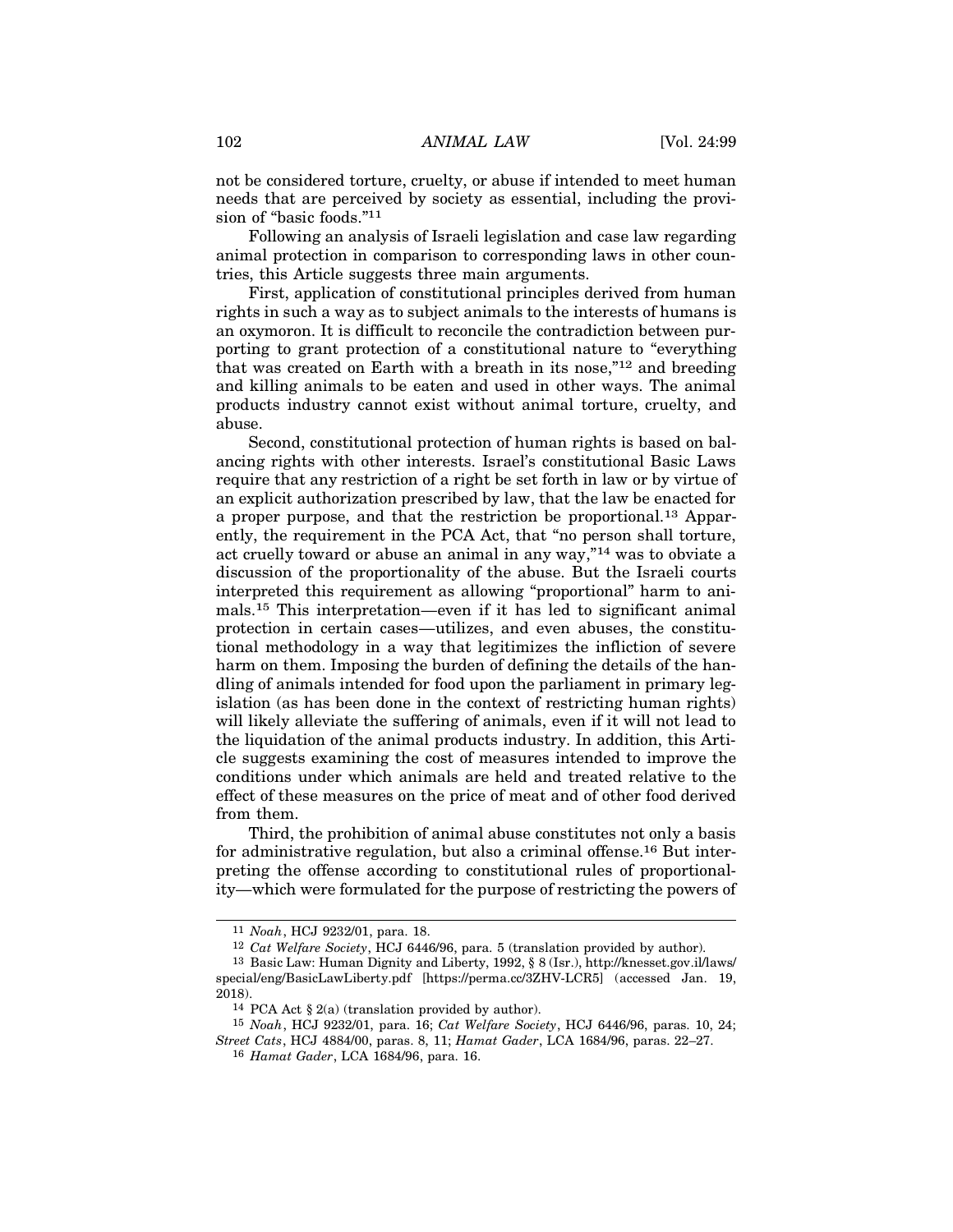government—raises considerable difficulties. The Judiciary has the discretion to determine whether harm to animals constitutes a criminal offense.17 As a result, important principles have been undermined—which were not only intended to protect the accused—but also to enable efficient enforcement of criminal prohibitions.

This Article proceeds as follows. Part II analyzes the constitutional aspects of current Israeli law regarding animal protection. Part III discusses various theories seeking to establish a basis for animal protection and emphasizes the oxymoron involved in the attempt to reconcile animal protection alongside the recognition of the legitimacy of the animal products industry. Part IV discusses the characteristics of Israeli case law in the area of animal protection, which draws analogies from the methodology of constitutional protection of human rights. Finally, Part V explores the difficulties of the integration between criminal and administrative regulations in animal protection. is spects of current Israeli law regarding animal protection. Part<br>usses various theories seeking to establish a basis for animal<br>ion and emphasizes the oxymoron involved in the attempt to<br>le animal products industry. Part

In a few decisions, the Israeli Supreme Court mentioned animal rights.18 Nevertheless, it appears that these mentions are largely anecdotal and do not reflect a coherent judicial philosophy.19 It is, therefore, preferable to examine the significance of the totality of judicial decisions regarding animal protections, rather than giving decisive weight to the rhetoric of the judges in such cases.

<sup>19</sup> See Hamat Gader, LCA 1684/96, para. 27 ("While the school of thought that recognizes animal 'rights' does not find support, either in legislation or in case law, it does teach us that although man rules the earth and its creatures, he must nonetheless respect his environment and take into account the interests of animals.").

<sup>17</sup> Id.

 $18$  See, e.g., LCA 4217/12 Mamut v. Ministry of Agriculture, para. 8 (2012) (Isr.), http://elyon1.court.gov.il/files/12/170/042/w04/12042170.w04.pdf [https://perma.cc/ L2JG-7BEN] (accessed Jan. 19, 2018) (in which the Israeli Supreme Court noted that the freedom of occupation and the living of the appellant are rights and interests deserving protection, but they are not absolute rights and must be balanced against conflicting interests and rights, including the rights of animals to receive professional, appropriate, and dedicated medical treatment.); LCA 537/08 Kagan v. Unicol, para. 5 (2008) (Isr.), http://elyon1.court.gov.il/files/08/370/005/b01/08005370.b01.pdf [https://per ma.cc/2EYY-84S7] (accessed Jan. 19, 2018) (explaining that the significant limitations imposed on the destruction of stray cats expresses the emphasis placed on the animals' right to live.); Cat Welfare Society, HCJ 6446/96, para. 5 (pointing out that in discussing the prerogatives of the local authorities regarding the destruction of animals the Court must bear in mind the right of animals to live and noting that even if this right is not directly enshrined in legislation, it is part of Israeli culture and of an inner sense, ethical and utilitarian alike, regarding the obligation and the need to protect all creation that has a living spirit.). The common approach is that criminal prohibitions against harm to people also create rights not to be harmed. See HELENA SILVERSTEIN, UNflicting interests and rights, including the rights of animals to receive professional, appropriate, and dedicated medical treatment.); LCA 537/08 Kagan v. Unicol, para. 5 (2008) (Isr.), http://elyon1.court.gov.i/f/files/ ing how the social and legal animal rights movements have contributed to the understanding of the rights' language). See generally Thomas Nagel, Personal Rights and Public Space 24 PHIL. & PUB. AFF. 83 (1995) (discussing that the common approach is that criminal prohibitions against harm to people also create rights not to be harmed).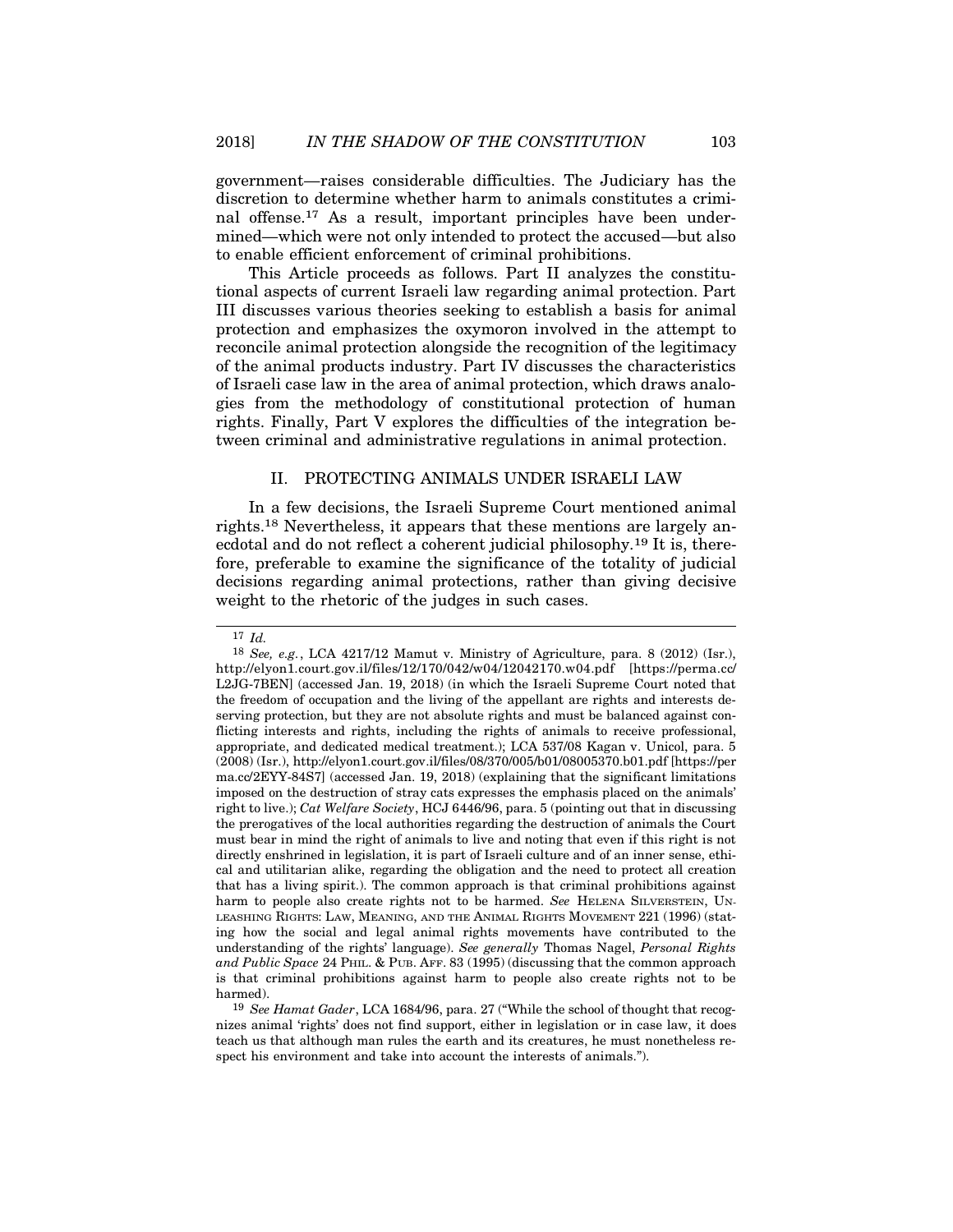104 ANIMAL LAW [Vol. 24:99]<br>
Laws regarding animal protection in Israel incorporate criminal<br>
and edministrative regulations in the same provisions 20 Alengeide de-Laws regarding animal protection in Israel incorporate criminal and administrative regulations in the same provisions.20 Alongside detailed provisions for the treatment of animals, which are intended to prevent or minimize their suffering, there are also criminal sanctions.<sup>21</sup>

The key provision in the PCA Act is Section 2(a), under which "no person will torture, act cruelly toward or abuse an animal in any way."22 The PCA Act also contains a series of specific prohibitions.23 Simultaneously, the PCA Act stipulates that it does not apply to "killing animals for human consumption,"24 an exception that was created in order to eliminate concerns that the law could prevent kosher slaughtering. Nevertheless, in many areas relating to animal protection, no regulations have been enacted yet.

Regarding the oversight of compliance with the provisions of the PCA Act and of the regulations enacted by its virtue, and their enforcement, the Act provides several mechanisms. The Act provides that if the prosecutor, the Director of Veterinary Services, or an animal protection organization have reasonable grounds to believe that an offense has been committed under the Act, or that it is about to be committed, they can turn to the Magistrates' Court to issue an injunction.<sup>25</sup> 20 See, e.g., PCA Act § 15 (stating that animal protection organization and protection organization have reasonable grounds to believe that an offense is been committed under the Act, or that it is about to be committed,

This key provision is a means of prior restraint against violating the law.26 The power to apply to the court for an injunction is granted to the criminal prosecution, to the administrative regulator, and to animal protection organizations.<sup>27</sup> 12 See, e.g., PCA Act §§ 2(C), 17(A)(1)(A) (stating that 1) no person shall organized, and we may also that it is about to issue an injunction.<sup>25</sup> This key provision is a means of prior restraint against violating e law.

criminal complaints for violations of the PCA Act after obtaining approval from the district attorney).

fights between animals," and 2) a person who contravenes the provisions of Section 2 shall be liable to imprisonment for a term of three years or the fine stated in Section 61(a)(4) of the Penal Law 5737-1977); Margot Michel & Eveline Schneider Kayasseh, The Legal Situation of Animals in Switzerland: Two Steps Forward, One Step Back – Many Steps to Go, 7 J. ANIMAL L. 1, 16 (2011) (describing a sanction in Switzerland: "[f]or all violations of the Animal Protection Act there is a two-track system of penalties applied. On the one hand there is the so-called administrative protection of animals, and on the other hand the law contains sanctions such as the elements of the offense of cruelty to animals, which is prosecuted by the penal authorities . . . ."). minal complaints for violations of the PCA Act after obtaining at attorney).<br>
<sup>21</sup> *See, e.g.*, PCA Act §§ 2(C), 17(A)(1)(A) (stating that 1) no jhts between animals," and 2) a person who contravenes the p<br>
all be liable 21 attorney).<br>
21 See, e.g., PCA Act §§ 2(C), 17(A)(1)(A) (stating that 1) no person shall organize<br>
21 See, e.g., PCA Act §§ 2(C), 17(A)(1)(A) (stating that 1) no person of Section 2<br>
all be liable to imprisonment for a <sup>21</sup> See, e.g., PCA Act §§ 2(C), 17(A)(1)(A) (stating that 1) no person shall organize fights between animals," and 2) a person who contravenes the provisions of Section 2 shall be liable to imprisonment for a term of thr fights between animals," and 2) a person who contravenes the provisions of Section 2<br>shall be liable to imprisonment for a term of three years or the fine stated in Section<br>61(a)(4) of the Penal Law 5737-1977); Margot Mic shall be liable to imprisonment for a term of three years or the fine stated in Section 61(a)(4) of the Penal Law 5737-1977); Margot Michel & Eveline Scheider Kayasseh,  $The Legendler *Regal Situation of Animals in Switzerland: Two Steps Forward, One Step Back–Many Steps to Go*, 7 J. ANIMAL L. 1, 16 (2011)$ 61(a)(4) of the Penal Law 5737-1977); Margot Michel & Eveline Schneider Kayasseh, The Legal Situation of Animals in Switzerland: Two Steps Forward, One Step Back  $-$  Many Steps in Switzerland: "[f] or all violations of th

son shall cut or amputate a cat's knuckles, tendons, or living parts of its claws). *uny Steps to Go*, 7 J. ANIMAL L. 1, 16 (2011) (describing a sanc<br>or all violations of the Animal Protection Act there is a two-tracl<br>plied. On the one hand there is the so-called administrative pi<br>d on the other hand the or all violations of the Animal Protection Act there<br>plied. On the one hand there is the so-called adn<br>d on the other hand the law contains sanctions suce<br>lty to animals, which is prosecuted by the penal<br><sup>22</sup> PCA Act § 2(

<sup>26</sup> Id.

<sup>27</sup> Id. The problem of standing for animal protection organizations to apply to the court on behalf of animals against infringement of their rights does not arise in Israel. Rather, it arises in other countries, such as the United States. See Adam Kolber, Standing Upright: The Moral and Legal Standing of Humans and other Apes, 54 STAN. L.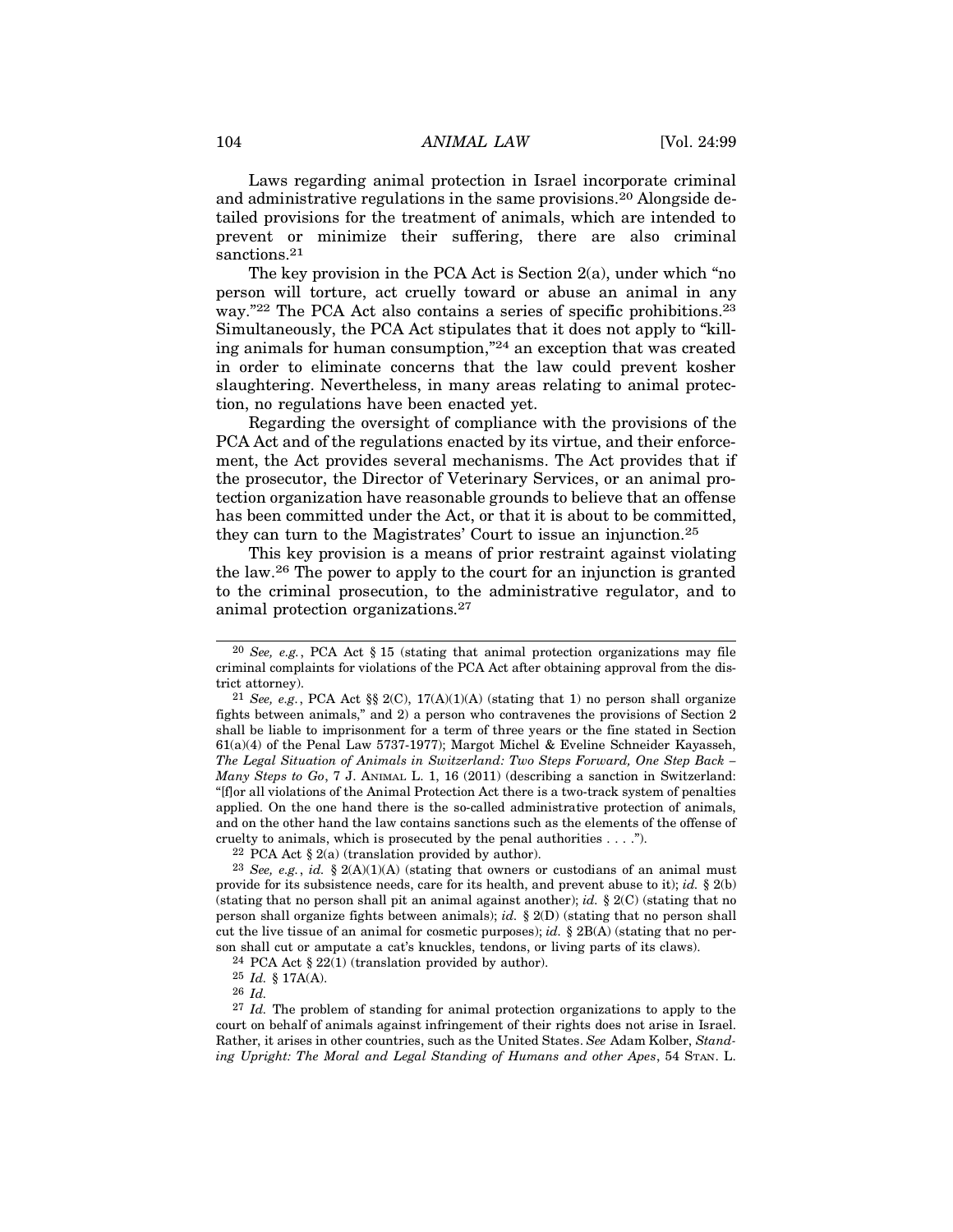A violation of the PCA Act is a criminal offense.28 As an exception to the principle whereby the power of criminal indictment is granted only to the State, it has been determined that animal welfare organizations are also empowered, with the District Attorney's approval, to file a criminal complaint under the law.29 The maximum penalty that can be imposed under the PCA Act is three years of imprisonment.30 The maximum penalty for violating regulations enacted under the PCA Act, which is the maximum punishment that can be imposed in Israel for violations specified in the regulations in general,  $31$  is six months of imprisonment.

In practice, however, the penalties imposed generally do not include imprisonment, which is imposed only in exceptional cases, and then for considerably shorter periods than the maximum.32 The vast majority of sentencing has to do with harm to pets, dogs, and cats, which elicit special empathy among people, and which Israelis do not eat.33

In three key cases, the Supreme Court interpreted and enforced the key prohibition specified in Section  $2(a)$  of the PCA Act. In all three cases, the Court ruled in an administrative or civil procedure of an early preventive nature, rather than in a criminal proceeding.<sup>34</sup>

In Hamat Gader, the first decision in which the Supreme Court interpreted in detail the PCA Act, the Court discussed the legality of a

PCA Act).<br> $^{29}$  *Id.* § 15.

32 See generally Hamat Gader, LCA 1684/96, para. 10 ("The chapter containing this offence was found under the headline of 'minor offences' and the maximum punishment for those found guilty of cruelty to animals was a week's imprisonment, for a first offence, and a month's imprisonment for recurring offences.").

33 In a directive issued by the Israeli Attorney General, prosecutors were instructed in animal abuse offenses to generally ask the court to impose prison sentences on the defendants and put them behind bars, the lowest penalty that the prosecution can request being not less than imprisonment that can be served as community service. The directive refers only to the punishment requested and does not address other aspects regarding prosecution policy. Directive from Yehuda Weinstein, Israeli Attorney General, Prosecution Policy regarding Animal Abuse Offenses (Jul. 31, 2013) (on file with authors).

34 See Hamat Gader, LCA 1684/96, para. 16 (granting the petitioners' injunction to prevent respondents from organizing alligator fights); Cat Welfare Society, HCJ 6446/ 96, at 37 (discussing the creation of an orderly administrative procedure); Noah, HCJ 9232/01, at 25–26 (holding that the force-feeding of geese is illegal under the PCA Act, preventing respondents from force-feeding their geese to increase yield).

REV. 163, 174 (2001) (discussing the problem of standing on behalf of animals in the American law context); Tania Rice, Note & Comment: Letting the Apes Run the Zoo: Using Tort Law to Provide Animals with a Legal Voice, 40 PEPP. L. REV. 1103, 1141 (2013) (discussing the problem of standing on behalf of animals in the American law context); Steven M. Wise, The Entitlement of Chimpanzees to the Common Law Writs of Habeas Corpus and De Homine Replegiando, 37 GOLDEN GATE U. L. REV. 219, 220 (2007) (discussing the problem of standing on behalf of animals in the American law context). In *Hamat Gader*, the first decision in which the Supreme Court<br>terpreted in detail the PCA Act, the Court discussed the legality of a<br>v. 163, 174 (2001) (discussing the problem of standing on behalf of animals in the<br>*in* Lerpreted in detail the PCA Act, the Counsel Correct Treferies and the problem of standarding Tort Law to Provide Animals with a Legal V (13) (discussing the problem of standing on behaltext); Steven M. Wise, *The Entitle* v. 163, 174 (2001) (discussing the problem of sta<br>nerican law context); Tania Rice, *Note & Comme*<br>ing Tort Law to Provide Animals with a Legal V<br>113) (discussing the problem of standing on behal<br>ntext); Steven M. Wise, v. 163, 174 (2001) (discussing the problem of standing on belencian law context); Tania Rice, *Note & Comment: Letting t* ing Tort Law to Provide Animals with a Legal Voice, 40 PEP 113) (discussing the problem of standing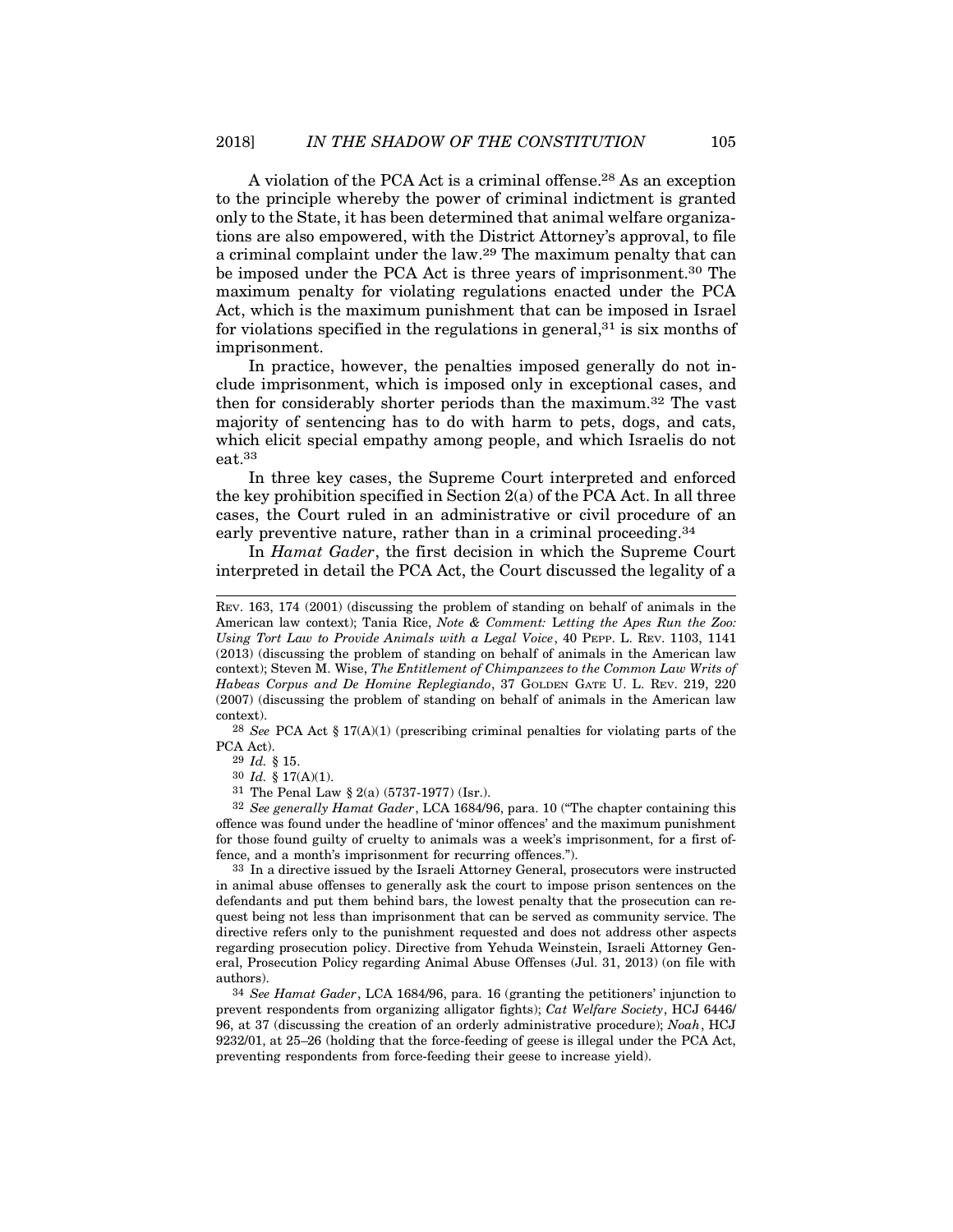106 ANIMAL LAW [Vol. 24:99]<br>
show that included a struggle between a man and an alligator.<sup>35</sup> Since<br>
injunction preceedings are next of edministrative law and not eximinal show that included a struggle between a man and an alligator.<sup>35</sup> Since injunction proceedings are part of administrative law and not criminal in nature, the Court emphasized that *mens rea* is not required, and the petitioner has to prove the actus reus of torture, cruelty, or abuse of animals.36

The Court followed a two-stage procedure in interpreting the prohibition.<sup>37</sup> In the first stage, the Court, in an opinion led by Justice Mishael Cheshin, interpreted the categories of torture, cruelty, or abuse as covering any act that causes physical or mental suffering to animals.38 In the second stage, the Court determined that it was necessary to examine whether causing the suffering was justified.39 The causing of suffering is considered to be prohibited torture, cruelty or abuse only if it is not justified.40 Regarding the justification, the Supreme Court ruled that the factors that shall be addressed are "[f]or what purpose was the suffering inflicted? Are the means employed proper means? Is the amount of suffering proportional to the purpose and means for which it was inflicted?"<sup>41</sup>

After the Court concluded that showing the fight between a man and an alligator inflicts suffering on the alligator, it ruled that the causing of suffering was not justified for three reasons.42 First, causing suffering to an animal for entertainment purposes is not justified.<sup>43</sup> Second, watching it sent an anti-educational message to the spectators:44 "One who treats helpless animals cruelly shall become hard of heart and is one step away from hurling the same treatment upon his fellow man.  $\ldots$ <sup>45</sup> Third, the fight was not fair, the result was known in advance, and the alligator had no chance of winning.46 It appears that at least the second and third reasons reflect a particularly strict approach regarding the justification of causing suffering to animals. Given the fact that animal torture, cruelty, and abuse are criminal offenses, these reasons are conspicuously obscure and broad in their scope. Justice Theodor Or, although agreeing with the outcome of granting an injunction, remarked that he "see[s] quite a few difficul-

<sup>35</sup> See Hamat Gader, LCA 1684/96, para. 16 (discussing whether alligator wrestling matches were considered animal abuse under the PCA Act).

<sup>36</sup> Id.

<sup>37</sup> See id. paras. 15–21, 36 (discussing first the three elements—the mental element associated with the crime, the suffering caused to the animal, and whether or not the behavior was justified—that determine if, under the PCA Act, animal abuse would occur in the respondent's proposed alligator wrestling exhibition).

 $38$  See id. paras.  $15-18$  ("Pain or suffering – though not severe – is sufficient to satisfy the second element establishing torture, cruelty, or abuse.").

<sup>39</sup> Id. paras. 17–18.

<sup>40</sup> Id.

<sup>41</sup> Id. para. 22.

<sup>42</sup> Id. paras. 40–41.

<sup>43</sup> Id. para. 41.

<sup>44</sup> Id.

<sup>45</sup> Id.

<sup>46</sup> Id.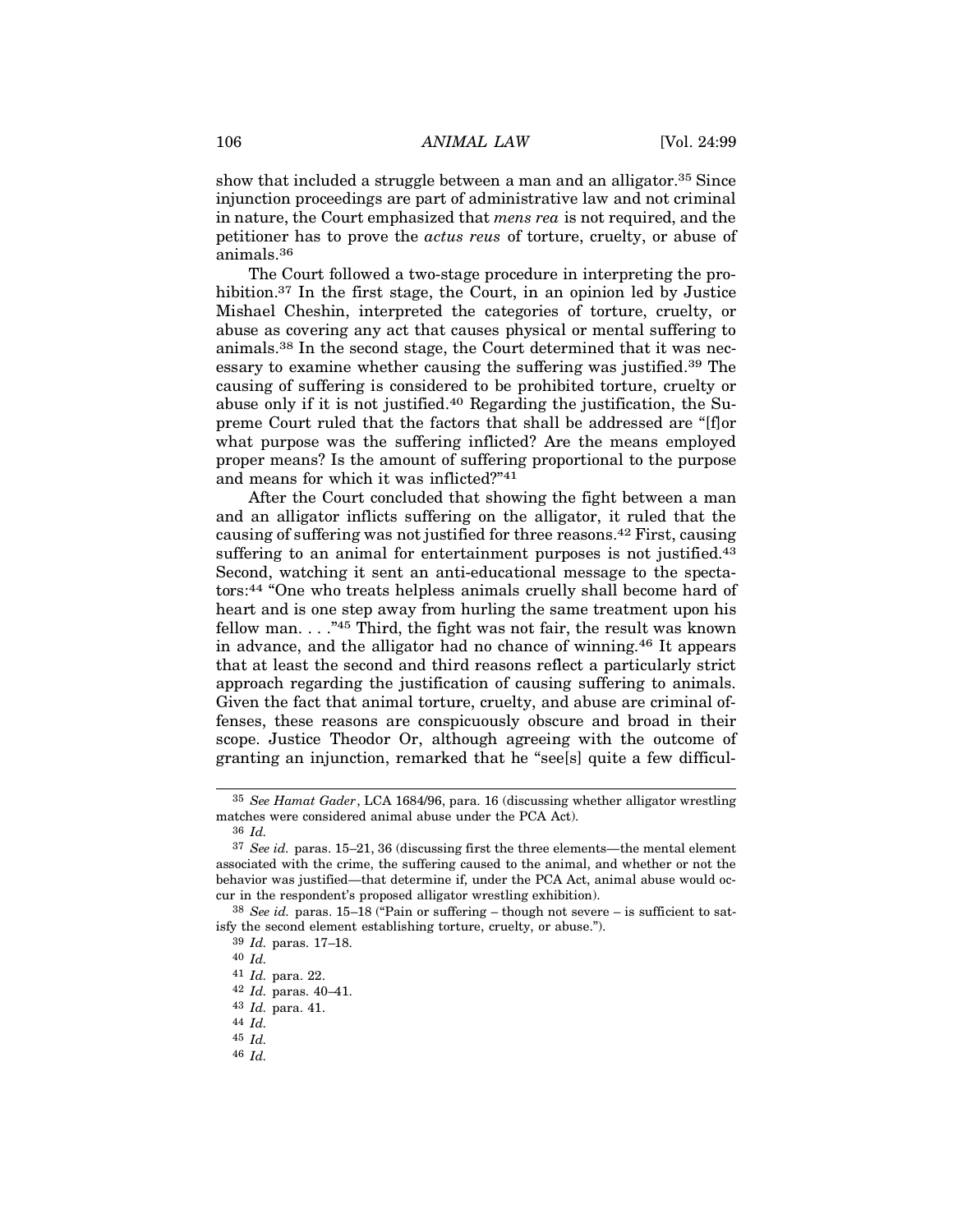ties associated with applying that opinion's prescriptions to several kinds of behavior, which involve animals, and which society currently views as acceptable."<sup>47</sup>

In two other important decisions, the Israeli Supreme Court discussed the policy dealing with stray cats. In Cat Welfare Society, the Court ruled that the fairly general certification provisions of the laws governing the powers of local authorities were amply sufficient to provide for public health and to prevent sanitary hazards and nuisances, in order to meet legal requirements with respect to "thinning" the population of stray cats.<sup>48</sup> At the same time, the Court noted that the legislation regarding the powers of the local authorities is not satisfactory.<sup>"49</sup> and According to the decision it would be proper to enshrine in primary legislation, or at least in secondary legislation, detailed instructions such as criteria for the Law's operation, rules of execution, and a proper mechanism for decision-making processes.<sup>50</sup>

Despite ruling that local authorities have the power to destroy stray cats, the Supreme Court overturned two of the three decisions against which the petition had been filed.51 The Court stated that when the local authority decides to thin the population of cats by killing them, it must consider the possibility of achieving the same goals using less drastic measures before making the decision. This is the doctrine of proportionality, according to which governmental measures must suit the accomplishment of the purpose, and not exceed what is needed to accomplish the goal.52

The Supreme Court overturned decisions without proving that the proliferation of cats was a real danger, without showing that proportional discretion was used in order to deal with danger, and without having examined the possibility of ensuring public health without the annihilation of stray cats.

In Street Cats, the ??Supreme Court addressed the legality of directives for treating stray cats issued by the Director of Field Veterinary Services at the Ministry of Agriculture, following Cat Welfare Society.53 The directives were designed to regulate the exercise of the authority to destroy cats.54 The killing of the cats was entrusted to a private company called "Protection of Cats."55 The Supreme Court did not discuss the question of whether it is possible to regulate the destruction of animals by administrative directives, which are not parliamentary acts, which are neither parliamentary acts nor regulations. t discuss the question of whether it is possible to regular<br>
ruction of animals by administrative directives, which are entary acts, which are neither parliamentary acts nor re<br>
<sup>47</sup> *Id.* at 48–49.<br>
<sup>48</sup> *Cat Welfare Soc* 

<sup>47</sup> Id. at 48–49.

<sup>48</sup> Cat Welfare Society, HCJ 6446/96, para. 2.

<sup>49</sup> Id. para. 20.

<sup>50</sup> Id.

<sup>51</sup> Id. para. 20.

<sup>52</sup> Id. para. 28.

<sup>54</sup> Id. para. 3.

<sup>55</sup> Id. (translation provided by author).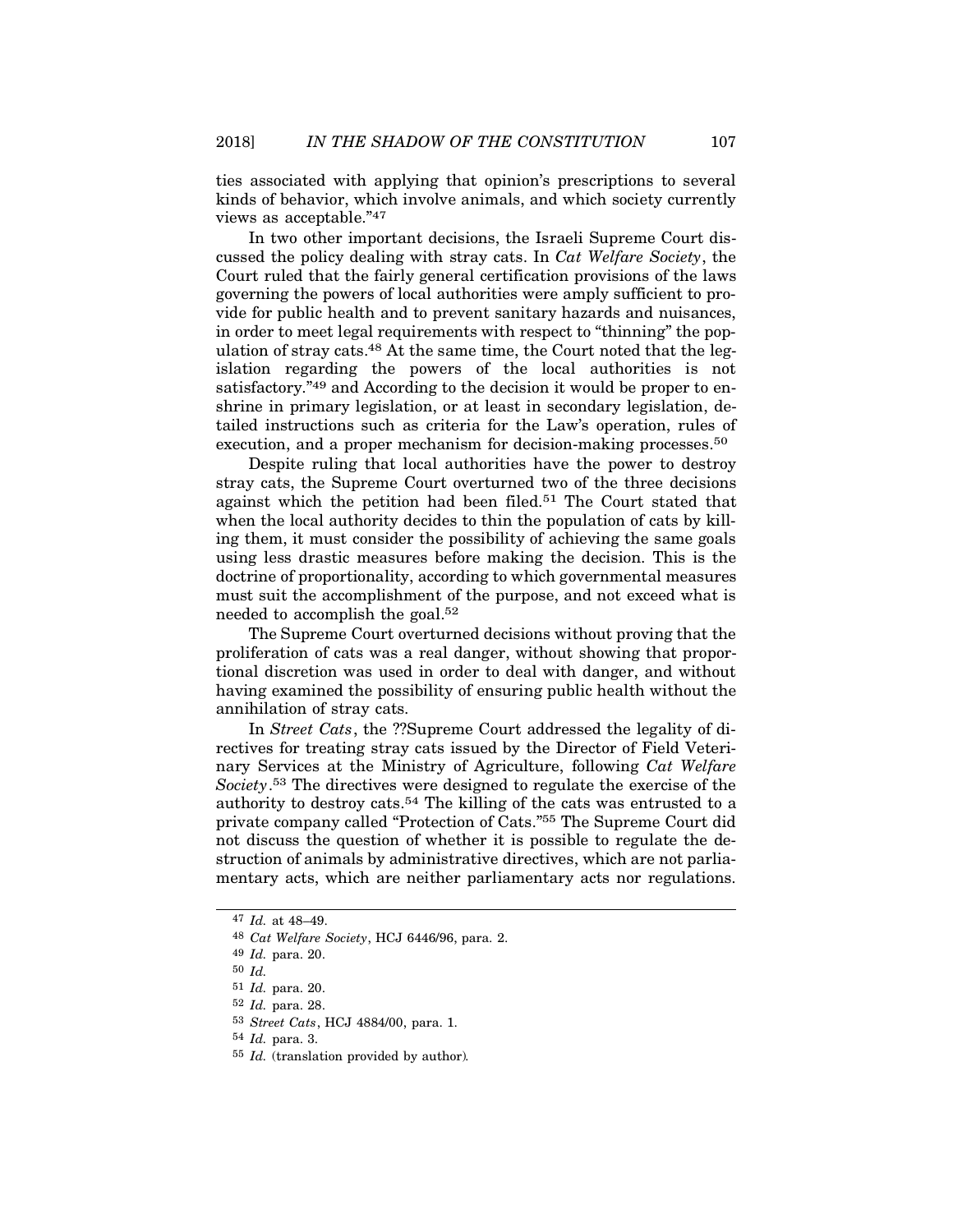108 ANIMAL LAW [Vol. 24:99]<br>Nevertheless, the Court accepted the petition for two reasons.<sup>56</sup> First,<br>it was determined in the spirit of the destrine of proportionality, that Nevertheless, the Court accepted the petition for two reasons.56 First, it was determined, in the spirit of the doctrine of proportionality, that the destruction of stray cats must be done sparingly, circumscribing it within boundaries as clear as possible of time and place, and limiting the circumstances under which it is possible to carry it out. The Court noted that destruction of stray cats must be the last step, undertaken only when it is not possible to effectively protect the welfare of humans by any other means at a reasonable cost.<sup>57</sup>

The directives did not establish almost any means for dealing with stray cats apart from killing them. They did not set criteria for handling cats, and ultimately they left no doubt that they revolve around killing as the main mode of action.<sup>58</sup> Second, the Supreme Court ruled that resorting to a private company to collect and destroy the cats was illegal because the company was in a severe conflict of interest, and the supervision over it by Ministry of Agriculture was weak.59 The company has an economic interest in demonstrating activity, namely to hunt stray cats and kill them.60 Its employees hold a large amount of drugs and have a free hand to use them.61 The' company's employees formulate the factual foundation for killing, which takes place far from any governmental supervision.<sup>62</sup> The company is required to report briefly to the authorities on its operations only once a month.<sup>63</sup> However, the Court did not address the question of whether granting a private company the power to shape the policy of destroying stray cats is consistent with the separation of powers.

The third decision—and the most significant one, both in principle and because of its practical implications—was the ruling of the Supreme Court in Noah.64 In a majority decision, the Supreme Court ruled that the practice of force-feeding geese in order to manufacture foie gras is illegal because it involves torture and abuse of the geese, and therefore canceled the regulations on which this practice was based.65 As a result, the agricultural sector of force-feeding poultry

62 Id.

63 Id.

64 See HCJ 7713/05 "Noah," The Israeli Federation of Animal Protection Organizations v. Attorney General, (2006) (Isr.), http://elyon1.court.gov.il/files/05/130/077/R06/ 05077130.r06.pdf [https://perma.cc/4JXS-SYXJ] (accessed Jan. 19, 2018) (discussing the enforcement of Noah, HCJ 9232/01, once it became clear that there was no method of raising geese for the production of foie gras without involving torture and abuse).

65 In California, however, a federal district court overturned California's ban on selling force-fed foie gras in January 2015. See Ass'n des Eleveurs de Canards et d'Oies du ´ Qu´ebec v. Harris, 79 F. Supp. 3d 1136, 1145–48 (C.D. Cal. 2015) (finding that a California statute banning the sale of products that are "the result of force feeding a bird for the purpose of enlarging the bird's liver beyond normal size" is preempted by the Poultry Products Inspection Act). But see Kathryn Bowen, The Poultry Products Inspection

<sup>56</sup> Id. paras. 4–5, 16.

<sup>57</sup> Id. para. 8.

<sup>58</sup> Id. para. 10.

<sup>59</sup> Id. para. 15.

<sup>60</sup> Id. para. 14.

<sup>61</sup> Id.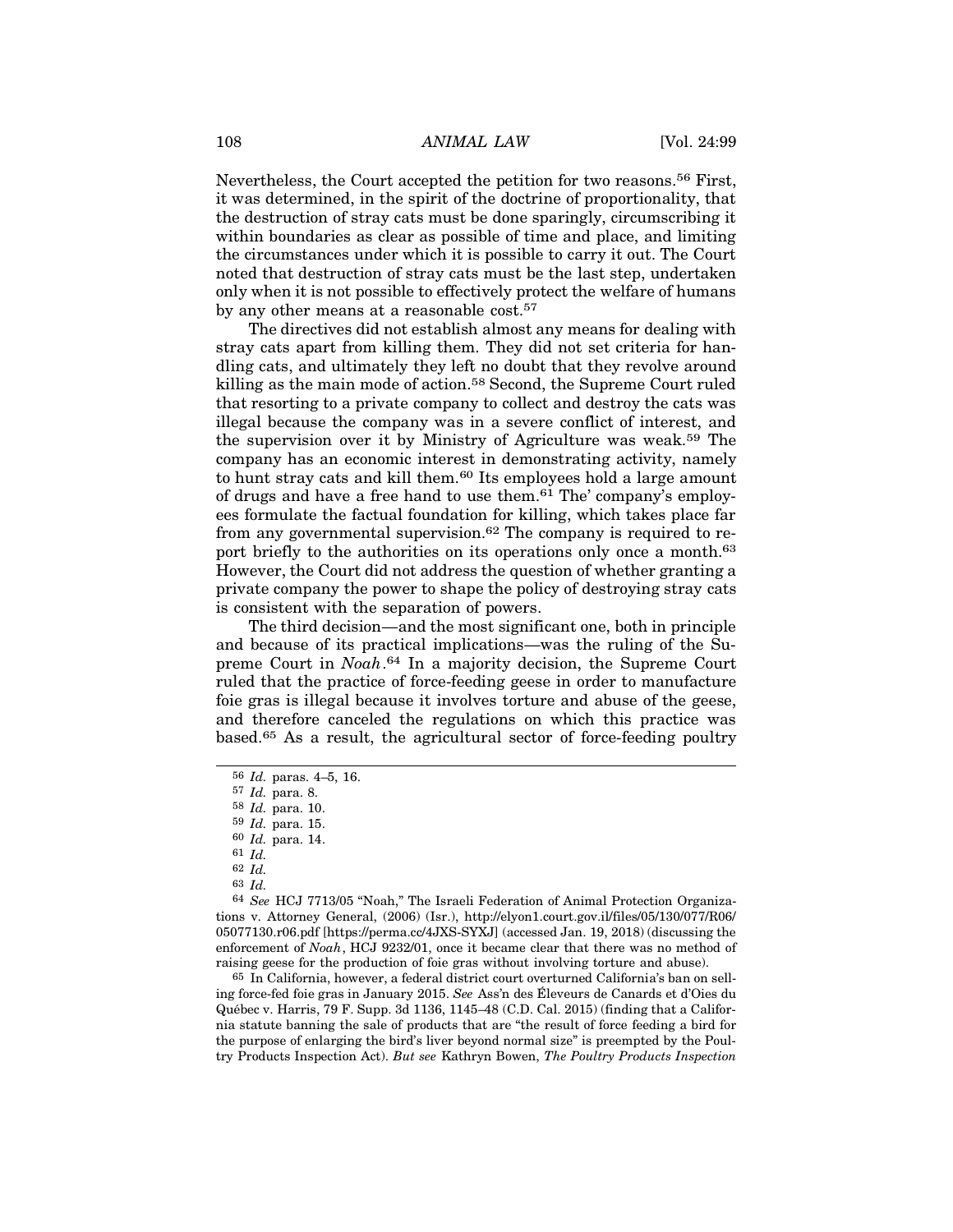was shut down.<sup>66</sup> Three main consequences attest to the uniqueness of this decision and to its importance from the points of view of principle and practice.

First, the practice that was declared illegal was part of the meat industry. Without minimizing the importance of prohibiting animal abuse for entertainment,  $67$  or limiting the authority to kill stray animals in order to prevent nuisance and risks to public health,<sup>68</sup> the ruling that a practice used directly in the industrial production of meat is illegal is of particular importance. Indeed, the social and economic implications of limiting the food industry are dramatically different than the implications of limiting the killing of cats that cause discomfort or of abusing crocodiles in entertainment performances.

Second, the result of the decision was the liquidation of an entire agricultural sector, involving compensation on the part of the State to farmers who made their living by raising geese and other waterfowl for the production of foie gras.<sup>69</sup>

Third, the Supreme Court declared regulations approved by a parliamentary committee were illegal.70 Although Israeli law allows the Supreme Court to invalidate regulations that received parliamentary approval if they are ultra vires or suffer from some other substantial legal flaw, the Court shows great restraint when it comes to judicial review of such regulations.71 The Supreme Court's willingness to cancel the regulations reflects the particular weight that the Court ascribes to the value of animal protection.

67 Hamat Gader, LCA 1684/96, paras. 40–41.

68 Cat Welfare Society, HCJ 6446/96, para. 3; Street Cats, HCJ 4884/00, para 4.

69 See Government Secretariat, Resolution No. 4278, PRIME MINISTER'S OFF. (Oct. 2, 2005), http://www.pmo.gov.il/Secretary/GovDecisions/2005/Pages/des4278.aspx [https:// perma.cc/6NZ3-44W5] (accessed Jan. 19, 2018) (creating a committee to determine how to proceed after Noah); Government Secretariat, Resolution No. 250, PRIME MINISTER'S OFF. (July 9, 2006), http://www.pmo.gov.il/Secretary/GovDecisions/2006/Pages/des250 .aspx [https://perma.cc/HMT7-PZM7] (accessed Jan. 19, 2018) (deciding to provide financial compensation to farmers affected by  $N$ oah). This compensation was given despite the fact that the Supreme Court held that the farmers had no legal right to compensation for the elimination of their business. CA 2118/12 Grass Meat Products Export Ltd. v. State of Israel, 2 (2015) (Isr.), http://elyon1.court.gov.il/files/12/180/021/ w10/12021180.w10.pdf [https://perma.cc/H8HF-WF9G] (accessed Jan. 19, 2018).

70 Noah, HCJ 9232/01, paras. 25–27.

71 See, e.g., HCJ 7456/09 Midberg v. Rishon Lezion Magistrate's Court, para. 8 (2010) (Isr.), http://elyon1.court.gov.il/files/09/560/074/c06/09074560.c06.pdf [https://per ma.cc/BGH7-97UU] (accessed Jan. 19, 2018) (stating that the approval of one of the Knesset committees is not sufficient to immunize secondary legislation that is unreasonably unreasonable against cancellation by the court).

Act and California's Foie Gras Ban: An Analysis of the Canards Decision and Its Implications for California's Animal Agriculture Industry, 104 CAL. L. REV. 1009, 1035–41 (2016) (arguing that the Canards decision could "severely undercut" state authority to regulate animal cruelty).

<sup>66</sup> Noah, HCJ 9232/01, paras. 26–27; see Lazar Berman, Knesset Gives Initial Okay to Ban on Foie Gras Sales, TIMES ISRAEL (July 10, 2013, 6:21 PM), https://www.timesof israel.com/knesset-gives-initial-okay-to-ban-on-foie-gras-sale/ [https://perma.cc/9KG5- RP59] (accessed May. 11, 2018).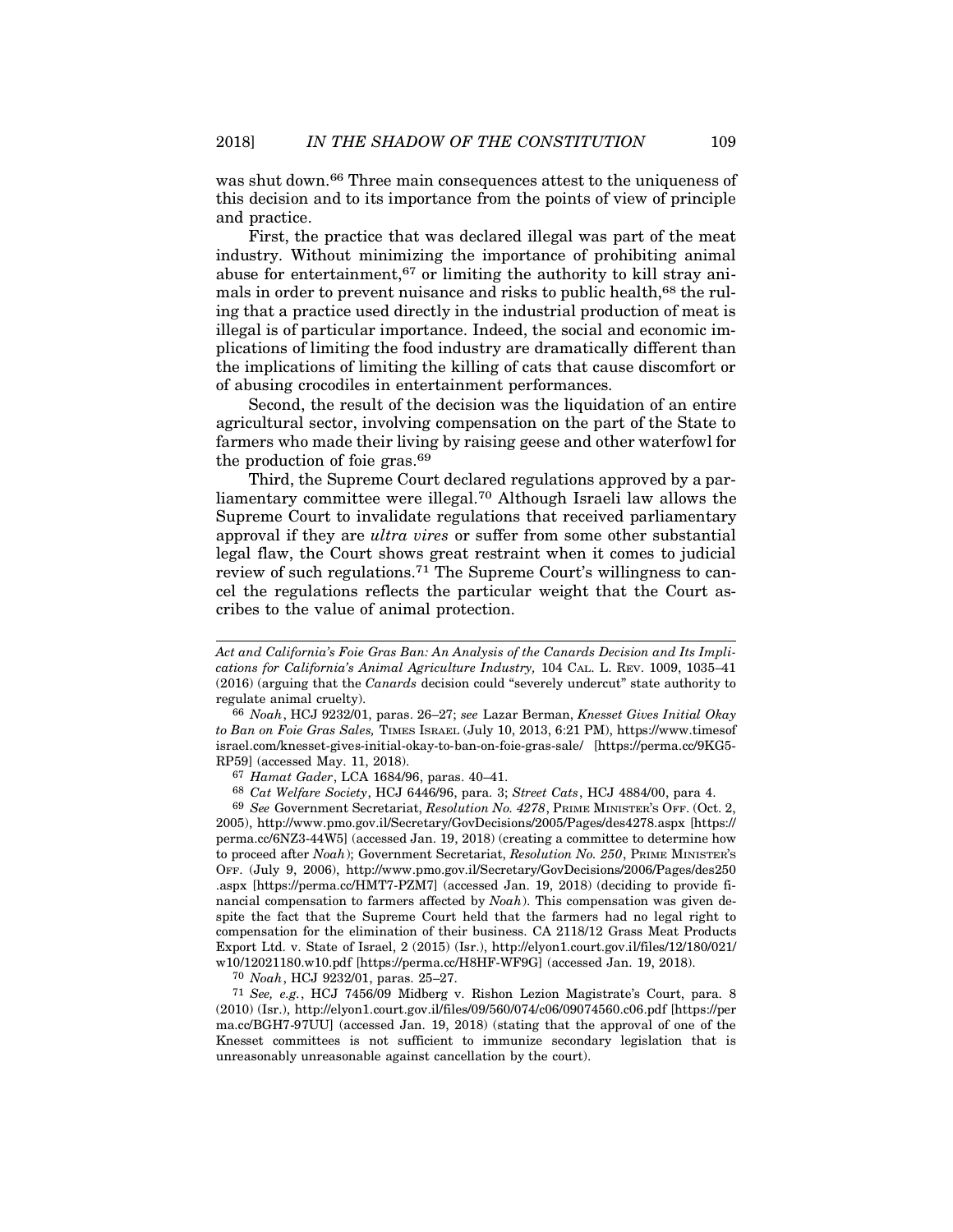110 ANIMAL LAW [Vol. 24:99]<br>In *Noah* as well, the Supreme Court based its decision on the doc-<br>tripe of proportionality, Insting Toyo Streeborg Cohen, who led the In Noah as well, the Supreme Court based its decision on the doctrine of proportionality. Justice Tova Strasberg-Cohen, who led the majority opinion, noted that just as constitutional human rights are not absolute but relative, and can be balanced against other interests, the interest of protecting animals is balanced against the interest of persons using them for their subsistence.72 Justice Strasberg-Cohen noted that the methodology used for this balancing:

[B]ears a similarity to the principles that guide this Court when it balances fundamental rights against other rights, values, principles or interests of a public nature. This balance is achieved by weighing the purpose of the violation and the proportionality of the means used to achieve the said purpose . . . . These tests are also used by the courts in determining a balance in cases other than those concerning human rights . . . . In this framework, the tests of purpose and proportionality serve not only to decide whether the harm to the interest of animal protection is justified and is therefore legal, but also for defining the limits of the interest itself.73

The Court ruled that breeding animals for human consumption is also subject to the PCA Act, and that "the fact that the law excludes putting animals to death for human consumption from its application . . . does not, in and of itself, justify that the animal's life should be filled with suffering."74 The Court recognized the fact that the power to enact regulations implementing the Act "constitutes a tool for concretizing the balance between the need to protect animals and the opposing interest of 'agricultural needs.'"75 In other words, whether this or some other agricultural practice constitutes torture, cruelty, or abuse is determined by the balance between the "needs of agriculture" and the protection of animals. The Court noted that "[t]he circumstances under which other interests will override the interest of protecting animals cannot be precisely demarcated. They will depend on the culture, values, and worldview of society and its members, and these are contingent on time, place, and circumstance."<sup>76</sup>

In this case, the determination that force-feeding constitutes torture, cruelty or abuse was based on two considerations.77 First, forcefeeding caused particularly intense suffering to the geese.78 Second, the benefit of causing the suffering—which is the production of "luxury food"79 and not of "basic foods"80—required demonstrating the "needs of human existence,"81 is small in relation to the suffering caused to the geese.

<sup>72</sup> Noah, HCJ 9232/01, paras. 5–7.

<sup>73</sup> Id. para. 11.

<sup>74</sup> Id. para. 12.

<sup>75</sup> Id. para. 16.

<sup>76</sup> Id. para. 7.

<sup>77</sup> Id. para. 26.

<sup>78</sup> Id. para. 17.

<sup>79</sup> Id. para. 23.

<sup>80</sup> Id.

<sup>81</sup> Id. para. 9.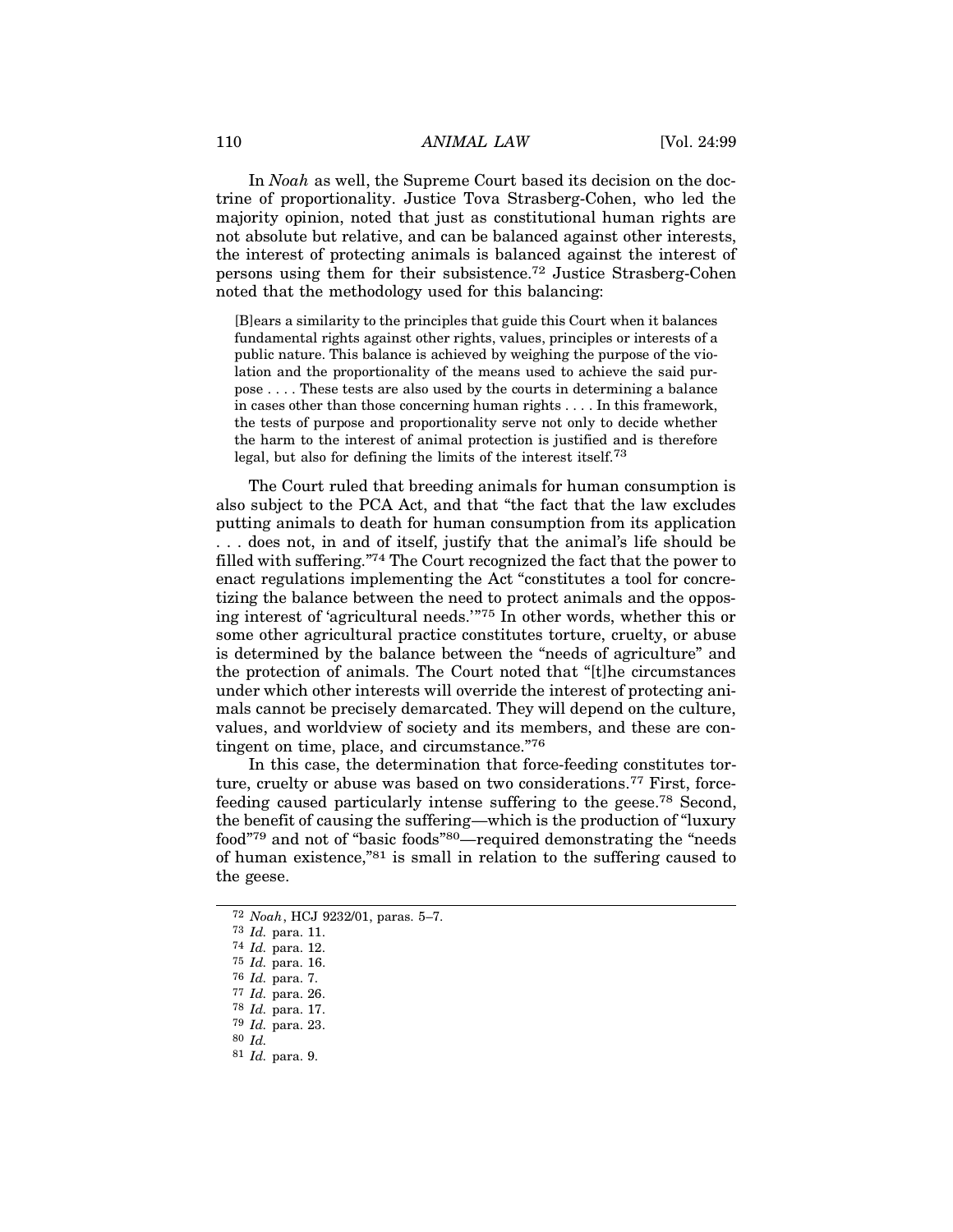Nevertheless, the Supreme Court stated that:

[O]ne must give attention to the complexity of the issue, and to the consequences of annulling the Regulations and prohibiting the practice of forcefeeding geese on the foie gras industry and those employed in it. All these demand giving respondents time to reevaluate the subject before the annulment takes effect.82

Therefore, the Supreme Court postponed the date on which the annulment of the regulations was to take effect by a year and a half, giving the authorities time to evaluate whether there are methods of force-feeding geese that significantly reduce the suffering caused to them.83

In his dissenting opinion in Noah, Justice Asher Grunis held that the geese's suffering does not justify the abolishment of regulations that would make those "employed in force-feeding geese for decades into felons in a day."84 Justice Grunis based his reasoning largely on the inconsistency of the majority opinion.85

Applying the law on raising animals for the production of meat led the majority justices in Noah to what was called "one of the first instances of a court applying an anti-cruelty law to a common farming practice."86 The Court ruled despite "the strategic, and even psychological, difficulties created by the fact that cruelty is embedded in nearly every aspect and stage of animal food production,"87 which "can provoke derisive commentary on the inconsistency of such policies."88

Indeed, the legal protection of animals in Israel is expanding, and it has some implications also for the raising of animals for food.89 In

 $85$  See id. para. 18 (Grunis, J., dissenting) ("The purpose of the force-feeding process is to produce food for human consumption. . . . Traditional agriculture, based on family farms, has disappeared. It has been replaced by enormous farms, where animals are raised in harsh conditions. Thousands of chickens are crowded together in cages; calves are kept in extremely narrow stalls; their movement is greatly restricted, and they are fed special food. In the case of calves, the purpose of this is to produce meat of higher quality. We mention these examples to demonstrate that imposing a complete ban on a certain agricultural industry may have far-reaching economic and social consequences. . . . It is true that foie gras is considered a culinary delicacy . . . and thus should not be equated with regular basic foods. . . . We may, however, find ourselves entangled in hairsplitting distinctions; what would we say of veal? Clearly substitutes can be found for both foie gras and veal.").

86 Mariann Sullivan & David J. Wolfson, What's Good for the Goose . . . The Israeli Supreme Court, Foie Gras, and the Future of Farmed Animals in the United States, 70 L. & CONTEM. PROBS. 139, 169 (2007).

<sup>82</sup> Id. para. 25.

<sup>83</sup> Id. para. 27.

<sup>84</sup> See id. para. 25 (Grunis, J., dissenting); ("Had we agreed with petitioner's argument, we would be forced to say that the Animal Protection Law makes those employed in Force-feeding geese criminals. These same people have been employed in the profession for many years, with the encouragement and aid of the government."); id. para. 29 (Grunis, J., dissenting).

<sup>87</sup> Id. at 140.

<sup>88</sup> Id. at 141.

<sup>89</sup> Id. at 154.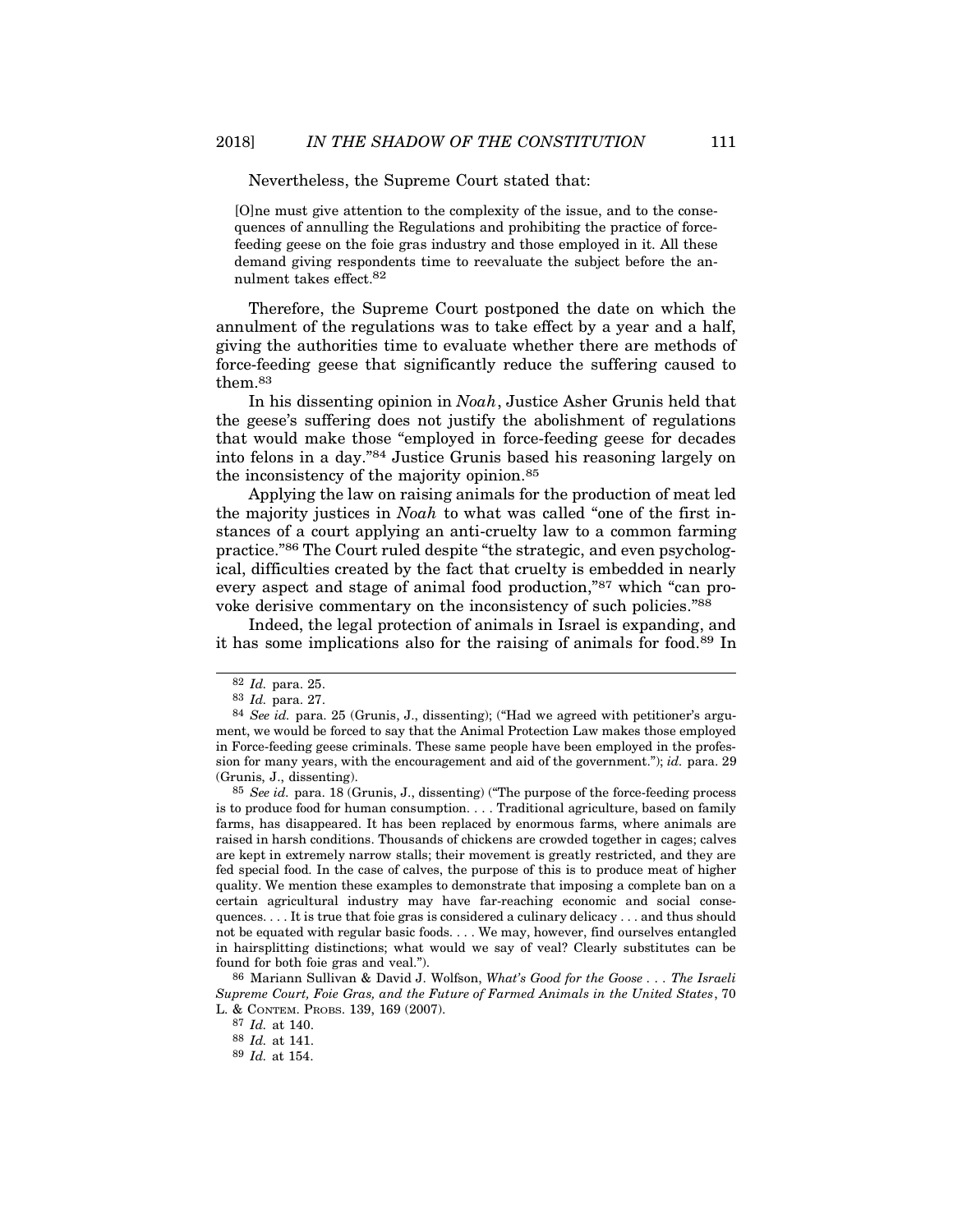112 ANIMAL LAW [Vol. 24:99]<br>
this, the Israeli approach differs from that advocated by the US<br>
Animal Walfare Act which in 8.9129 states "[tlbs tarm 'onimal'] this, the Israeli approach differs from that advocated by the US 112 **ANIMAL LAW** [Vol. 24:99<br>
this, the Israeli approach differs from that advocated by the US<br>
Animal Welfare Act, which in § 2132 states, "[t]he term 'animal' . . .<br>
excludes . . . farm animals . . . used or intended fo excludes . . . farm animals . . . used or intended for use as food or fiber."90 Nevertheless, the existing protection is inadequate, to say the least, because of its inconsistency, if not arbitrariness. Is this severe inconsistency, however, in a world that is still a "tyranny of human over nonhuman,"91 a price worth paying to reduce, if only slightly, the suffering of animals, as long as the realistic consistent alternative is to increase the suffering and not to relieve it? To what degree is the extent of current inconsistency essential and cannot be further reduced by further reducing the suffering? We discuss this in the following sections. ertheless, the existing protection is inadequate, to say the<br>se of its inconsistency, if not arbitrariness. Is this severe<br>y, however, in a world that is still a "tyranny of human<br>nan,"<sup>91</sup> a price worth paying to reduce,

Different approaches have been proposed in the literature regarding the proper attitude toward animals.<sup>92</sup> These approaches have replaced the Cartesian one,<sup>93</sup> which even conservative scholars do not uphold today,<sup>94</sup> according to whom animals are objects that simply do 1990 Animal Welfare Act of 1966, 7 U.S.C. § 2132(g) (2008).<br>
99 See Darian M. Briting, Reduce Actions, 1975).<br>
99 See Darian M. Brahm, Reduce, Refine, Replace: The Failure of the Three R's and Future of Animal Welfare Act

<sup>93</sup> According to this approach, which is attributed to the philosopher Rene Descartes, animals are automata that might act as if they are conscious, but really are not so. See John Cottingham, A Brute to the Brutes? Descartes' Treatment of Animals, 53 PHILOSO-PHY 551, 551 (1978) ("[Descartes] held . . . the 'monstrous' thesis that 'animals are without feeling or awareness of any kind.""); René Descartes, Animals Are Machines, in (describing the debate in animal ethics between the animal welfare and the animal<br>rights approaches); Dorothy Sluszka, Animal *Farm*. The *E.U.'s Move towards Progress*<br>COMP. L. 423, 426–29 (2016) (giving a brief history 1976) (stating relevant selections of Descartes' writings); Peter Harrison, Descartes on Animals, 42 PHILOSOPHICAL QUARTERLY 219, 219–20 (1992) (discussing other interpretations of Descartes's position in regard to animals).

94 See Animal Rights: debate between Peter Singer & Richard Posner, SLATE (June 2001), https://www.utilitarian.net/singer/interviews-debates/200106—.htm [https://per ma.cc/UH3B-YGSY] (accessed Jan. 19, 2018) ("[Posner agrees] that gratuitous cruelty to and neglect of animals is wrong and that some costs should be incurred to reduce the suffering of animals raised for food or other human purposes or subjected to medical or other testing and experimentation."). However, Posner is strongly averse to, from both the philosophical and legal points of view, the animal rights movement. See also GARY out feeling or awareness of any kind.""); René Descartes, *Animals Are Machines*, *in* ANIMAL Richars AND HUMAN OBLICATIONS 60, 60-68 (Tom Regan & Peter Singer eds., *Animals*, 42 PHILOSOPHICAL QUARTERLY 219, 219-20 (1992) generally Richard A. Posner, Animal Rights: Legal, Philosophical, and Pragmatic Per-Animals, 42 PHILOSOPHICAL QUARTERLY 219, 219–20 (1992) (discussing other interpre-<br>tations of Descartes's position in regard to animals).<br>
<sup>94</sup> See Animal Rights: debate between Peter Singer & Richard Posner, SLATE (June<br> Sunstein & Martha C. Nussbaum eds., 2004) (arguing for a "humancentric" approach to animal rights). But see David R. Schmahmann & Lori J. Polacheck, The Case Against Animal Rights, 22 B.C. ENVTL. AFF. L. REV. 747, 781 (1995) ("No society . . . has ever

<sup>91</sup> PETER SINGER, ANIMAL LIBERATION ix (1975).

<sup>92</sup> See Darian M. Ibrahim, Reduce, Refine, Replace: The Failure of the Three R's and the Future of Animal Experimentation, 2006 U. CHI. LEGAL F. 195, 195-96 (2006) (describing the debate in animal ethics between the animal welfare and the animal rights approaches); Dorothy Sluszka, Animal Farm: The E.U.'s Move towards Progress and the U.S.'s Slide towards Dystopia in Farm Animal Welfare, 24 CARDOZO J. INT'L & COMP. L. 423, 426–29 (2016) (giving a brief history of animal law and its reasoning). See placed the Cartesian one,<sup>93</sup> which even conservative scholars do not uphold today,<sup>94</sup> according to whom animals are objects that simply do  $^{90}$  Animal Welfare Act of 1966, 7 U.S.C. § 2132(g) (2008).<br><sup>91</sup> PETER SINGER, (2011) (identifying the conflicting perspectives of Animal Law internationally and the potential for unifying philosophical undertones between the opposing groups).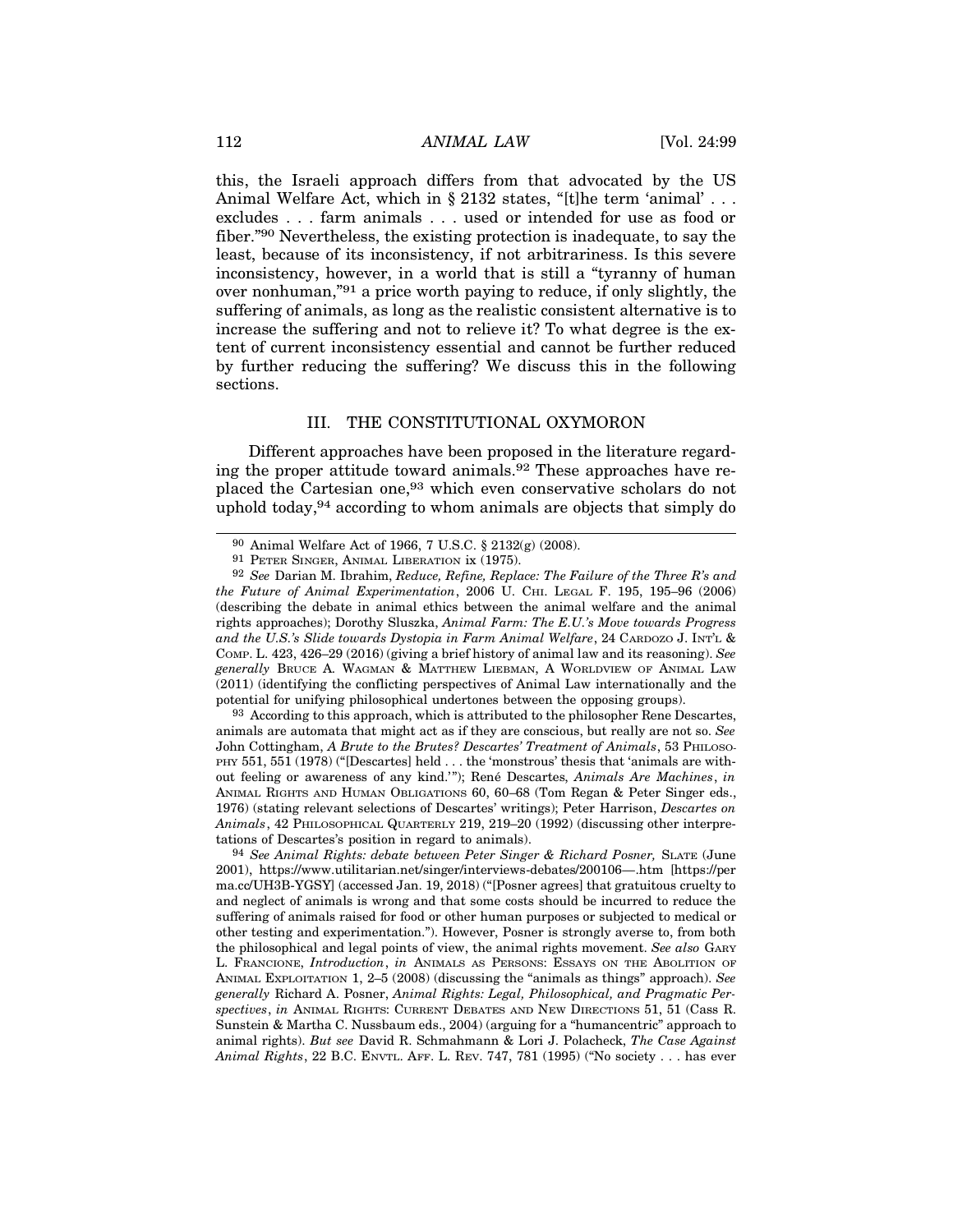not matter, and nothing we might do to them raises a moral question or should become a legal issue. Indeed, as Richard Epstein puts it, "it would be simply insane to insist that animals should be treated like inanimate objects. The level of human concern for animals, in the abstract, makes this position morally abhorrent to most people, even those who have no truck whatsoever with the animal rights movement."<sup>95</sup> This is true although we can only imagine, using our imperfect human experience, the lives of animals and their suffering.96

The traditional approach to animal welfare assumes that animals are at least partial members of the moral community, and humans are allowed to use them in serving the needs of humanity.97 According to this approach, it is morally wrong to inflict unnecessary harm on animals.98 This approach is reflected, for example, in legislation against animal cruelty and in regulations that impose a legal obligation to treat animals in a manner that is perceived as "humane."<sup>99</sup>

Criticisms of the traditional animal welfare view gave rise to the protectionist approach,100 which critics have termed the "new welfarism."101 This approach seeks to reformulate the traditional approach and make it more effective at the practical level.102 According to the protectionist approach, the moral value of animal life is lower than that of human life.103 Certain animal usage may be justified.104 However, humans should regulate their treatment of animals in a manner 96 Richard A. Epstein, Animals as Objects, or Subjects, or Subjects, in ANIMAL RIGHTS:  $^{95}$  Richard A. Epstein, Animals as Objects, or Subjects, or Rights, in ANIMAL RIGHTS: CURRENT DEBATES AND NEW DIRECTIONS 143, 156 (

protectionist approach, the moral value of animal life is lower than<br>that of human life.<sup>103</sup> Certain animal usage may be justified.<sup>104</sup> How-<br>ever, humans should regulate their treatment of animals in a manner<br>politically language, mediated by human experience. . . . Only in our own imagination can we experience the inner life of anyone else.").

<sup>97</sup> There are different versions of the traditional welfarist approach, but proponents generally believe that using animals for human needs can be justified because the moral treat animals in a way that is consistent with human interests—including interests in<br>
<sup>95</sup> Sichard A. Epstein, *Animals as Objects, or Subjects, of Rights, in ANIMAL RIGHTS:*<br>
CURRENT DEBATES AND NEW DIRECTIONS 143, 156 ( though the welfarists . . . maintain that what is right or wrong is dependent on consequences and that in assessing consequences we should equally favor the equivalent interests of nonhuman animals, they believe it is permissible to use animals as resources for humans either because animals do not have an interest in their lives or because their interests generally are of lesser weight relative to those of cognitively superior humans.").

98 See FRANCIONE, supra note 94, at 5–9 (describing the animal welfare approach).

99 FRANCIONE & GARNER, supra note 97, at 5–6.

100 See FRANCIONE & GARNER, supra note 97, at 103–74 (discussing the protectionist approach).

101 See FRANCIONE, supra note 94, at 14–23 (describing the new welfarism approach).

103 Id. at xi.

104 Id.

politically empowered living animals, with the possible exception of Caligula's Rome. Nor should ours do so now. . . . Instead, our laws properly seek to ensure that people treat animals in a way that is consistent with human interests—including interests in the preservation of our environment—and esthetic sensibilities.").

baum eds., 2004).

<sup>102</sup> FRANCIONE & GARNER, supra note 97, at 121.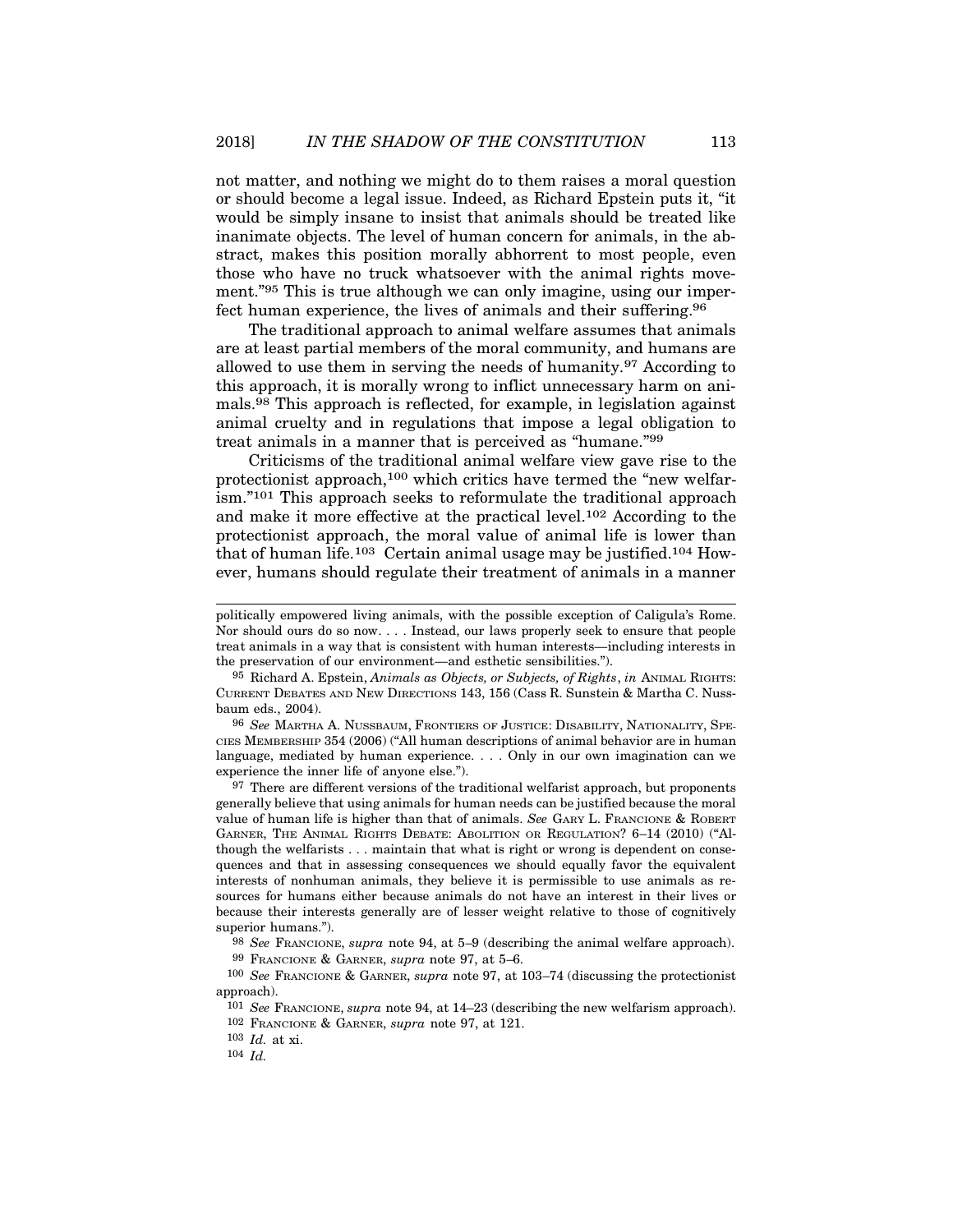114 ANIMAL LAW [Vol. 24:99]<br>
consistent with the recognition that, although animals do not necessa-<br>
with boye a wight not to be used by humans, humans have a substantial consistent with the recognition that, although animals do not necessarily have a right not to be used by humans, humans have a substantial moral interest to avoid causing suffering associated with using animal.105 The conception that animals may be the property of humans does not raise obstacles in the way of adopting more appropriate and better patterns of treatment of animals.106 This approach is inconsistent with the objective to advance an abolitionist ideology, which rejects all use of animals by humans, by adopting reforms that ensure, in the meantime, more humane treatment of animals.107 Advancing welfare regulation is a means to achieve the desired long-term goal.

Another, more radical, normative theory is the animal rights approach. According to this view, humans have no moral justification for using animals in general, irrespective of purpose or end, and regardless of how the use is made; in other words, even when it is considered to be "humane."108 According to this approach, "the ancient Great Wall that has for so long divided humans from every other animal is biased, irrational, unfair, and unjust,"109 and "any living thing with interests is an end in itself."<sup>110</sup>

Since animals are economic commodities and considered human property, laws that create obligations to treat animals humanely fail to provide any meaningful level of protection of the animals' interests. Regulation may help increase the efficiency of production resulting from the exploitation of animals, but it does not advance the recognition of their inherent value, which transcends their economic value as commodities. This approach criticizes the welfare view and holds that anti-cruelty legislation makes people think that the exploitation of animals is more humane as a result, increasing people's level of comfort with the phenomenon, which can further exacerbate such exploita-

<sup>105</sup> As a utilitarian, Singer does not reject out of hand all animal use, except when the suffering caused to the animals by such use exceeds the benefit it brings to humans. In practice, however, his position rejects most forms of animal use, and therefore Singer advocates stopping animal experimentation and abolishing the industry that uses animal products for food and clothing. See SINGER, supra note 91, at xiii (arguing that one cannot justify harming others in order to promote human interest, when the harm is more severe than the interest that humans seek to promote.).

<sup>106</sup> See, e.g., Robert Garner, Political Ideology and the Legal Status of Animals, 8 ANIMAL L. 77, 81–86 (2002) (arguing that whilst the abolition of animals' property status is a necessary step towards the fulfilment of an animal rights agenda, it is incorrect to suggest that significant improvements to their well-being cannot be achieved from within the existing property paradigm). more severe than the interest that humans seek to promote.).<br>  $106$  See, e.g., Robert Garner, Political Ideology and the Legal Status of Animals, 8<br>
NMAL, L. 77, 81–86 (2002) (arguing that whilst the abolition of animals'

<sup>107</sup> Gary Francione & Anna Charlton, The Six Principles of the Abolitionist Approach to Animal Rights, ANIMAL RTS.: ABOLITIONIST APPROACH, http://www.abolitionistapproach.com/about/the-six-principles-of-the-abolitionist-approach-to-animal-rights/ [https://perma.cc/8VS8-5BPY] (accessed Jan. 19, 2018).

<sup>&</sup>lt;sup>108</sup> See generally FRANCIONE & GARNER, supra note 97, at  $1-102$  (discussing the competing and congruent interests between abolitionist and protectionist ideologies).

<sup>(2000).</sup>

<sup>110</sup> BERNARD E. ROLLIN, ANIMAL RIGHTS & HUMAN MORALITY 116 (3d ed. 2006).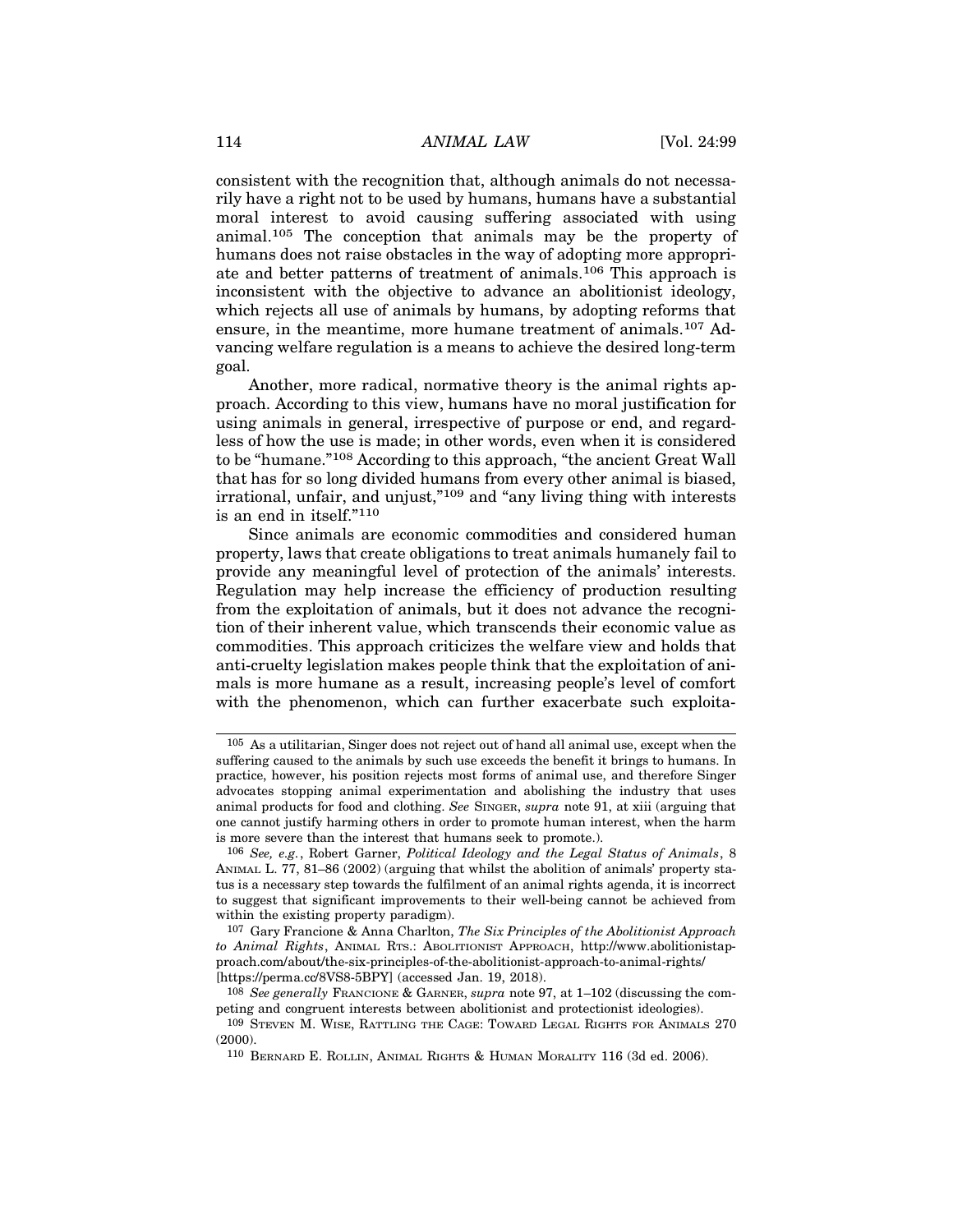tion.111 The solution advocated by this approach focuses on strict veganism as part of strengthening the political movement that supports the adoption of measures that would lead to the abolition of animal exploitation.

As described in the second part of this Article, Israeli case law that addressed animal protection drew inferences from the discourse on constitutional human rights.112 But that rhetoric, borrowed from the rights discourse, is most problematic. Applying constitutional principles derived from human rights in such a way that subjects animals to the interests of humans is an oxymoron.<sup>113</sup>

In the preface to Peter Singer's seminal book Animal Liberation, Singer compares the tyranny of humans over nonhuman animals to the tyranny, which prevailed for centuries, by white humans over black humans.114 Truly, although black slaves were not entitled to constitutional protection and slavery supporters argued that "slaves were property, not persons,"115 slavery laws granted slaves "sub-constitutional" rights.<sup>116</sup> Even a slave had a right to be fed and clothed.<sup>117</sup> It was argued that a master's authority was not so complete that he could take a slave's life at will;118 however a master's authority to "lawfully punish his slave" was a right that "must, in general, be left to his own judgment and humanity, and cannot be judicially questioned."119 Ten U.S. Southern codes made it a crime to mistreat a slave.120 Under the Louisiana Civil Code of 1825, if a master was "convicted of cruel treatment," the judge could order the sale of the mis-

118 State v. Hoover, 20 N.C. 500, 503 (1839).

119  $Id$ .

<sup>111</sup> FRANCIONE & GARNER, supra note 97.

<sup>112</sup> See supra text accompanying notes 1–11 (referring to the constitutional discussion in this Article's Introduction).

<sup>113</sup> See FRANCIONE & GARNER, supra note 97 ("[W]e humans suffer from a form of moral schizophrenia; we say one thing, that animals matter and are not just things, and we do another, treating animals as though they were things that did not matter at all.").

<sup>114</sup> SINGER, supra note 91, at ix; see PAOLA CAVALIERI, THE ANIMAL QUESTION: WHY NONHUMAN ANIMALS DESERVE HUMAN RIGHTS 142–43 (Catherine Woollard trans., 2001) (discussing the parallels between the current situation of animals and slavery); see also Epstein, supra note 95, at 151 ("[W]e should resist any effort to extrapolate legal rights for animals from the change in legal rights of women and slaves . . . [since there] is no next logical step to restore parity between animals on the one hand and women and slaves on the other."). 115 Paul Finkelman, Slavery in the United States: Persons or Property in See Francorons & Garaxera, *supra* note 97 ("[W]e humans suffer from a form of moral schickpherenia; we say one thing, that animals matter and are n <sup>114</sup> SINGER, *supra* note 91, at ix; *see* PAOLA CAVALIERI, THE ANIMAL QUESTION: WHY<br>NONHUMAN ANIMALS DESERVE HUMAN RIGHTS 142-43 (Catherine Woollard trans. 2001)<br>(discussing the parallels between the current situation o

<sup>(</sup>Jean Allain ed., 2012).

<sup>116</sup> Sub-constitutional law refers to the principles and rules embedded in statutes, common law, and criminal regulation—all subordinated to the Constitution. See 22–24, 42 (Doron Kalir trans., 2012) (distinguishing between constitutional and subconstitutional rights); Ariel L. Bendor & Hadar Dancig-Rosenberg, Unconstitutional Criminalization, 19 NEW CRIM. L. REV. 171, 184 (2016) (distinguishing between constitutional and sub-constitutional rights). NDERSTANDING OF SLAVERY: FROM THE HISTORICAL TO THE CONTEMPORARY 105, 1<br>ean Allain ed., 2012).<br>116 Sub-constitutional law refers to the principles and rules embedded in statut<br>116 Sub-constitutional law refers to the princ

<sup>117</sup> Haskins v. Royster, 70 N.C. 601, 618 (1874).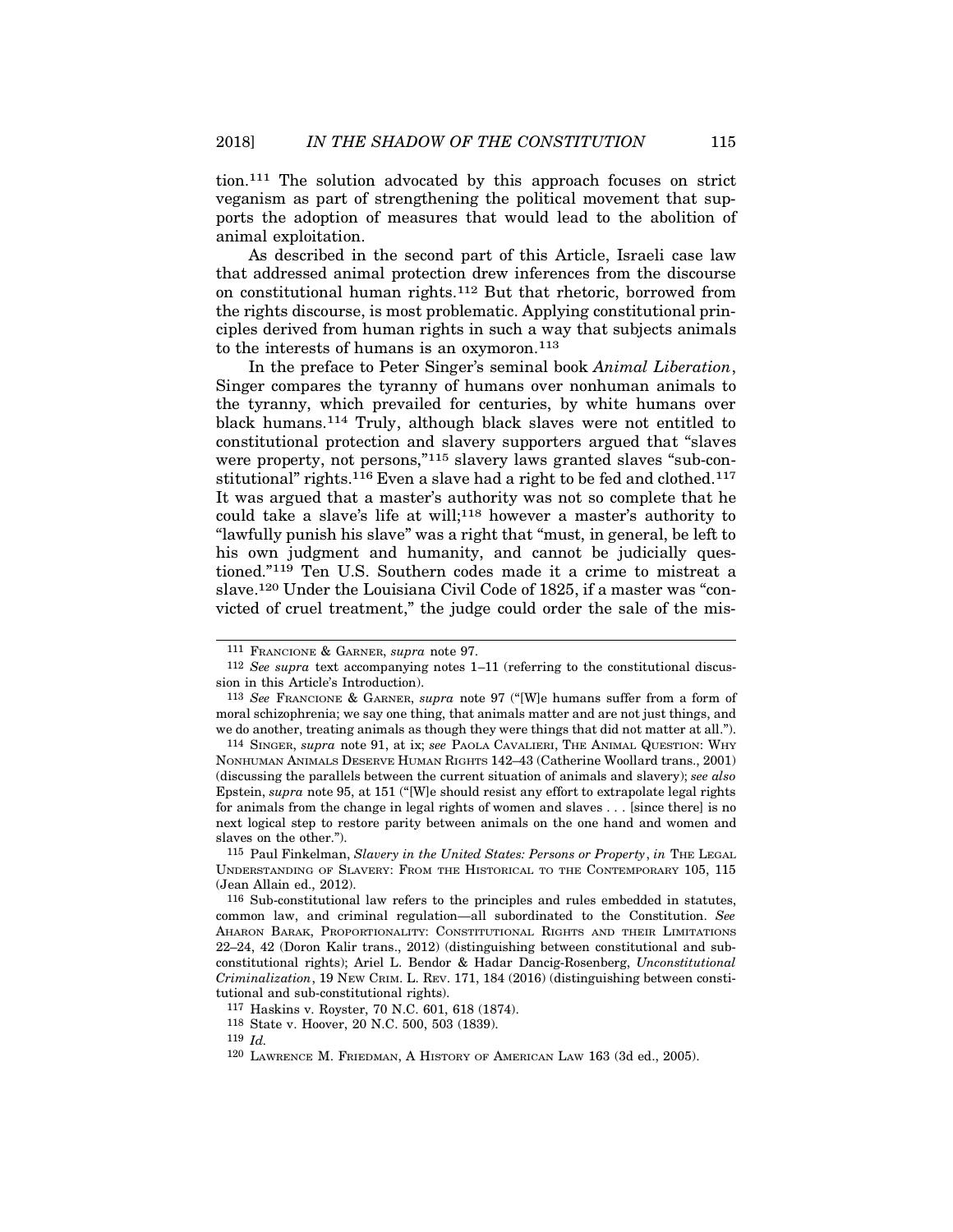116 ANIMAL LAW [Vol. 24:99]<br>treated slave, presumably to a better master.<sup>121</sup> Still, an argument<br>that clause, preparty of their europe, opieved constitutional human treated slave, presumably to a better master.<sup>121</sup> Still, an argument that slaves—property of their owners—enjoyed constitutional human rights, even limited constitutional rights, would be absurd. The issuance of some legal protection is not the same as recognition that a person enjoys constitutional human rights.<sup>122</sup>

This view is reflected in the philosophy of Immanuel Kant, which advocates that only rational beings, i.e. humans, are ends in themselves,<sup>123</sup> and "animals are ... merely ... means to an end. That end is man."124

However, the common approach, which reflects the existing law in almost all of the world, limits constitutional protections to humans.125 "If humans and animals meet in the modern agora it is neither because animals are now perceived as more human-like . . . nor because humans are perceived as more animal-like."<sup>126</sup> Although some human beings lack specifically human capacities such as rationality, self-consciousness and free will, the law regards these capacities as traits of a species rather than of individuals. Members of the human species are entitled to constitutional rights even if, due to a defect, they lack species-specific capacities in a developed form. According to this argument, what distinguishes such human beings from all other animals is that the disposition is there, but not developed in an appropriate way.127 This argument is merely an assertion that belonging to a Sciousness and free will, the law regards these capacities as traits of a<br>species rather than of individuals. Members of the human species are<br>entitled to constitutional rights even if, due to a defect, they lack spe-<br>cie

123 Immanuel Kant, Conjectures on the Beginning of Human History, in KANT: POLITI- CAL WRITINGS 221, 225 (Hans Reiss ed., H.B. Nisbet trans., 2d ed. 1991). But see ROL- LIN, supra note 110, at 57-117 (describing and criticizing Kant's approach).

F. SNOWDON, PERSONS, ANIMALS, OURSELVES 1–2 (2014) (discussing "animalism," a philosophical approach arguing that humans are animals).

125 If the legislation does not sufficiently protect animals, this should not be regarded 2015) (asserting that human dignity is a human right, not an animal right).

126 Shai Lavi, Animal Laws and the Politics of Life: Slaughterhouse Regulation in Germany, 1870-1917, 8 THEORETICAL INQ. L. 221, 224 (2007).

<sup>123</sup> Immanuel Kant, *Conjectures on the Beginning of Human History*, *in* Kant: Pol.ru<br>
CAL WHITNNG8 221, 225 (Hans Reiss ed., H.B. Nisbet trans, 2d ed. 1991). *But see RoL*<br>
LIN, *supra* note 110, at 57-117 (describing Book Review: Is Human Life Special? Religious and Philosophical Perspectives on the Principle of Human Dignity by Göran Collste, 7 ETHICAL THEORY & MORAL PRAC. 555, 557 (2005) (criticizing Collste's argument regarding human and animal dignity). A key problem that is addressed is whether South African society is ready to embrace the full implications of this recognition. The legal concept of 'progressive realization' of animal

<sup>121</sup> LA. CIV. CODE, art. 192 (1825).

<sup>122</sup> See Catharine A. MacKinnon, Of Mice and Men: A Feminist Fragment on Animal Sunstein & Martha C. Nussbaum eds., 2004) (examining parallels between the legal entitled to constitutional rights even if, due to a defect, they lack species-specific capacities in a developed form. According to this argument, what distinguishes such human beings from all other animals is that the dis Donovan & Carol J. Adams eds., 1996) (discussing how the "rights-care debate" in feminist philosophia can be extended to the animal rights movement); Interaction of the animal Rights, in Annal Rights movement A. MacKinnon,  $Of$  Mice and Men: A Feminist Fragment on Animal Rights, in Annal Rights movement & Josephine Donovan eds., 1995) (discussing the historical parallels drawn between women and animals, and the intersection of feminism and animal rights). ights, in ANIMAL RIGHTS: CURRENT DEBATES AND NEW DIRECTIONS 263, 263 (Cass R. mstein & Martha C. Nussbaum eds., 2004) (examining parallels between the legal other tore on women and nonhuman animals); see also Preface, in nist philosophy can be extended to the animal rights movement); *Introduction*, in ANI-MALS AND WoMEN: FEMINET THEORETICAL EXPILORATIONS 1, 1 (Carol J. Adams & Josephine Donovan eds., 1995) (discussing the historical paral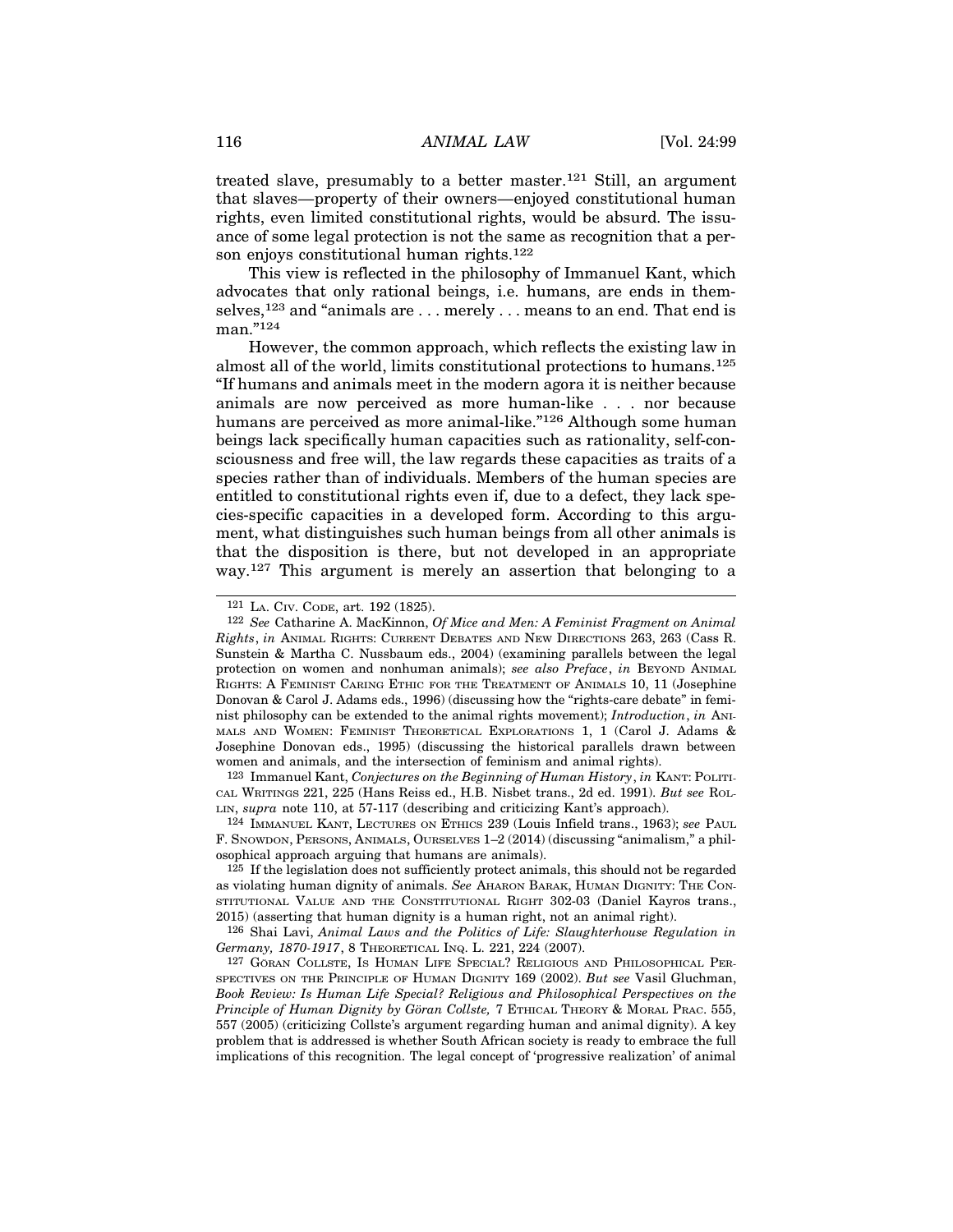group, where the vast majority of its members have some capacity that is itself relevant for rights, makes one entitled to rights even if the particular member of the group lacks—and will never develop—the relevant capacity. That is not an appeal to reason, but simply an appeal to species, which is the position that is supposedly being justified, rather than assumed.

In other contexts, however, domesticated animals are treated similarly to human beings that lack specifically human capacities.128 As Sue Donaldson and Will Kymlicka point out, "theorists of citizenship exclude animals, often in the very same sentence that excludes children and people with cognitive disabilities."129 Such an approach creates a distinction between these categories and other human beings perceived as members of society.130

The Federal Constitution of the Swiss Confederation grants, according to its common interpretation, a right to dignity to animals.131 Although animal dignity is perceived as "an acknowledgement of [an animal's] intrinsic value and a respect of animals in their being and otherness, . . . an existence that is not linked to being a means to an end,"132 "[t]here is not much to see of this fundamental commitment in

128 Sue Donaldson & Will Kymlicka, Inclusive Citizenship Beyond the Capacity Con- $129$  *Id.* at 840.

130 See generally SUE DONALDSON & WILL KYMLICKA, ZOOPOLIS: A POLITICAL THEORY OF ANIMAL RIGHTS (2011) (arguing that domesticated animals should qualify for citizenship under a membership model that ties citizenship to being a member of society, a stakeholder, or a subject of the law).

131 BUNDESVERFASSUNG [BV] [CONSTITUTION] Apr. 18, 1999, Section 8, art. 120 (Switz.), https://www.constituteproject.org/constitution/Switzerland\_2002.pdf [https:// perma.cc/Y3ZU-FKSS] (accessed Dec. 22, 2017); see Gieri Bolliger, Legal Protection of Animal Dignity in Switzerland: Status Quo and Future Perspectives, 22 ANIMAL L. 311  $(2016)$  (equating animal rights to human rights); Michel & Kayasseh, supra note 21, at 3-4 (discussing dignity as a constitutional principle); Vanessa Gerritsen, Animal Welfare in Switzerland – Constitutional Aim, Social Commitment, and a Major Challenge, 1 GLOBAL J. ANIMAL L. 1, 2 n.5 (2013), http://www.gjal.abo.fi/gjal-content/2013-01/article3/Gerritsen%20FINAL.pdf. [https://perma.cc/T3JY-V8LB] (accessed Jan. 19, 2018) ("Although art. 120 Const. refers to reproductivity and gene technology, the fundamental denotation of the . . . dignity of creatures is generally acknowledged and accepted as a constitutional principle.").

132 Gerritsen, supra note 131, at 6. A hint to an animal dignity approach, in the sense of addressing the individual needs of every single animal, can be found also in the remark of Justice Hendel of the Israeli Supreme court, that pointed out that when the Court is dealing with a living creature's best interest, it is not possible to predetermine an absolute and unequivocal answer, even if in the first place, it can be said that the best interest of the animal is to be in its natural environment and with his own kind.

rights is proposed as offering the possibility of ensuring greater protections for animals through recognizing their dignity and personhood whilst embracing a gradualist approach towards the full realization of their rights, thus preventing a wholesale disjunction between the law and the attitudes of wider South African society. See generally David Bilchitz, Moving Beyond Arbitrariness: The Legal Personhood and Dignity of Non-Human Animals, 25 S. AFR. J. HUM. RTS. 38, 62-72 (2009) (considering the possibilities for interpreting both the common law and constitutional provisions so as to recognize the dignity and personhood of animals). end,"132 "[t]here is not much to see of this fundamental commitment in<br>rights is proposed as offering the possibility of ensuring greater protections for animals<br>through recognizing their dignity and personhood whilst emb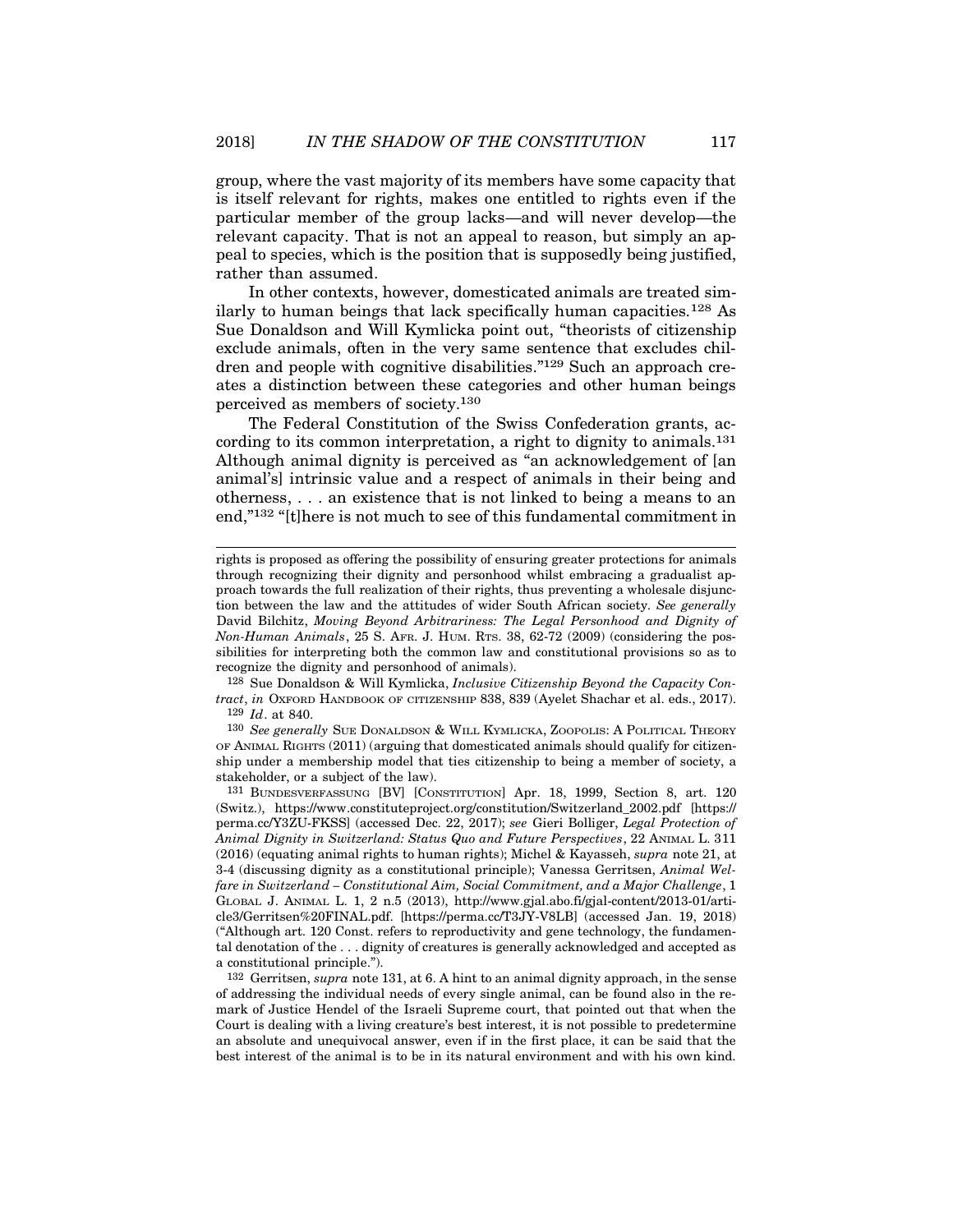118 *ANIMAL LAW* [Vol. 24:99]<br>
view of ownership, experimentation, and other forms of animal utiliza-<br>
tion in which enjmals are tracted as more monketable goods <sup>2133</sup> In view of ownership, experimentation, and other forms of animal utilization in which animals are treated as mere marketable goods."133 Indeed, even if "the animal dignity concept unquestionably represents a milestone for animal welfare law,"134 it seems extremely difficult to reconcile a constitutional recognition of the dignity of animals and practices which are common in Switzerland, such as "the mass elimination of male day-old chicks, or the downright exploit of animals bred and kept for experimental or nutritional purposes,"135 which are integral parts of the animal products industry.136 It is also difficult to reconcile with animal dignity the fact that "in the Swiss Animal Protection Act there is . . . no protection for the life of the animal . . . [and the] killing of an animal is still fundamentally allowed so long as it remains within the parameters of the Animal Protection Act, and it requires no further justification."137

In Germany as well, animals have constitutional protection due to Section 20a of the German Basic Law. This section, entitled "Protection of the natural foundations of life and animals," provides that "Mindful also of its responsibility toward future generations, the state shall protect the natural foundations of life and animals by legislation and, in accordance with law and justice, by executive and judicial action, all within the framework of the constitutional order."<sup>138</sup>

Animal protection is also enshrined in the Federal Constitutional Law of Austria, as amended in 2013. Article 11.8 of the amended Austrian Constitution states that "[i]n the following matters legislation is the business of the Federation, execution that of provinces: . . . Animal protection, to the extent not being in the competence of federal legislation according to other regulations, with the exception of the exercise of hunting or fishing."139 Israeli law generally recognizes the horrible pain and suffering inflicted on animals by industry as not amounting to "abuse, cruelty or torture" only because the production of "basic food" from animals is perceived as an end that justifies the action.<sup>140</sup> The industry that produces animal meat and other animal products,

- 134 Bolliger, supra note 131.
- 135 Gerritsen, supra note 131, at 7.
- 136 Bolliger, supra note 131.
- 137 Michel & Kayasseh, supra note 21, at 15.

138 GRUNDGESETZ [GG] [BASIC LAW], Art. 20a, translation at http://www.gesetze-iminternet.de/englisch\_gg/englisch\_gg.html#p0123 [https://perma.cc/NM49-UDTB] (accessed Jan. 19, 2018) (Ger.).

amended by Bundesverfassungsgesetz [BVG] BGBL I No. 51/2012, art. 11, ¶ 8, http:// www.ris.bka.gv.at/GeltendeFassung.wxe?Abfrage=Bundesnormen&Gesetzesnummer= 10000138 [https://perma.cc/R5ZX-DHTF] (accessed Jan. 19, 2018) (Austria).

140 Compare Hamat Gader, LCA 1684/96, at 20–21, 24–26, 30–33 with Noah, HCJ 9232/01, para. 18 (providing that Israeli law recognizes the killing of animals for food,

Justice Hendel asserted that when it comes to deciding ex post when the animal has grown around people, and surely for many years, the Court has to decide on a case-bycase basis, depending on the circumstances and the opinion of experts. Feigin, CAL 5128/16, para. 4. istice Hendel asserted that when it comes to deciding *ex post* when the animal has<br>own around people, and surely for many years, the Court has to decide on a case-by-<br>see basis, depending on the circumstances and the opi

<sup>133</sup> Gerritsen, supra note 131, at 6.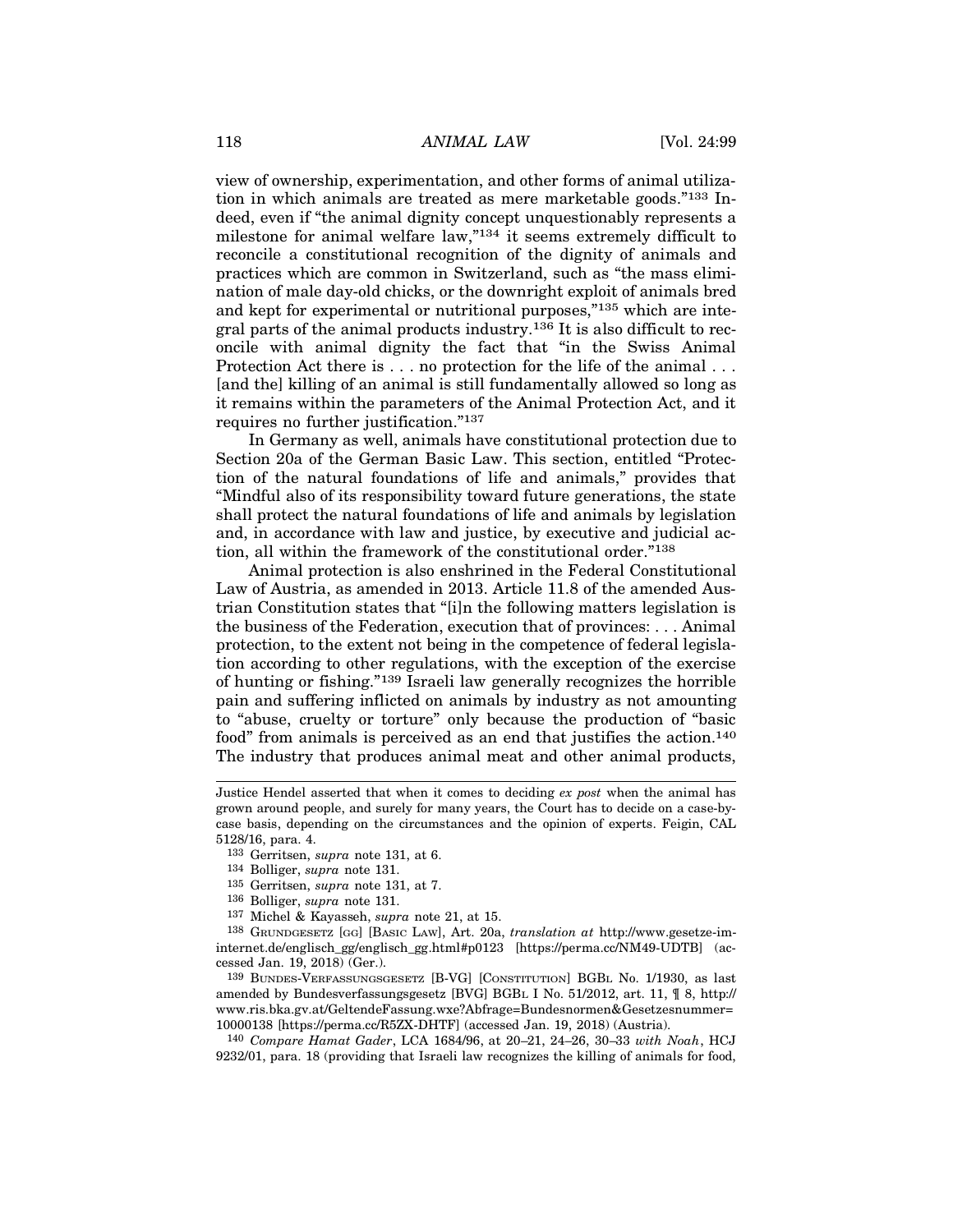operating production lines that enable the transformation of meat and other animal products into popular, easily affordable commodities, cannot exist without the cruel torture and abuse of animals. It is difficult to reconcile the contradiction between purporting to grant protection of a constitutional nature to everything that was created on Earth with a breath in its nose<sup>141</sup> and the breeding and killing of animals, to be eaten and used in other ways. This constitutes an oxymoron. Indeed, constitutional rights and constitutional protections may be relative and not absolute.142 However, the absolute subordination of animals and humans, and the industrial production of animal meat and other products for human consumption, does not allow considering animals as subjects with any constitutional protections. Even in Switzerland, where "from an international perspective, the revised Animal Protection Act is still relatively progressive,"<sup>143</sup> it has been argued that the "range of protections afforded animals remains very unambitious  $\mathcal{L}$  –  $\mathcal{L}$  –  $\mathcal{L}$  thus, the provision against the infliction of suffering is restricted owing to its subordination to human interests."<sup>144</sup>

Recognition of the fundamental legality of the animal products industry is, therefore, inconsistent even with the welfare view.145 Although the welfare view recognizes that certain uses of animals may be justified, it also recognizes the moral interest not to cause suffering to animals as a result of these uses.146 Practically, the way in which suffering is legally justified in Israel is even farther removed from the rights approach, which does not recognize the moral justification of using animals at all.

Israeli law rests on the implicit assumption that recognizes not only the inferiority of the moral value of animal life compared to that

143 Michel & Kayasseh, supra note 21, at 17.

144 Id.

145 For the welfare view see supra text accompanying notes 97–102.

146 Cat Welfare Society, HCJ 6446/96, para. 5.

but that it should be in the easiest manner (Hamat 31) and excessive practices that are known to cause suffering will not be tolerated for foods considered a luxury).

<sup>141</sup> Cat Welfare Society, HCJ 6446/96, para. 5.

<sup>&</sup>lt;sup>142</sup> For example, while *Roe v.* Wade took into account the mother's right to privacy, which is part of the Due Process Clause of the Fourteenth Amendment and includes a woman's qualified right to terminate her pregnancy, the decision permitted regulating abortions during the second trimester of pregnancy because of the State's interest to preserve the woman's health. The decision also permitted prohibiting abortions during the third trimester because of the State's interest to preserve the fetus' life. Roe v. Wade, 410 U.S. 113, 151–65 (1973). See also, e.g., David Cole, Enemy Aliens, 54 STAN. L. REV. 953, 956 (2002) ("[W]ith few exceptions, constitutional rights are not absolute; a balance must be struck."); Carissa Byrne Hessick & F. Andrew Hessick, Recognizing Constitutional Rights at Sentencing, 99 CALIF. L. REV. 47, 92 (2011) (discussing the conflict between constitutional rights and government interest); Daniel J. Solove, Data Mining and the Security-Liberty Debate, 75 U. CHI. L. REV. 343, 345 (2008) ("We live in an 'age of balancing,' and the prevailing view is that most rights and civil liberties are not absolute."). See generally T. Alexander Aleinikoff, Constitutional Law in the Age of Balancing, 96 YALE L.J. 943 (1987) (discussing the development of balancing approaches in the American constitutional law).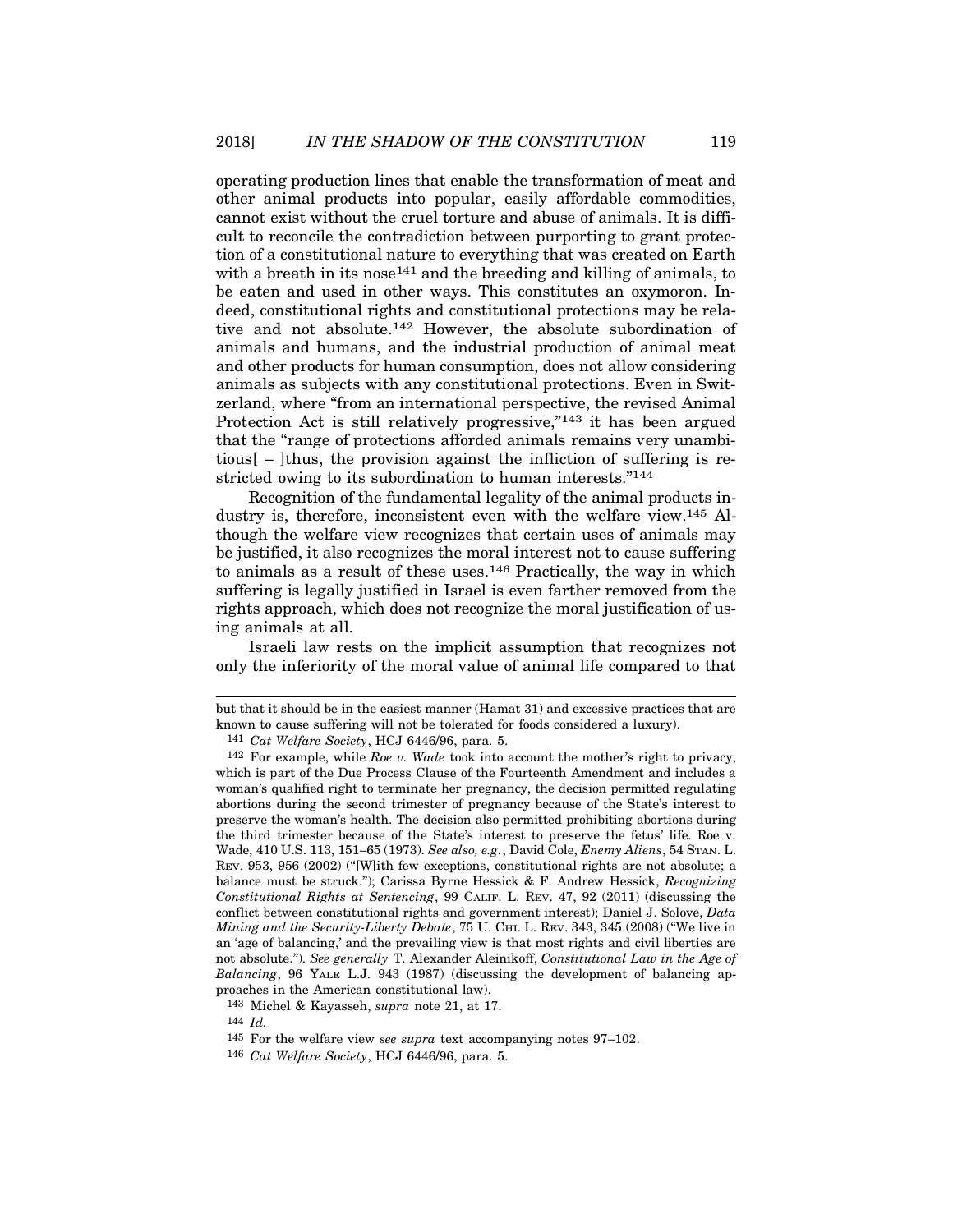120 *ANIMAL LAW* [Vol. 24:99]<br>
of human life, but also the inferiority of the moral value of their suffer-<br>
intercompany of the moral with the summan original discussed to human suffering 147 Truly, "<sup>th</sup> he human original of human life, but also the inferiority of the moral value of their suffering compared to human suffering.147 Truly, "[t]he human-animal distinction that drives the factory-farm apparatus requires that humans define themselves through contrast, thereby establishing humanity as a species apart from all others."148 Such an assumption is irreconcilable with constitutional protection of rights in general and with the proportionality doctrine in particular.

Constitutional protections of human rights, which are based on the premise that humans are always objectives and are never only means, cannot therefore serve as a proper legal framework for animal protection, which are manufactured in order to be eaten or to be used in other ways for human benefits.149 Just as slavery cannot be considered as a limitation of constitutional rights, but its inherent meaning is that the Constitution does not apply to slaves, the pretense to apply constitutional protections to animals, as long as animals are subjected to human needs, is an oxymoron. As demonstrated in the following parts of this Article, the problems arising from this oxymoron are not limited to the philosophical and theoretical levels, but they have also some significant positive legal implications. For which are manufactured in order to be a decayed on the consideration, when the main benefits, 149 Just as slavery cannot be considered in the Constitution does not apply to slaves, the pretense to apply tutional prote

In protecting animals, Israeli case law applies a methodology derived from the constitutional protection of human rights.150 As discussed in Part II above, Israeli courts examine whether the purpose of regulations enacted under the PCA Act or of an action harmful to animals has a proper purpose, and whether the harm is proportional to the degree of importance of that purpose.<sup>151</sup>

The differences between the protection of animals and the constitutional protection of human rights appear to be merely technical. One difference is that case law does not clearly distinguish between the scope of the protected interest and the balance between it and conflicting interests.152 Both the definition of the protected interests (e.g., the life of the animals, their physical integrity, and their non-subjection to suffering) and the balance between them and human interests are carried out as part of the interpretation of "torture, cruelty or abuse" of animals. This differs from the conventional distinction which is com-

<sup>147</sup> See SINGER, supra note 91, at 1–26 (discussing the arguments that justify the use of animals based on speciesism and its critique).

<sup>148</sup> David N. Cassuto, Bred Meat: The Cultural Foundation of the Factory Farm, 70 L. & CONTEMP. PROBS. 59, 71 (2007).

<sup>149</sup> Id. at 67 (describing how animals are commodities and have an assigned value opposed to an inherent one).

<sup>150</sup> See Hamat Gader, LCA 1684/96, para. 25 (discussing the similarity to human rights law).

<sup>151</sup> Supra Part II.

<sup>152</sup> Noah, HCJ 9232/01, at 16.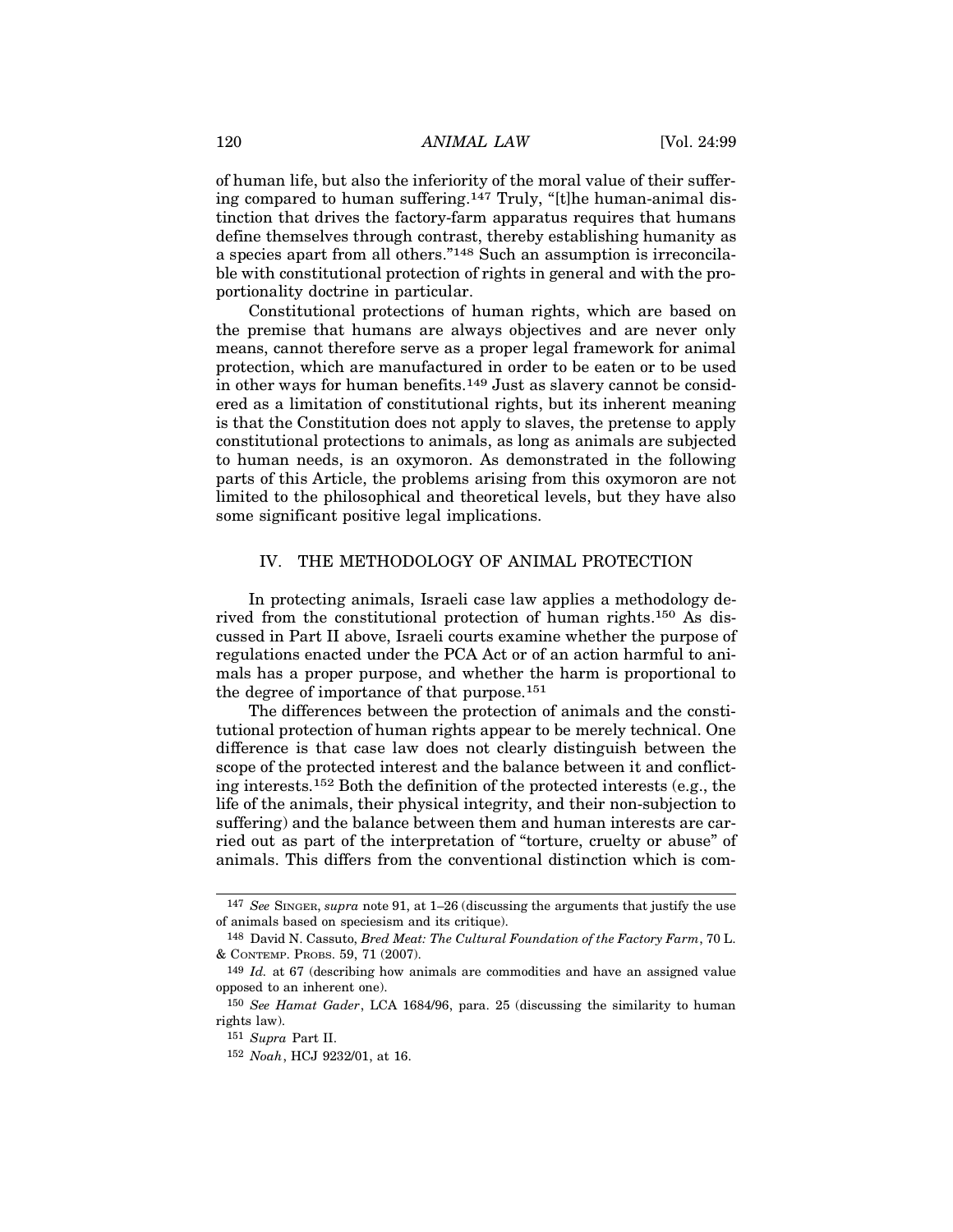mon in Israel and other countries<sup>153</sup>—but not unequivocally accepted in the U.S.154—between the scope of the right and the policy that harms it. A second difference is that many procedures having to do with the handling of animals, which permit causing harm to them, are based on regulations and administrative directives and are not set forth parliamentary laws.155 At first glance, these differences appear purely semantic. As long as the harm to animals is proportional and for a proper purpose, the methodological difference between the protection of people and that of animals has no substantive meaning. But the assumption that these are merely technical-methodological differences, irrelevant to principle or practice, is incorrect.

The need for a clear distinction between the scope of the protected right or interest, and the justification for harming it, is largely due to the recognition of the importance of protected rights,156 as well as to the understanding that while "the extent of the right's protection only reflects the views of a given legal community at a given point in time . . . [t]he scope of the right itself . . . reflects the fundamental principles upon which the community is built."157 In our case, the issue is not human rights embedded in a supra-legal constitution, but the importance of protecting animals, recognized both by the Knesset (the Israeli parliament) and by the courts.158 This importance of animal protection justifies a clear definition of the protected interests, as separate from the permitted harm to them. Such a definition is of particular importance for our suggestion, described below, that procedures relating to the handling of animals that could harm them, be embedded in parliamentary legislation. The suppose upon which the community is built.  $^{15}$  In our case, the is-<br>the is not human rights embedded in a supra-legal constitution, but<br>the is not human rights embedded in a supra-legal constitution, but<br>the Karset

trans., 2002) (showing the distinction being made by the Federal Constitutional Court); BARAK, supra note 116, at 24 (noting the distinction between the scope of the protected interest and the balance between it is "central to the understanding of all modern constitutional rights law"); Stuart Woolman & Henk Botha, Limitation is of a particular importance for our suggestion, described below, that procedures relating to the handling of animals that could harm them, be embedded in (presenting the distinction as a common part of constitutional analysis in South Africa). dures relating to the handling of animals that could harm them, be<br>
embedded in parliamentary legislation.<br>
<sup>153</sup> See Robert ALEXY, A THEORY OF CONSTITUTIONAL RIGHTS 193 (Julian Rivers<br>
trans, 2002) (showing the distinctio

<sup>155</sup> See, e.g., The Animal Welfare (Protection of Animals) Regulations (Breeding and Holding of Pigs for Agricultural Purposes), 5701-2015, Ministry of Agric. and Rural Dev. (2015), https://www.nevo.co.il/law\_word/law01/501\_191.doc (Isr.) [https://perma.cc/ K5C7-RQ34] (accessed Jan. 19, 2018) (regulating pig farms); General Rules for Cruelty BARAK, supra note 116, at 24 (noting the distinction between the scope of the protected<br>interest and the balance between it is "central to the understanding of all modern con-<br>intertational rights law"); Stuart Woolman & H https://www.nevo.co.il/law\_word/law01/p200m2\_006.doc (Isr.) [https://perma.cc/A3RK-99LW] (accessed Jan. 19, 2018) (regulating experimentation on animals); Regulations for Cruelty to Animals (Protection of Animals) (Possession not for Agricultural Pur-(presenting the distinction as a common part of constitutional analysis in South Africa).<br>
<sup>154</sup> BARAK, supra note 116, at 509–13; ERWIN CHEMERINSKY, CONSTITUTIONAL LAW:<br>
PENNCIPLES AND POLICIES 539 (3d ed. 2006); LAURENCE law\_word/law01/500\_202.doc (Isr.) [https://perma.cc/N8ZJ-87YC] (accessed Jan. 19, 2018) (regulating how animals are kept and cared for in commercial settings). olding of Pigs for Agricultural Purposes), 5701-2015, Nev. (2015), https://www.nevo.co.il/law\_word/law01/501\_19<br>5C7-RQ34] (accessed Jan. 19, 2018) (regulating pig farm<br>Animals (Experiments on Animals), 2001, MINISTRY OF i

<sup>156</sup> BARAK, supra note 116, at 22.

<sup>157</sup> Id. at 23.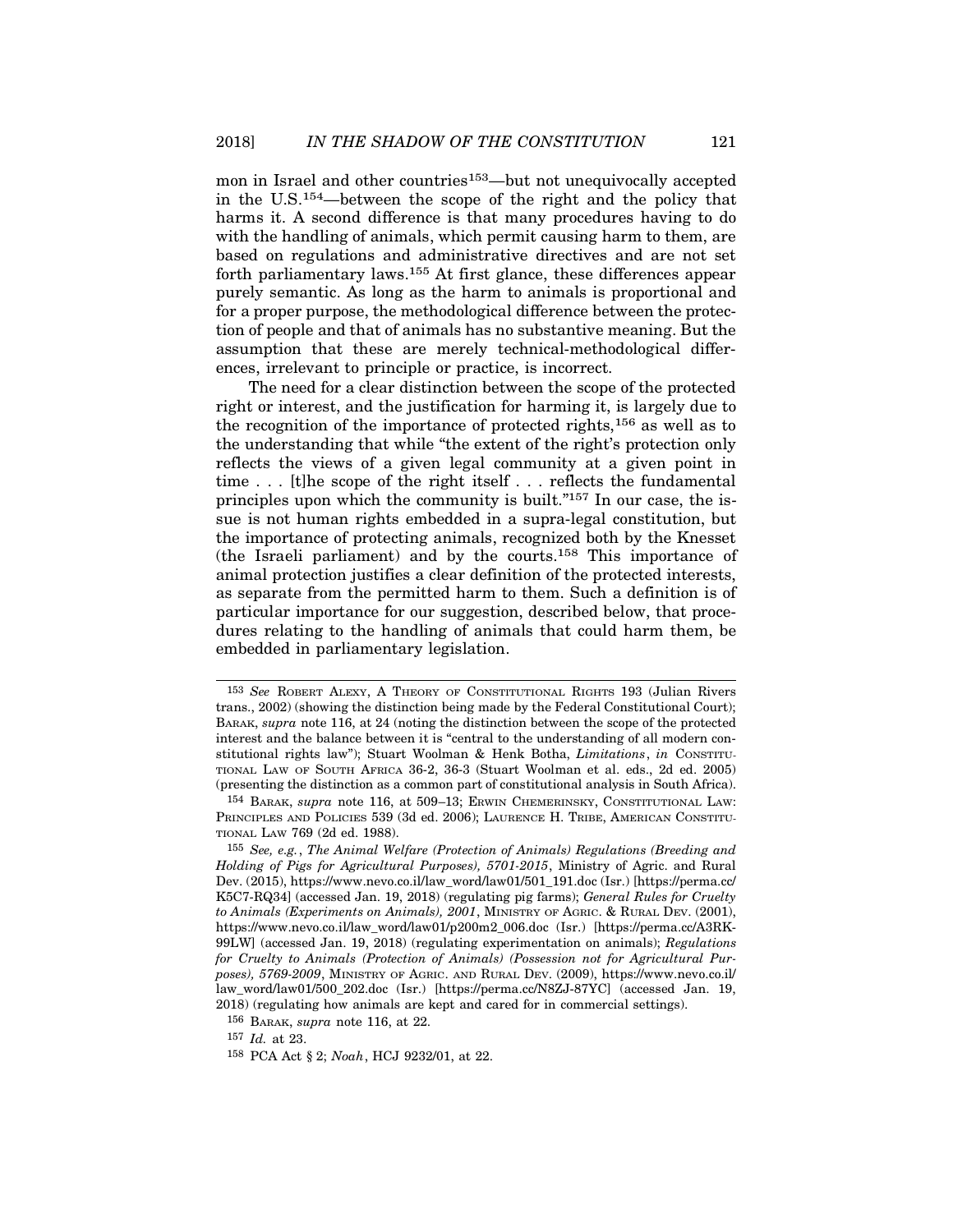122 ANIMAL LAW [Vol. 24:99]<br>The approach whereby legal directives that establish primary<br>when in general and when the neutrint wichts in portinular should be The approach whereby legal directives that establish primary rules in general, and rules that restrict rights in particular, should be determined by parliamentary legislation, is based on the principles ??of the separation of powers and the rule of law.159 This is also the positive law that generally applies to Germany160 and Israel.161 The rules limiting human rights are currently enshrined in the Basic Laws of human rights.162 According to Israeli constitutional law, all legal norms that establish rules of primary importance should be determined by parliamentary legislation, even in contexts other than human rights.<sup>163</sup> Practical explanations provided by the Supreme Court in this regard concern the profound character of the parliamentary legislative process, which includes many complex steps, and the fact that only a small portion of the bills are made into law; this ensures that only laws that appear to be essential to the legislature are enacted.164

Recognizing the fundamental interests of animal life, bodily integrity and non-subjection to suffering as important values ??should be reflected, above all, in the demand from the legislature to establish through a profound procedure the rules that allow harm to animals, especially in the food industry. It is Parliament, not the Court alone, that should provide legal sanction to the rules that allow causing suffering to animals.165 Approval by a parliamentary committee, a proefflected, above all, in the demand from the legislature to establish<br>procedure profound procedure the rules that allow harm to animals,<br>precisilly in the food industry. It is Parliament, not the Court alone,<br>nat should p

161 See BARAK, supra note 116, at 118–21 (showing the common law "cannot limit an individual's constitutional right"); Baruch Bracha, Constitutional Upgrading of Human Rights in Israel: The Impact on Administrative Law, 3 U. PA. J. CONST. L. 581, 613-23  $(2001)$  ("[P]rimary arrangements are determined by the primary legislator  $\dots$ ").

cial/eng/BasicLawOccupation.pdf [https://perma.cc/33HP-M3WE] (accessed Jan. 19,

<sup>159</sup> See Rapp v. Carey, 44 N.Y.2d 157, 169 (1978) (finding that the Governor may only regulate "employees wholly within the executive department"); HCJ 3267/97 Rubinstein v. Minister of Defense, para. 21 (1998) (Isr.), http://elyon1.court.gov.il/files/97/670/032/ A11/97032670.a11.pdf [https://perma.cc/E6PT-U242] (accessed Jan. 19, 2018) ("Legislation must establish primary arrangements . . . ."). that should provide legal sanction to the rules that allow causing suf-<br>fering to animals.<sup>165</sup> Approval by a parliamentary committee, a pro-<br>fering to animals.<sup>165</sup> Approval by a parliamentary committee, a pro-<br>regulate

<sup>125-34 (1994) (</sup>discussing how the enactment of laws is to be entrusted to congress only); Uwe Kischel, Delegation of Legislative Power to Agencies: A Comparative Analysis of obliged to make all essential decisions itself."). Minister of Defense, para. 21 (1998) (Isr.), http://elyon1.court.gov.il/files/97/670/032/<br>11/97032670.a11.pdf [https://perma.cc/E6PT-U242] (accessed Jan. 19, 2018) ("Legisla-<br>no must establish primary arrangements ....").<br> tion must establish primary arrangements . . . .").<br>
<sup>160</sup> See Davin P. Curkin; The Construction or THE Feberal Republic or Germany<br>
125-34 (1994) (discussing how the enactment of laws is to be entrusted to congress only);

<sup>163</sup> HCJ 5936/97 Lam v. Director of Ministry of Education, Culture and Sport, para. 9 (1999) (Isr.), http://versa.cardozo.yu.edu/sites/default/files/upload/opinions/ Lam%20v.%20Dal.pdf [https://perma.cc/S592-N2L7] (accessed Jan. 19, 2018). 164 Id.

<sup>%</sup> bliged to make all *essential* decisions itself.").<br>
<sup>161</sup> See BaRax, supra note 116, at 118-21 (showing the common law "cannot limit an<br>
individual's constitutional right"); Baruch Brackh, Constitutional Upgrading of H [https://perma.cc/9G6G-TSZB] (accessed Jan. 19, 2018) ("Despite national variations, there are certain essential elements that are best included in primary legislation. These include the framing of general animal welfare principles and fundamental legislative goals; the delegation of authority and establishment of enforcement mechanisms; a bare bones framework for the substantive areas of animal welfare (slaughter, transport, housing and management) to be regulated by subsidiary legislation; and guidelines for how such subsidiary legislation will be developed. The more detailed substantive regu-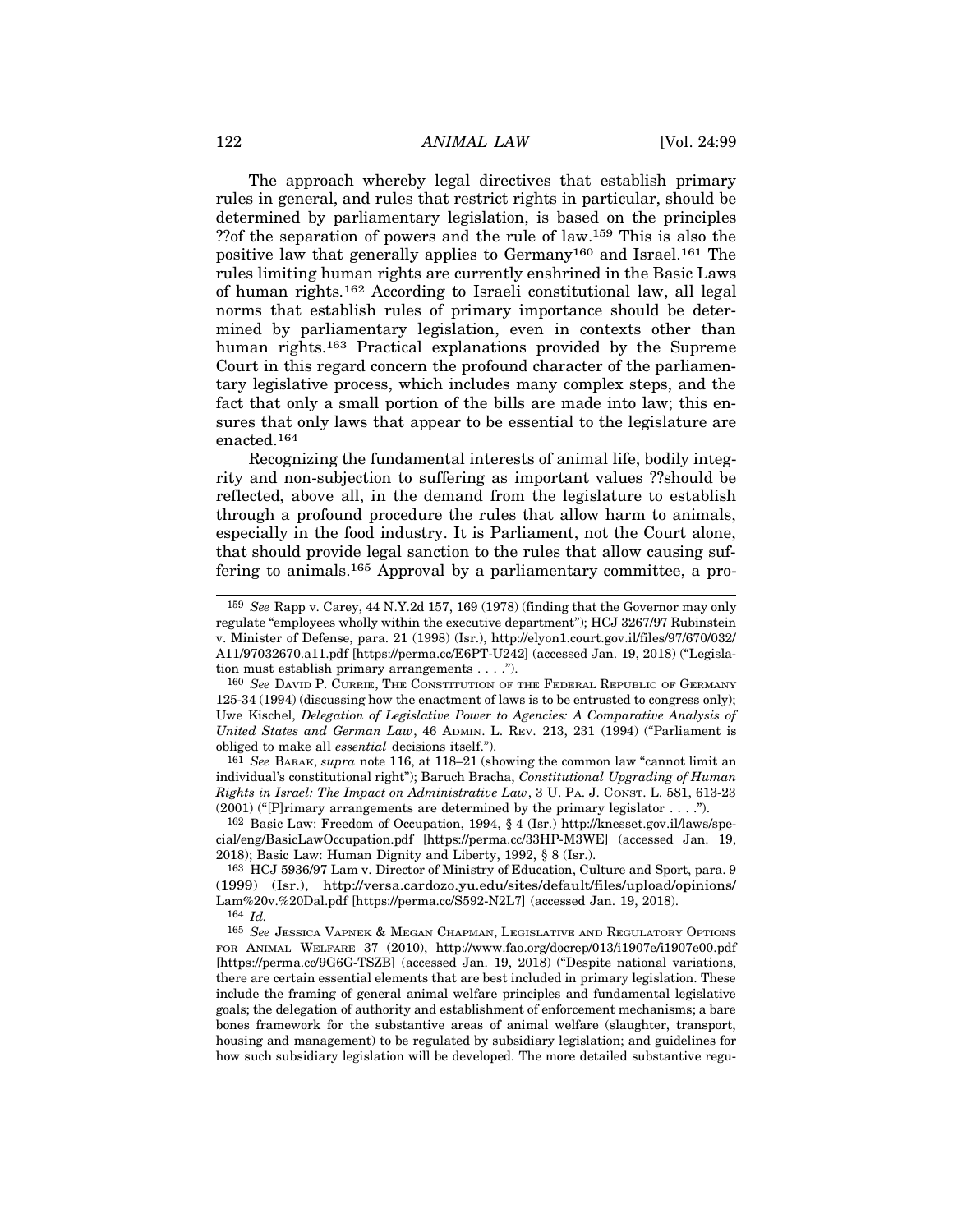cess that is substantially different from the primary legislation process, is not enough.166

The determination in the PCA Act that the regulations thereunder shall be enacted taking into account "the needs of agriculture"<sup>167</sup> cannot provide a sufficient statutory basis for issuing regulations—even if in the opinion of the Court their content is proportional—if these regulations allow the causing of substantial suffering, as is routinely the case in the food industry.168 All the more so, administrative guidelines that are not approved by any parliamentary entity are insufficient for imposing the arbitrary will of farmers and meat factories. The lack of parliamentary legislation is particularly evident in light of the discrepancy between the PCA Act provisions, a literal reading of which (except for the exclusion from the law of "slaughter of animals for food") might lead to the conclusion that Israel is a paradise for animals, and the regulatory reality.169

But would the mere requirement of enshrining in parliamentary legislation the practices that cause animal suffering, if adopted, help reduce this suffering? Would it not cause further harm to the animals by eliminating the possibility of judicial review of regulations permitting serious harm to animals? These questions have no definitive answer. However, based on consistent trends of increasing support for animal protection in the Israeli society<sup>170</sup> and the large animal lobby in the Knesset,<sup>171</sup> it is reasonable to estimate that charging the Knes-In the Knesset, 171 is a model in the Ungle: Poultry S.<br>
Mere Processor Search Contains and the Knesset,<sup>171</sup> it is reasonable to estimate the Knesset,<sup>171</sup> it is reasonable to estimate the Knesset,<sup>171</sup> it is reasonable t

171 The Animal Lobby in the Knesset contains dozens of Knesset Members (MKs). Two ministers—the Minister of Agriculture (a function formerly associated with resistance to any relief to farm animals) and the Minister of Environmental Protection—and 17 MKs out of 120 attended the meeting of the Animal Lobby in the 20th Knesset, held on July 27, 2015. Animal-Rights Lobbying Meeting in Knesset Attended by Large Number of MKs, ISRAEL CAT LOVERS' SOC'Y (July 27, 2015), http://www.isracat.org.il/news Humane Slaughter Act).<br>
<sup>169</sup> PCA Act § 19(3) (translation provided by author).<br>
<sup>170</sup> Daniella Cheslow, *As More Israelis Go Vegan*, *Their Military Adjusts Its Menu*,<br>
NPR (Dec. 10, 2015, 12:39 PM), http://www.npr.org/se proves Strict Amendments to Animal Welfare Law in First Reading, JERUSALEM POST (July 28, 2015), http://www.jpost.com/Israel-News/Knesset-approves-strict-amendments-to-Animal-Welfare-Law-in-first-reading-410426 [https://perma.cc/K3R9-QZGS] (accessed Jan. 19, 2018); see Israel's Knesset Joins Meat Free Monday, MEAT FREE MON- DAY (Nov. 18, 2014), http://www.meatfreemondays.com/israels-knesset-joins-meat-freemonday/ [https://perma.cc/HF5G-WAPY] (accessed Jan. 19, 2018) (stating that the

lations, including species-specific provisions, may be better left to subsidiary legislation, which can be updated more easily and frequently than primary legislation to reflect improved methods and advances in animal welfare science.").

<sup>166</sup> See Richard Hall & Frank Wayman, Buying Time: Moneyed Interests and the Mobilization of Bias in Congressional Committees, 84 AM. POL. SCI. REV. 797, 801 (1990) (discussing the impact of lobbying efforts aimed at committee members). tions, including species-specific provisions, may be better left to s<br>hich can be updated more easily and frequently than primary<br>proved methods and advances in animal welfare science.").<br>166 *See* Richard Hall & Frank Way

<sup>168</sup> See Bruce Friedrich. Still in the Jungle: Poultry Slaughter and the USDA, 23 N.Y.U. ENVTL. L.J. 247, 249–52 (2015) (discussing the exclusion of poultry from the Humane Slaughter Act).

<sup>170</sup> Daniella Cheslow, As More Israelis Go Vegan, Their Military Adjusts Its Menu, NPR (Dec. 10, 2015, 12:39 PM), http://www.npr.org/sections/thesalt/2015/12/10/4592128 39/ why-so-many-israeli-soldiers-are-going-vegan [https://perma.cc/5QKN-9AAD] (accessed Jan. 19, 2018).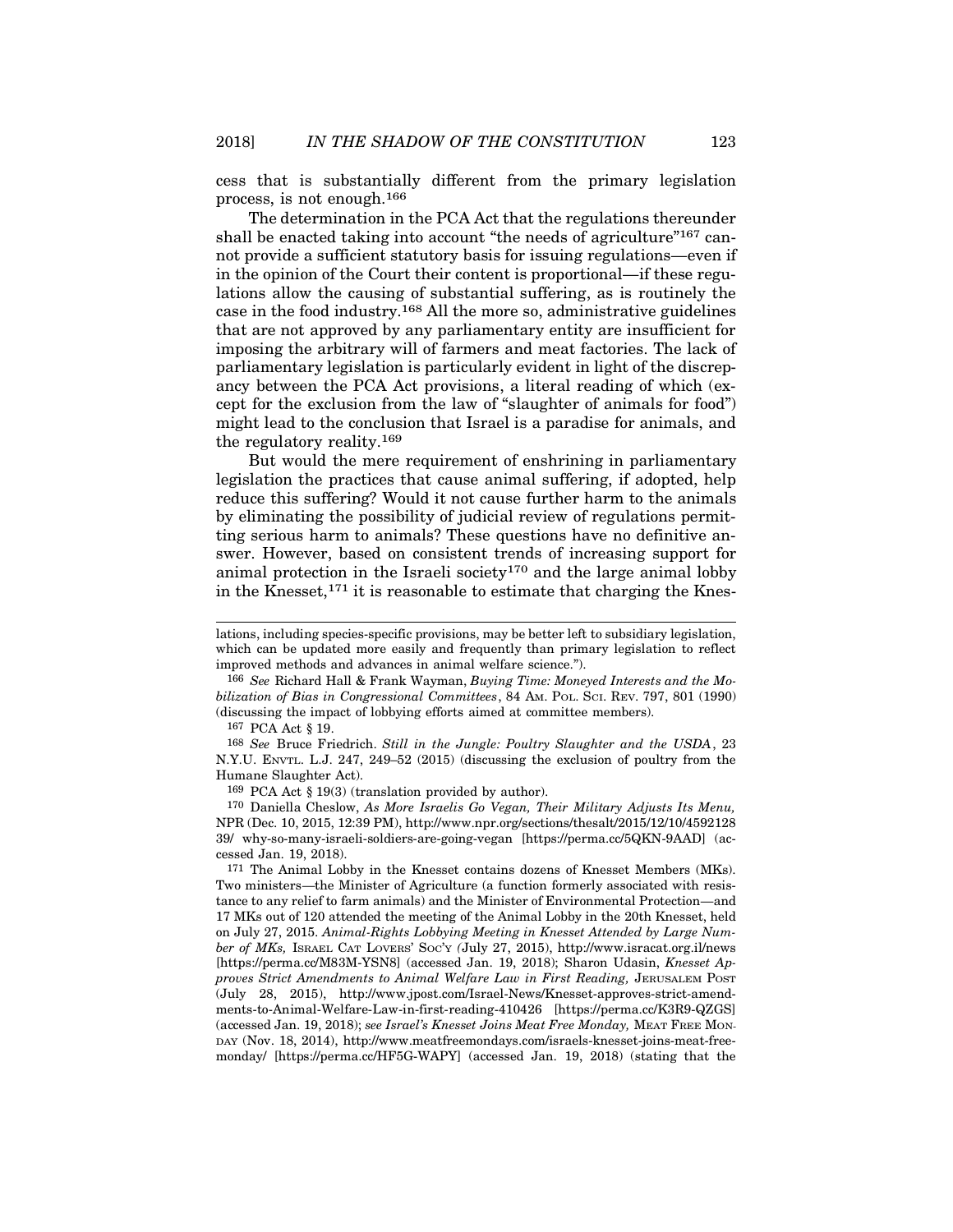124 ANIMAL LAW [Vol. 24:99]<br>set with determining—in a transparent, public, and in-depth process—<br>the welse that ellew souring how to opimals would not increase how set with determining—in a transparent, public, and in-depth process the rules that allow causing harm to animals would not increase harm to them.172 Intense parliamentary oversight can only contribute to the reduction of suffering. As it is, as long as animal protection is not embedded in a constitutional basic law, the Knesset has the authority to enact a "validation law" granting validity to new regulations that permit the causing of suffering to animals, which the Court prohibited.173 This is true whether Parliament enacts a law that contains provisions identical in substance with the provisions of the regulations that the court annulled, or whether it legislates a law authorizing the enactment of such regulations or the ratification of existing ones.<sup>174</sup>

For reasons of transparency, similar to part of the arguments for prescribing in parliamentary legislation the practices that cause animal suffering, Jeff Leslie and Cass Sunstein suggest establishing a "disclosure regime [that] could improve animal welfare without making it necessary to resolve the most deeply contested questions in this domain."175 This suggestion is designed "to promote disclosure so as to fortify market processes and to promote democratic discussion regarding the treatment of animals."<sup>176</sup>

ANIMAL RIGHTS 120–48 (2016) (casting doubt on the law's ability to do much for animals, except insofar as campaigns for various legal changes raise consciousness).

Knesset is the world's first parliament to participate in the Meatless Monday event); Knesset Holds Special Session to Mark Animal Rights Day; Vegan Meal Served in MKs' Cafeteria, KNESSET (Feb. 8, 2017), http://www.knesset.gov.il/spokesman/eng/PR\_eng .asp?PRID=13343 [https://perma.cc/M56D-JWCZ] (accessed Jan. 19, 2018) (announcing that the Knesset held a special session to mark Animal Rights Day). Even Israeli Prime Minister Benjamin Netanyahu has expressed on several occasions his sympathy for protecting animals, including offering his support to dismiss the practice of automatically putting biting dogs into quarantines. His support came on the background of personal experience: his dog, Kia, which was adopted by his family when it was ten years old, was put into quarantine and was about to be euthanized, after biting guests at the Prime Minister's residence. Herb Keinon, Netanyahu Family Dog Put in Quarantine After Biting Guests at Hanukka Party, JERUSALEM POST (Dec. 12, 2015, 5:52 PM), http:// www.jpost.com/Israel-News/Netanyahu-family-dog-put-in-quarantine-after-bitingguests-at-Hannuka-party-437107 [https://perma.cc/W34F-4MHG] (accessed Jan. 19, 2018). sp?PRID=13343 Inttps://perma.cc/M56D-JWCZI (accessed Jan. 19, 2018) (announcing<br>at the Knesset held a special ession to mark Animal Rights Day). Even Israeli Prime<br>inister Benjamin Netanyahu has expressed on several occasi Intering annals, mcluding offering his support to dismiss the practice of automatically experience: his dog, Kia, which was adopted by his family when it was ten years old, was put into quarantine and was about to be euth

press.com/2015/10/the-relationship-in-contemporary-legal-systems-between-writtenand-unwritten-sources-of-law.pdf [https://perma.cc/SV75-FKHF] (accessed Jan. 19, 2018).

<sup>174</sup> See Benjamin Akzin, Judicial Review of Statute, 4 ISR. L. REV. 559, 577–78 (1969) (criticizing the practice of enacting a "validation law").

<sup>175</sup> Jeff Leslie & Cass R. Sunstein, Animal Rights without Controversy, 70 L. & CON- TEMP. PROBS. 117, 117 (2007).

<sup>176</sup> Id. However, it is doubtful whether the suggestion will not arouse any controversy. Hence, several states in the US have adopted ag-gag laws, according to which no person shall, without the effective consent of the owner and with the intent to damage the enterprise conducted at the animal facility, enter an animal facility to take pictures by photograph, video camera, or by any other means. See Sluszka, *supra* note 92, at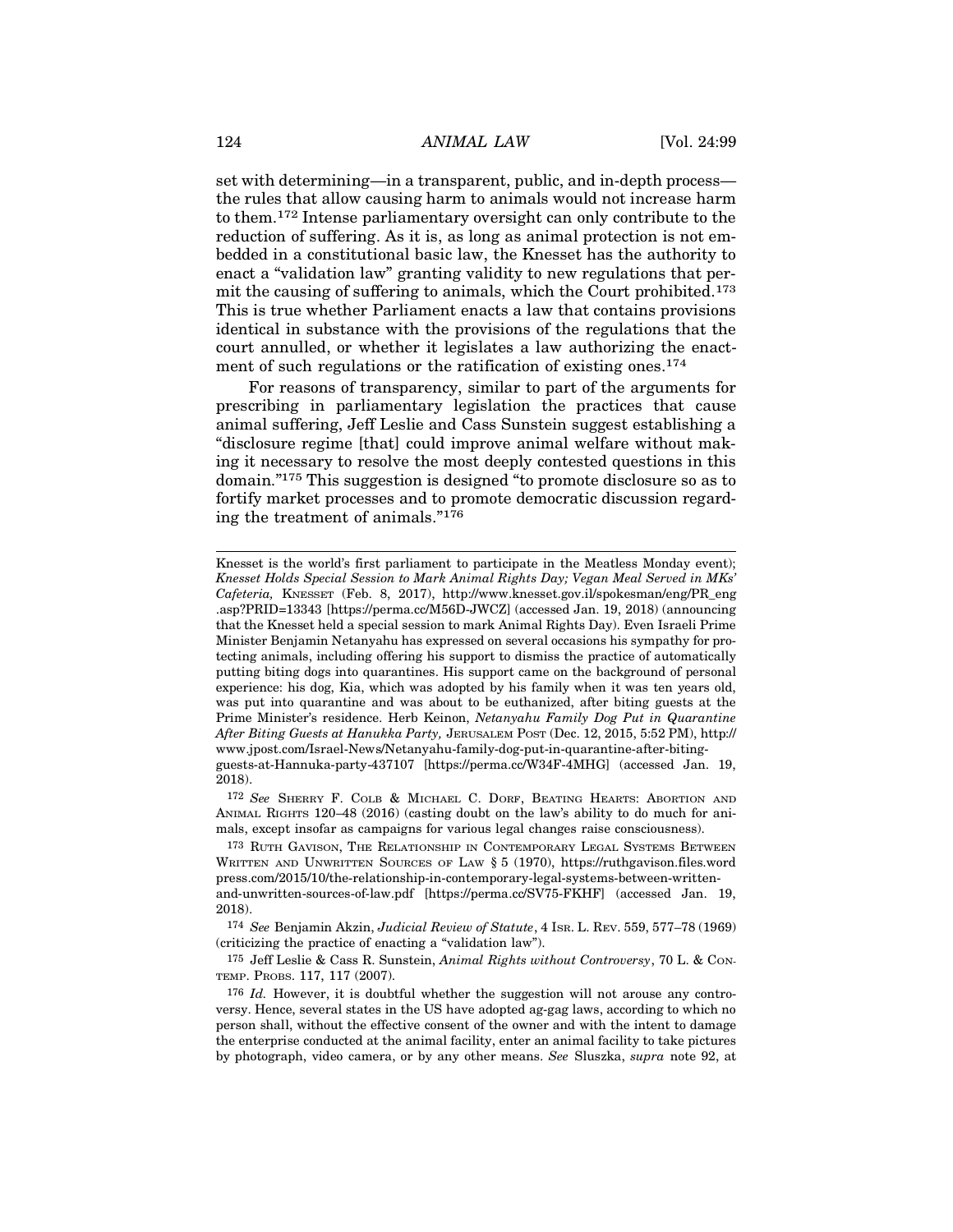Another difficulty in the inferences of the Israeli Supreme Court, with regard to the protection of animals from the methodology of the constitutional protection of human rights, concerns the application of the doctrine of proportionality. According to this doctrine, a law—or any other governmental rule or decision—limiting a right is permissible only if it is designed for a proper purpose and is proportional.<sup>177</sup> The proportionality requirement consists of three subtests: (i) the measures undertaken to effectuate the limitation are rationally connected to the fulfillment of the purpose of the law; (ii) the measures undertaken are necessary in that there are no alternative measures that may similarly achieve that same purpose with a lesser degree of limitation; and (iii) there needs to be a proper relation (proportionality strictu sensu) between the importance of achieving the proper purpose and the social importance of preventing the limitation on the right.<sup>178</sup>

In other legal systems as well, such as Switzerland<sup>179</sup> and to some extent also Germany,<sup>180</sup> the doctrine of proportionality is applied in respect to animal protection. The proportionality doctrine appears to provide a useful methodology for discussing the typical situations that arise in the context of causing suffering to animals by examining whether the purpose of the harm is appropriate. Sadistic pleasure derived from the sufferings of animals is not recognized as a proper purpose, whereas the provision of food for humans and the advancement of their health (in the case of experiments on animals) are recognized as such goals.181 Intermediate objectives, such as education or entertainment, are decided on their merits, similarly to questions of properness of purpose, which are also decided based on a critique of actions that violate human rights.182 In the second stage, the Court determines whether the purpose of the act that inflicts suffering on animals is achieved, or at least advanced.183 In the third stage, the Court examines whether alternative means are available for promoting that purpose, which are less harmful to animals but the effectiveness of which is not lower and whose costs are not higher than those of the measure whose proportionality is being tested.184 Finally, propor-

<sup>442–53 (</sup>proposing and examining a causal explanation for the disparity between the U.S. and EU farm animal welfare regulations).

<sup>177</sup> Margit Cohn, Legal Transplant Chronicles: The Evolution of Unreasonableness and Proportionality Review of the Administration in the United Kingdom, 58 AM. J. COMP. L. 583, 609 (2010).

<sup>178</sup> BARAK, supra note 116, at 3; Cohn, supra note 177, at 609; Richard H. Fallon, Jr., Strict Judicial Scrutiny, 54 UCLA L. REV. 1267, 1295–96 (2007).

<sup>179</sup> See Bolliger, supra note 131, at 344-53 (2016) (discussing how the doctrine of proportionality is applied in Switzerland).

<sup>180</sup> See Claudia E. Haupt, The Nature and Effects of Constitutional State Objectives: Assessing the German Basic Law's Animal Protection Clause, 16 ANIMAL L. 213, 230 (2010) (discussing the use of proportionality application in Germany).

<sup>181</sup> Bolliger, supra note 131, at 349–50.

<sup>182</sup> Id. at 352.

<sup>183</sup> Id. at 346–47.

<sup>184</sup> Id. at 347.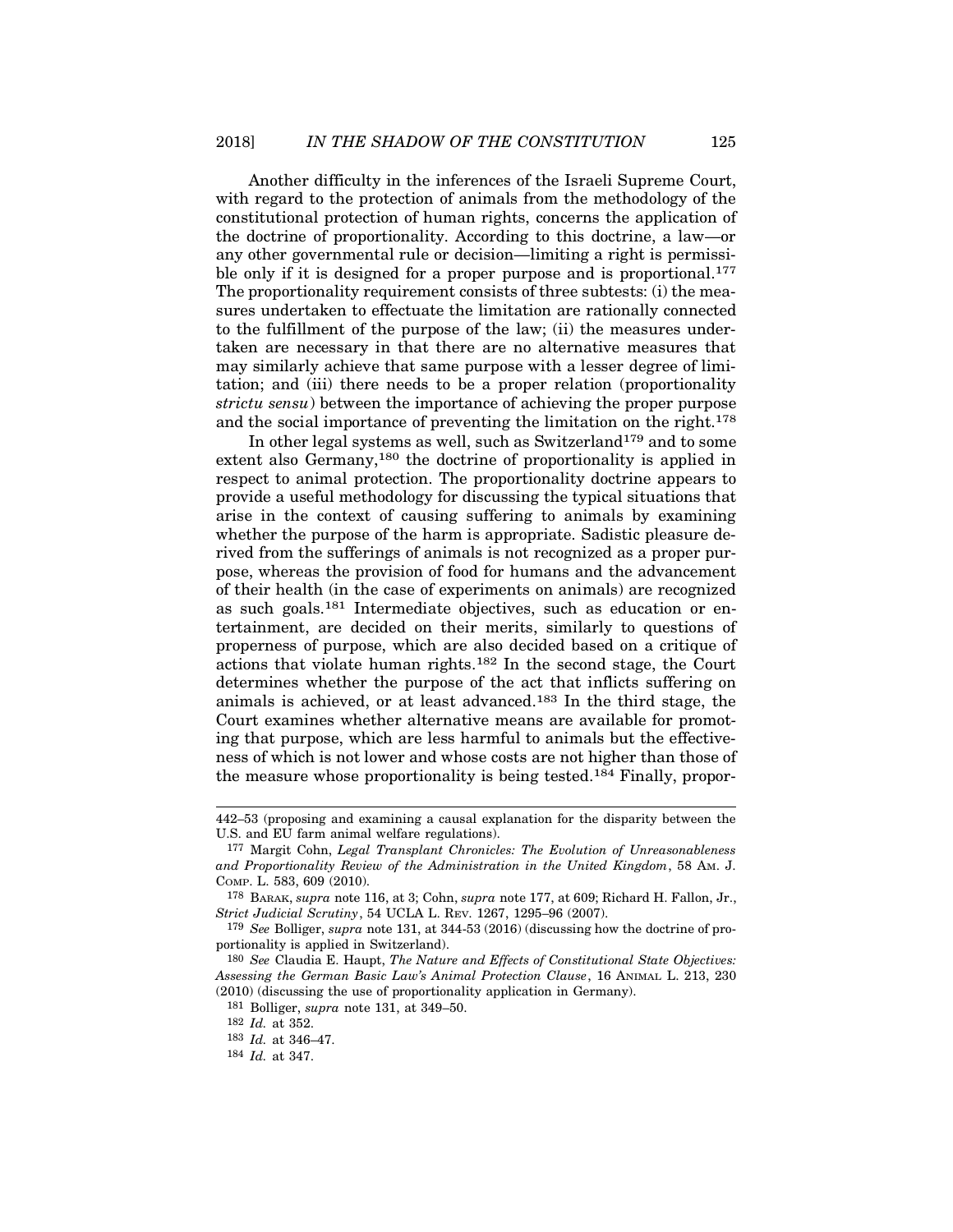126 ANIMAL LAW [Vol. 24:99]<br>
itionality in its narrow meaning is examined: is the suffering caused to<br>
conjunels by the means chasen greater than the benefits to by<br>
subsetting the summary dependent of the benefits to by<br> tionality in its narrow meaning is examined: is the suffering caused to animals by the means chosen greater than the benefits to humans derived from advancing the purpose?185 The exchange between the human and the animal interests does not necessarily refer to absolute values; but, normally to the comparison between the marginal harm to the animal interests and the marginal benefit to humans.

Indeed, in the Supreme Court's decisions discussed in Part II, the Court based its determination that the practices in question amounted to torture, cruelty or abuse of animals on these tests.<sup>186</sup> In *Hamat* Gader, the Court ruled that entertainment was not a proper purpose for causing suffering to animals, especially given that the fight between man and alligator was anti-educational—it had a negative value for the human public as well.<sup>187</sup> In the Supreme Court decisions rejecting practices for the destruction of stray cats, it did so primarily on the basis of the second subtest of proportionality, which examines whether there are less harmful measures for promoting the goals of preserving public health and preventing nuisances.188 And in Noah, in which the Court banned the force-feeding of geese, the ruling was based on the third subtest of proportionality—proportionality strictu sensu—determining that the benefits of luxury food production were not commensurate with the intense suffering caused to the geese.<sup>189</sup>

At first glance, the proportionality doctrine appears to be suitable not only for the protection of human rights but also for animals. However, there is a serious difficulty in the reduction of proportionality to a methodology.190 Constitutional proportionality is based on the recognition of the high, albeit not absolute, value of human rights.191 The Israeli Supreme Court has ruled many times that "human rights cost

<sup>185</sup> Id. at 348.

<sup>186</sup> Noah, HCJ 9232/01, para. 16–17; Cat Welfare Society, HCJ 6446/96, para. 28; Street Cats, HCJ 4884/00, para. 8; Hamat Gader, LCA 1684/96, para. 22.

<sup>187</sup> Hamat Gader, LCA 1684/96, para. 41.

<sup>188</sup> Cat Welfare Society, HCJ 6446/96, para. 24; Street Cats, HCJ 4884/00, para. 8.

<sup>189</sup> Noah, HCJ 9232/01, para. 23 (explaining that basic foods are different than luxuries because the proportionality of "the production of food" has greater weight the more the food item is necessary for human existence).

<sup>190</sup> See Ariel L. Bendor & Tal Sela, How Proportional is Proportionality?, 13 INT'L J. CONST. L. 530, 534–38 (2015) (discussing the methodology of proportionality).

<sup>191</sup> Id. at 530.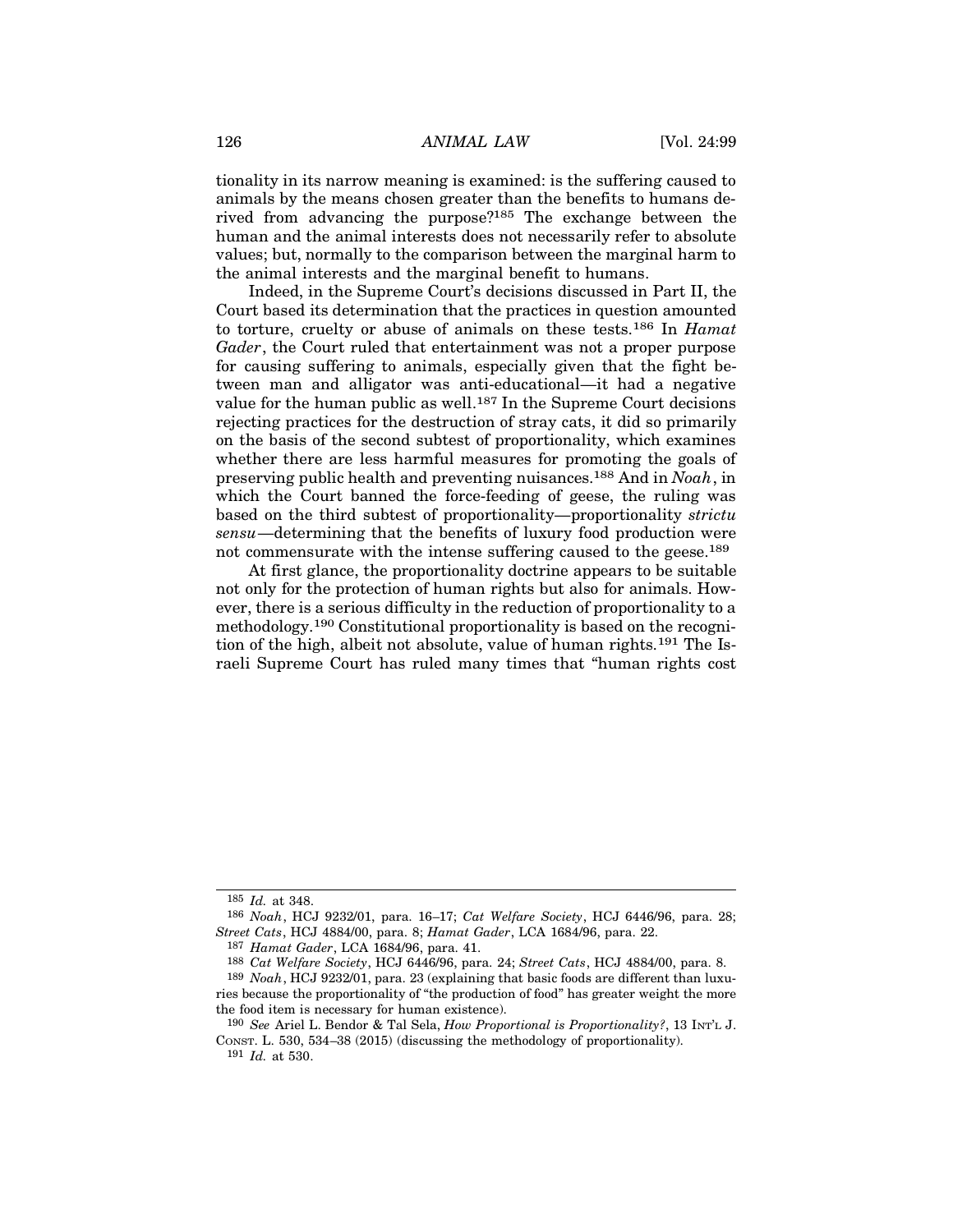money."<sup>192</sup> Cass Sunstein agrees.<sup>193</sup> In many legal systems, including international law, the human right not to be subjected to torture is considered absolute; not subject to the proportionality doctrine.194 Even if under certain legal systems its violation is not entirely prohibited, it is limited to the most rare circumstances, such as cases of "ticking bombs."<sup>195</sup>

Furthermore, the meat and other animal products industry is inconsistent with the requirement of proper purpose, and certainly not with any of the three subtests of proportionality.

Under the proper purpose requirement, not every purpose is likely to justify the limitation of constitutional rights.196 Even assuming that the survival of the human race can be a proper purpose for animal abuse, it is difficult to say that the dominant purpose of the current industry, also for the production of basic foods, is survival only.

As to the first requirement of proportionality—the rational connection subtest—it can, indeed, be assumed that the animal products industry efficiently fulfills the purpose of supply at the cheapest price of meat and other animal products to humans. However, a different definition of a goal, in a higher level of abstraction, could lead to serious doubts on the industry's compliance with the subtest.197 There is evidence that not only does the animal industry not promote human well-being, it causes hunger and worldwide environmental damage.<sup>198</sup>

193 CASS R. SUNSTEIN, DESIGNING DEMOCRACY: WHAT CONSTITUTIONS DO 348 (2001) ("[A]]] rights, even the most conventional, have costs."); Cass R. Sunstein,  $Whv$  Does the

194 See Steven Greer, Is the Prohibition against Torture, Cruel, Inhuman and Degrading Treatment Really 'Absolute' in International Human Rights Law?, 15 HUM. RTS. L. REV. 101, 102 (2015) (discussing judge rulings that the right to be treated humanely is an absolute right).

195 See HCJ 5100/94 The Public Committee against Torture in Israel v. State of Israel, para. 34 (1999) (Isr.), http://www.hamoked.org/files/2012/260\_eng.pdf [https://per ma.cc/BS28-7P7V] (accessed Jan. 19, 2018) (discussing when the use of physical force otherwise prohibited during an interrogation—is acceptable as a necessity defense in instances of "ticking bombs").

196 BARAK, supra note 116, at 251.

197 See, e.g., Grant Huscroft, Book Review: Proportionality and Pretense, 29 CONST. COMMENT. 229, 241 (2014) (discussing the significance of the level of abstraction in the determination of a law that infringes upon a constitutional right).

198 See, e.g., Bruce Friedrich & Stefanie Wilson, Coming Home to Roost: How the Chicken Industry Hurts Chickens, Humans, and the Environment, 22 ANIMAL L. 103

<sup>192</sup> Id.; see, e.g., HCJ 4541/94 Alice Miller v. Minister of Defense, IsrLR 1, para. 19 (1995) (Isr.), http://elyon1.court.gov.il/files\_eng/94/410/045/Z01/94045410.z01.pdf [https://perma.cc/W8KG-TBTN] (accessed Jan. 19, 2018) ("The protection of human rights costs money, and a society that respects human rights must be prepared to bear the financial burden"); see also Moshe Cohen-Eliya, Discrimination against Arabs in Israel in Public Accommodations, 36 N.Y.U. J. INT'L L. & POL. 717, 744 (2004) ("Human rights cost money. The guarantee of equality costs money. Usually, the requirement to pay the 'price' is directed at the government. But when human rights, and equality among them, apply in the relationship between individuals, these individuals should pay this price. This is a price that is worth paying in order to guarantee a society that protects human rights and respects equality."). [https://perma.cc/W8KG-TBTN] (accessed Jan. 19, 2018) ("The protection of human<br>rights costs money, and a society that respects human rights must be prepared to bear<br>*Israel in Public Accommodations*, 36 N.Y.U.J. IN:ri-L.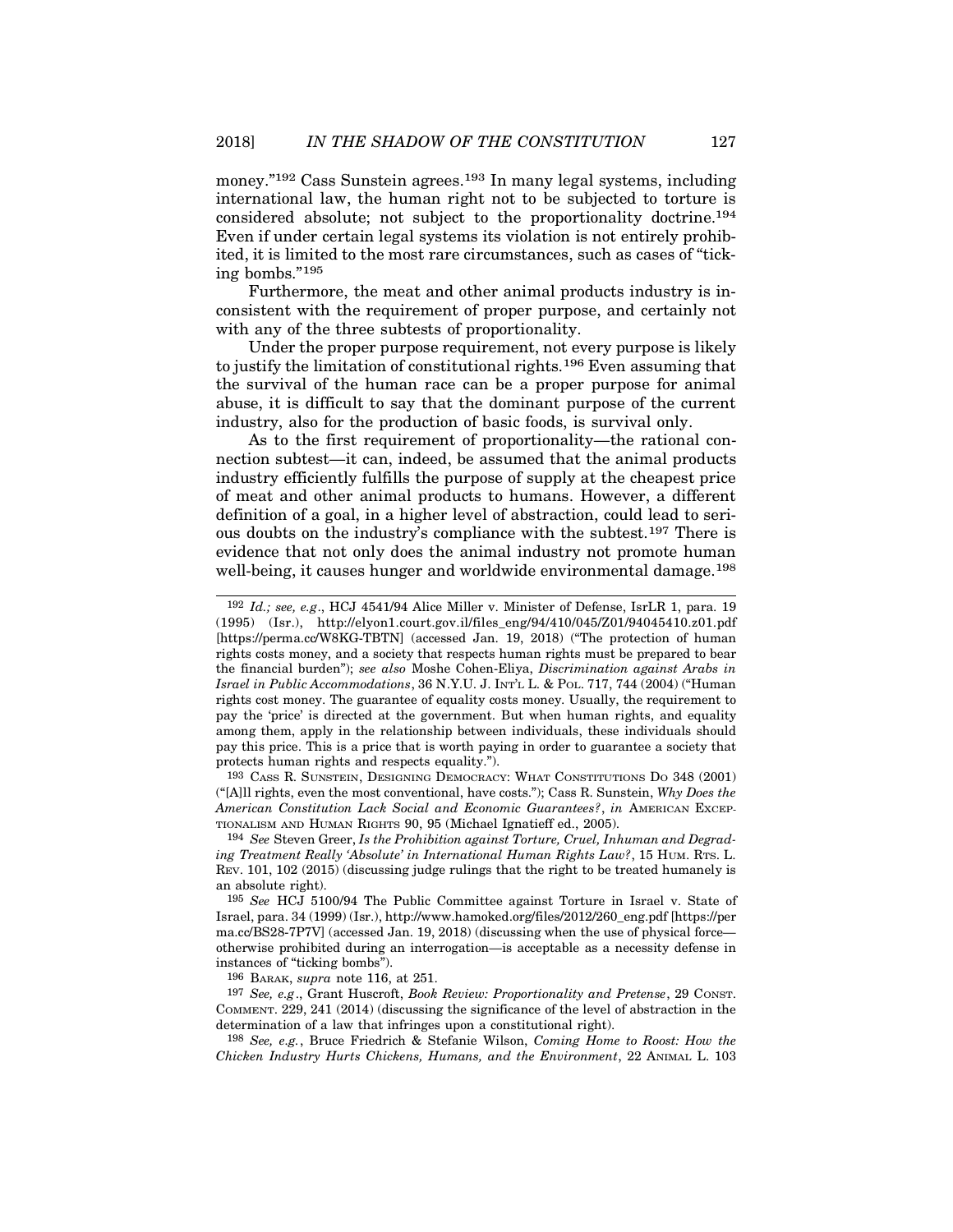128 ANIMAL LAW [Vol. 24:99]<br>The meat and other animal products industries do not meet the<br>second proportionality requirement the processes (or locat benefall) The meat and other animal products industries do not meet the second proportionality requirement—the necessary (or least harmful measure). Animal foods, whether foie gras or yogurt, are unnecessary in the sense that there are plentiful, and generally healthier and cheaper, plant-based alternatives for everyone living in a developed country and nearly everyone in the developing world.199 One can certainly argue that meat and other food produced from animals are tastier than vegan food. Tastes differ, and to each her or his own. However, eating meat and dairy products is not a necessity in the constitutional sense.200

Finally, the animal products industry certainly does not meet the proportionality strictu sensu subtest. This is not only because the proportionality subtests are structured like a legal version of the Russian matryoshka doll, with each stage of the analysis containing all the preceding ones.201 An argument that the benefit to the enjoyment of humans from the animal products outweighs the harm caused to the animals produced for that purpose cannot be consistent with any meaningful constitutional protection of rights.

Against this background, legitimizing the grisly animal products industry under the doctrine of proportionality empties this key constitutional doctrine from all significant moral content, rendering it grotesque. The use of the term "proportionality" with respect to the treatment of animals is Orwellian "Newspeak."

Nevertheless, the proportionality doctrine can contribute an important element to making significant, although far from satisfactory, progress in animal protection: a rational comparison between various alternatives. With regard to industrial agriculture, the significance of such a rational comparison of alternatives consists, first and foremost, of examining the implications of changes that would improve the holding and handling conditions of animals for the price of meat and other foods derived from them. It is not difficult to reach the legal conclusion that sadistic behavior toward animals, which has no real economic benefit, is prohibited. By contrast, examination based on the effect of "humane" alternatives on the prices of meat, milk, and eggs is more complex. It also requires a decision regarding the readiness, financially speaking, to cause an increase in the price of animal products proportional to the degree of relief of animal suffering. Truly, "[t]aking

<sup>(2015) (</sup>discussing how chicken farming perpetuates human rights and hunger issues); Cheryl L. Leahi, Large-Scale Farmed Animal Abuse and Neglect: Law and Its Enforcement, 4 J. ANIMAL L. & ETHICS 63,  $71-74$  (2011) (describing the negative effects of factory farming on the environment and human health).

<sup>199</sup> Bolliger, supra note 131, at 350.

<sup>200</sup> Friedrich & Wilson, supra note 198, at 142–43.

<sup>201</sup> See Bendor & Sela, supra note 190, at 538 ("The necessity test encompasses the rationality test. In any factual situation in which there is no rational connection between the purpose that the legislative authority is seeking to achieve and the infringement on the constitutional right, it is possible to accomplish the same purpose by means that infringe on the right to a lesser extent. Similarly, the proportionality sensu stricto sub-test includes both the necessity and rational connection requirements.").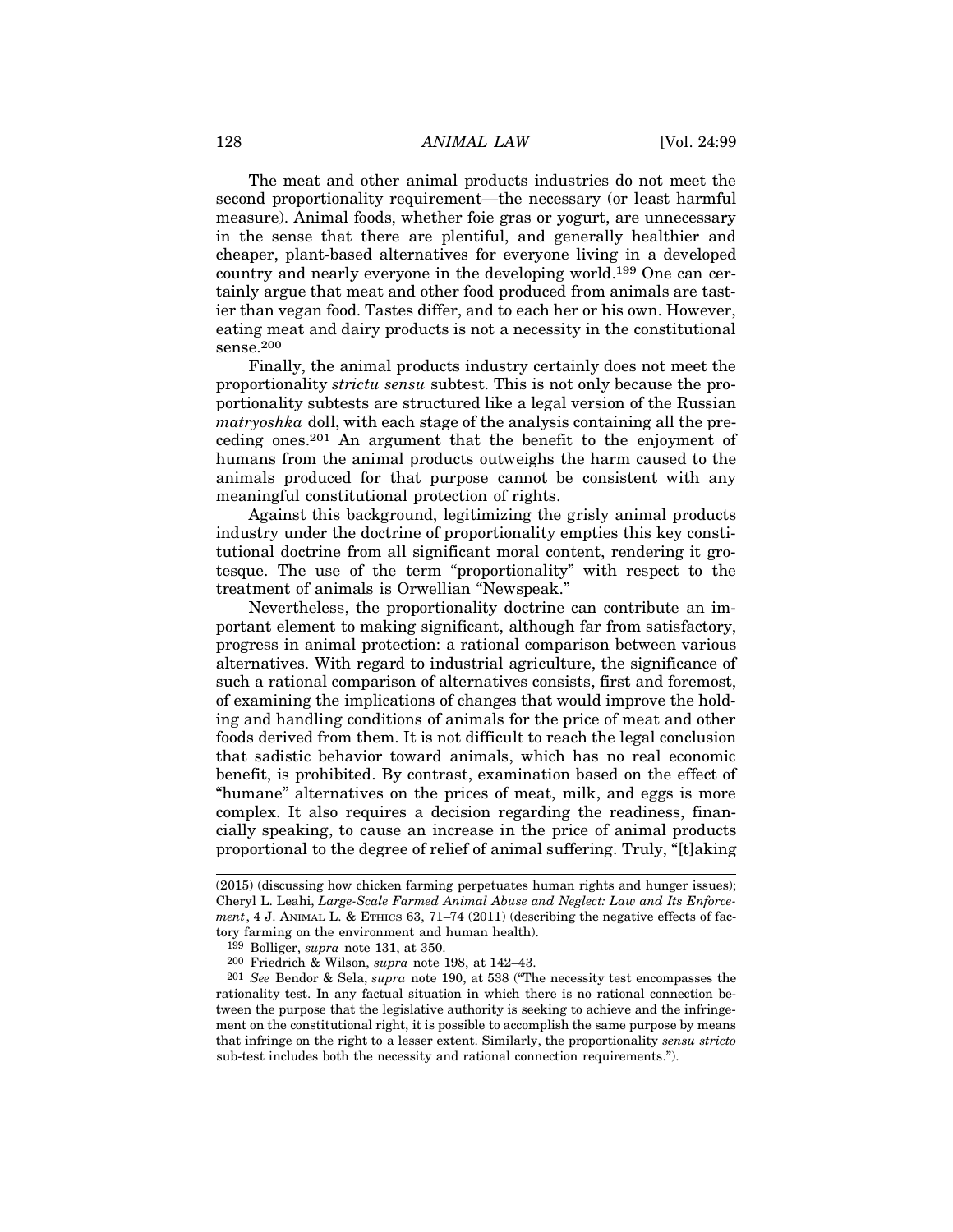[animal] . . . rights seriously could be costly in terms of our comfort, convenience, and lifestyle, but this is always the price to be paid for acknowledging rights."202 In Israel, despite the rhetoric of proportionality, the existing regulation is not based on such a rational assessment. In this respect, not only is the policy not applied in the spirit of its accepted, significant moral meaning in constitutional law, but neither is proportionality applied as a methodology for policy making.

Rollin pointed out that "[p]eople are not prepared to give up meat or the benefits that come from biomedical research. . . . But what one can expect is that as the consciousness does awaken, . . . people will be more and more willing to make sacrifices for moral reasons."203 Although some sacrifices of human interests were made in Israel for the benefit of animals, we are still only at the beginning, and can expect more sacrifices, even if they will not involve the elimination of animal industry. ther is proportionality applied as a methodology for policy making.<br>
Rollin pointed out that "[p]eople are not prepared to give up meat<br>
the benefits that come from biomedical research. . . . But what one<br>
nexpect is that

# AND CRIMINAL REGULATION

As described in Part II, the prohibition against animal abuse both in Israel and other countries, such as Switzerland, is not only the basis of administrative regulation, but is also a criminal offense.204 However, a single legal framework that forms the basis both for administrative regulation and criminal liability creates considerable difficulties.

First, the definition of "criminal prohibition" in the PCA Act is broad and vague.205 This vagueness infringes upon the principle of legality, which requires a clear and concrete definition of criminal prohibitions.206 Furthermore, the interpretation of the offense according to the proportionality doctrine, designed to constitutionally limit governmental authorities, is problematic. The ruling of the Israeli Supreme Court that "abuse" is only a disproportionately abusive behavior207 leaves the dividing line between the permitted and the prohibited unclear. The judge is granted discretion to determine in each and every case whether or not the injury to animals constitutes a criminal offense. The criminal prohibition defies its purpose of guiding behavior, and it violates the right to know in advance what conduct amounts to a criminal offense. Truly, this problem is not unique to the offense of animal abuse, and arises also in other offences that include  $r^{207}$  leaves the dividing line between the permitted<br>rohibited unclear. The judge is granted discretion to dete<br>ach and every case whether or not the injury to animals cons<br>riminal offense. The criminal prohibition def 202 Rollary and the purpose and existing the section to determine in a characteristic and every case whether or not the injury to animals constitutes a timinal offense. The criminal prohibition defies its purpose of guidi each and every case whether or not the injury to animals constitutes a<br>eriminal offense. The criminal prohibition defies its purpose of guiding<br>amounts to a criminal offense. Truly, this problem is not unique to the<br>offens

<sup>202</sup> ROLLIN, supra note 110, at 119.

<sup>203</sup> ROLLIN, supra note 110, at 166.

is the protection of animals  $\dots$ .") (translation provided by author).

behavior, and it violates the right to know in advance what conduct<br>amounts to a criminal offense. Truly, this problem is not unique to the<br>offense of animal abuse, and arises also in other offences that include<br> $\frac{202 \text$ CRIMINAL LAW ix (2010) (discussing the principle of legality in criminal law).

<sup>207</sup> Noah, HCJ 9232/01, at 25–26.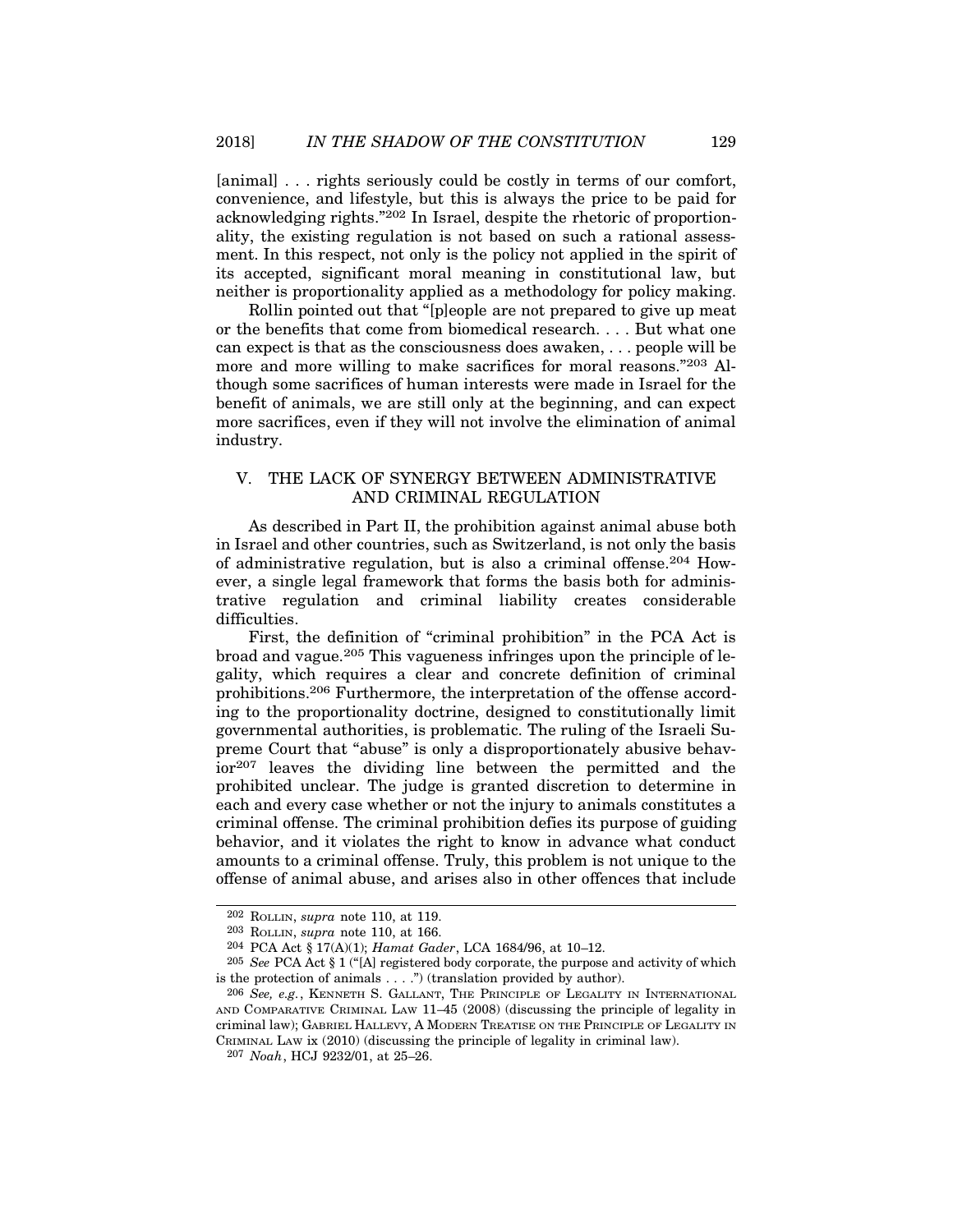130 ANIMAL LAW [Vol. 24:99]<br>
the term "abuse," such as the prohibition against abusing a minor or a<br>
helpleg parson 208 Put whereon awal behavior that is determined to the term "abuse," such as the prohibition against abusing a minor or a helpless person.<sup>208</sup> But whereas cruel behavior that is determined to be "abuse" is strictly prohibited in connection with humans, when it comes to animals it may be interpreted as proportional and justified. In other words, violating the legality principle in the case of animal abuse is twofold: the built-in ambiguity of the term "abuse" is compounded by yet another ambiguity, having to do with the justification of the cruel behavior. The result of the absence of a clear definition of the criminal prohibition is the fear of over- and under-enforcement. The purpose of the principle of legality is, on one hand, to protect defendants and instruct people how to act in order to avoid committing a criminal offense; on the other, to simultaneously enable effective enforcement of the criminal law, which is essential for the protection of animals.

Second, the borderline separating conducts that the amounts of a breach of regulations but does not amount to animal "abuse" from behavior that violates the regulations and amounts to "abuse" is ambiguous. Because the determination of which disproportionate behaviors amount to animal abuse is at the discretion of the court, the prosecution must decide in advance, under conditions of uncertainty, which channel to prosecute the defendant: based on the regulations or also on the PCA Act.209

Third, the present legal structure may lead to difficulties in the case of regulations governing conduct that contradict the provisions of the PCA Act. For example, provisions determining the conditions of holding animals may appear to be permitted by the regulations, but the court may rule retrospectively that they amount to disproportionate, and hence are forbidden. What is the appropriate policy in such a case with respect to those who hold animals under such conditions? On one hand, regulations cannot permit what the PCA Act has prohibited; on the other, there is a fundamental difficulty in indicting a person for breaking the Act who acted in accordance with official governmental regulations. In such a situation, prospective defendants may argue that the enforcement authorities are estopped from indicting them. Legally, such a claim may manifest in one of three possible defenses: a mistake of law, a mistake of fact, and abuse of process.210 court may rule retrospectively that they amount to disproportion-<br>and hence are forbidden. What is the appropriate policy in such a<br>with respect to those who hold animals under such conditions? On<br>hand, regulations cannot Equilations. In such a situation, prospective defendants may argue that the enforcement authorities are estopped from indicting them. Leally, such a claim may manifest in one of three possible defenses: a sitake of law, a

cuse.211 The principle of legality requires that the boundary between prohibition and permission be objective, set by law, and interpreted by an authorized body, without it being affected by individuals' misconistake of law, a mistake of fact, and abuse of process.<sup>210</sup><br>MISTAKE OF LAW: Ignorance of the law is normally not an ex-<br>Ise.<sup>211</sup> The principle of legality requires that the boundary between<br>cohibition and permission be o MISTAKE OF LAW: Ignorance of the law is normally<br>cuse.<sup>211</sup> The principle of legality requires that the bounds<br>prohibition and permission be objective, set by law, and in<br>an authorized body, without it being affected by i

cal, mental or sexual abuse on a minor or on a helpless person, then he is liable to seven years of imprisonment.") (translation provided by author).

<sup>209</sup> Noah, HCJ 9232/01, at 16.

<sup>211</sup> OLIVER W. HOLMES, THE COMMON LAW 47 (1923).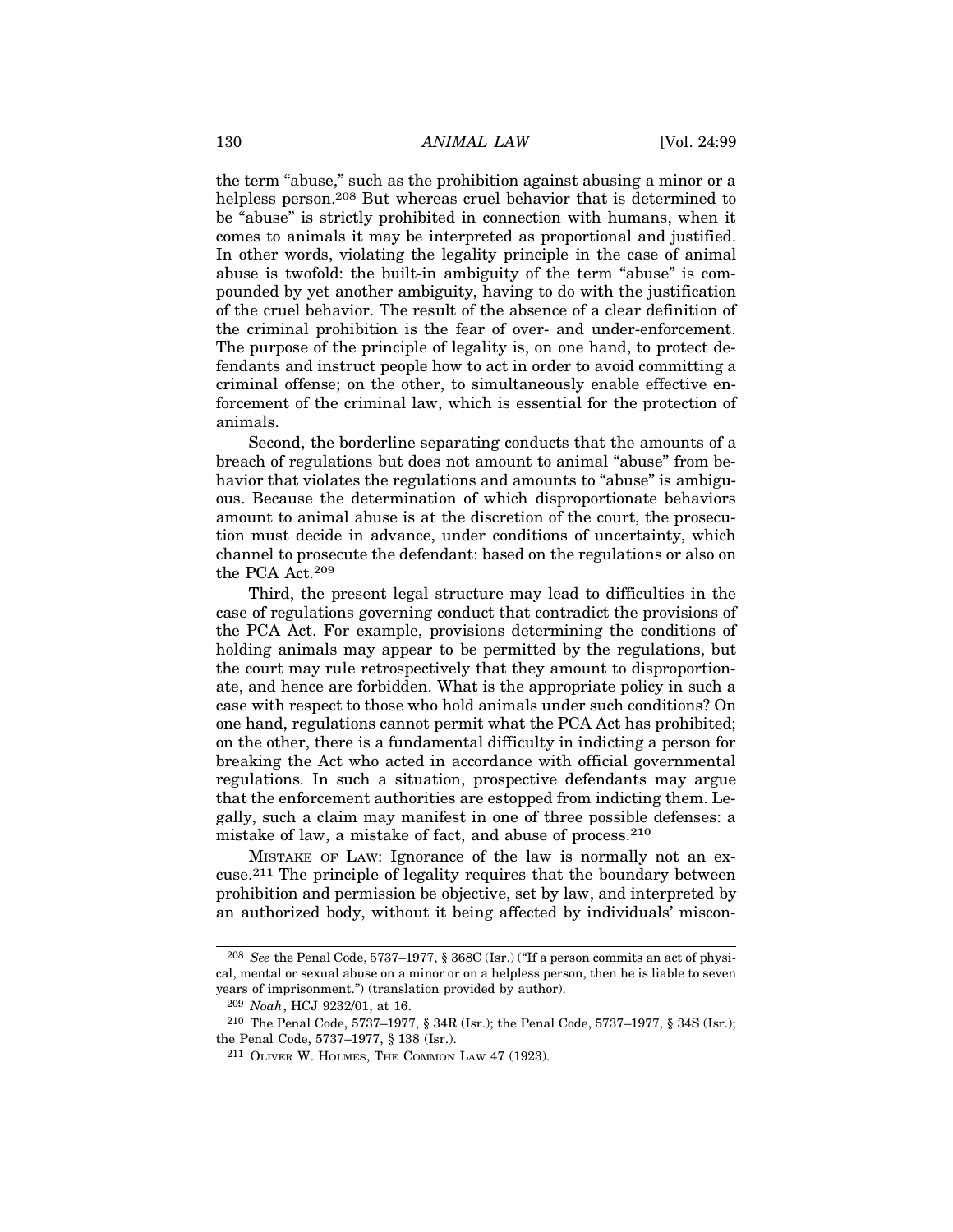ceptions regarding the extent of the prohibition.<sup>212</sup> A second rationale stems from the interest in encouraging knowledge of the criminal law.213 In order for individuals to internalize criminal prohibitions, the legislator is required to articulate them clearly. However, similarly to many other legal systems in Israel, the presumption that a person knows the law is not absolute.<sup>214</sup> Ignorance of the law may be an excuse in cases where there was no reasonable way of preventing the error.<sup>215</sup> In our case, whoever acted in accordance with official regulations most certainly acted "reasonably," because the regulations were enacted precisely to guide behavior and to define the authorities' expectations regarding the permitted conduct regulating the holding of animals, their transport, slaughter, and the like.216 Recognition of the mistake does not affect the objectivity of the boundaries of what is and is not allowed, because the prohibition's erroneous boundaries were not affected by the individual's subjective views, but determined by qualified authorities. Not only does the legality principle not preclude exempting those who relied on legislation that has been declared void, but the exemption follows necessarily from the idea of ??fair warning.217 Those behaving as prescribed by official regulations were not adequately warned that the permission granted by these regulations was misleading and does not accurately reflect the restrictions imposed by the prohibition. Andrew Von Hirsch and Douglas Husak highlighted the similarities between relying on legislation that was annulled and the prohibition against the retroactive application of a criminal prohibition.218 In both cases, the "correct" boundaries of the criminal prohibition were defined only after the defendant had acted.219 When the defendant committed the behavior, it was not prohibited.220 Only later came the Court determination that it was illegal, so that during the commission of the act the defendant did not violate any prohibition.221 Indeed, many U.S. states exempt from criminal liability 312 See Jerome HALL, GENERAL PRINCIPLES or CRIMINAL LAW 361–408 (2d ed. 1960)<br>213 See Houndaries between relying on legislation that was an-<br>uled and the prohibition against the retroactive application of a<br>1-iminal prohi The properties of the common law).<br>
The state of the defendant had actd.<sup>219</sup> When the defendant committed the behavior, it was not prohib-<br>
ed.<sup>220</sup> Only later came the Court determination that it was illegal, so<br>
nat du Led.<sup>213</sup> When the defendant committed the benavior, it was not pronibited.<sup>220</sup> Only later came the Court determination that it was illegal, so that during the commission of the act the defendant did not violate any proh

<sup>(</sup>discussing the rationale behind the requirements of the principle of legality).

<sup>213</sup> See HOLMES, supra note 210, at 47–48 (discussing the rationale behind encouraging knowledge of the common law).

<sup>(7</sup>th ed. 2013) (discussing the demands of the recognition of ignorance or mistake of law); DAVID ORMEROD, SMITH AND HOGAN'S CRIMINAL LAW 336–39 (13th ed. 2011) (discussing the general principles and elements of criminal law).

nat during the commission of the act the defendant did not violate any<br>rohibition.<sup>221</sup> Indeed, many U.S. states exempt from criminal liability<br><sup>212</sup> See JEROME HALL, GENERAL PRINCIPLES OF CRIMINAL LAW 361–408 (2d ed. 1960 sibility it is immaterial whether the person thought that his actions are not prohibited, owing to a mistake regarding the existence of a criminal prohibition or regarding his understanding the prohibition, except if the error was reasonably inevitable.") (translation provided by author). iscussing the rationale behind the requirements of the principle of legality).<br>
<sup>213</sup> See HOLMES, supra note 210, at 47–48 (discussing the rationale behind e<br>
g knowledge of the common law).<br>
<sup>214</sup> See ANDREW ASHWORTH & JE ing knowledge of the common law).<br>
<sup>214</sup> See ANDREW ASHWORTH & JEREMY HORDER, PRINCIPLES OF CRIMINAL LAW 218<br>
(7th ed. 2013) (discussing the demands of the recognition of ignorance or mistake<br>
law); David Discussing the d

<sup>&</sup>lt;sup>217</sup> Douglas Husak & Andrew Von Hirsch, Culpability and Mistake of Law, in ACTION AND VALUE IN CRIMINAL LAW 158, 166 (Stephen Shute et al. eds., 1993).

<sup>218</sup> Id. at 166–67.

<sup>219</sup> Id. at 157.

<sup>220</sup> Id.

<sup>221</sup> Id.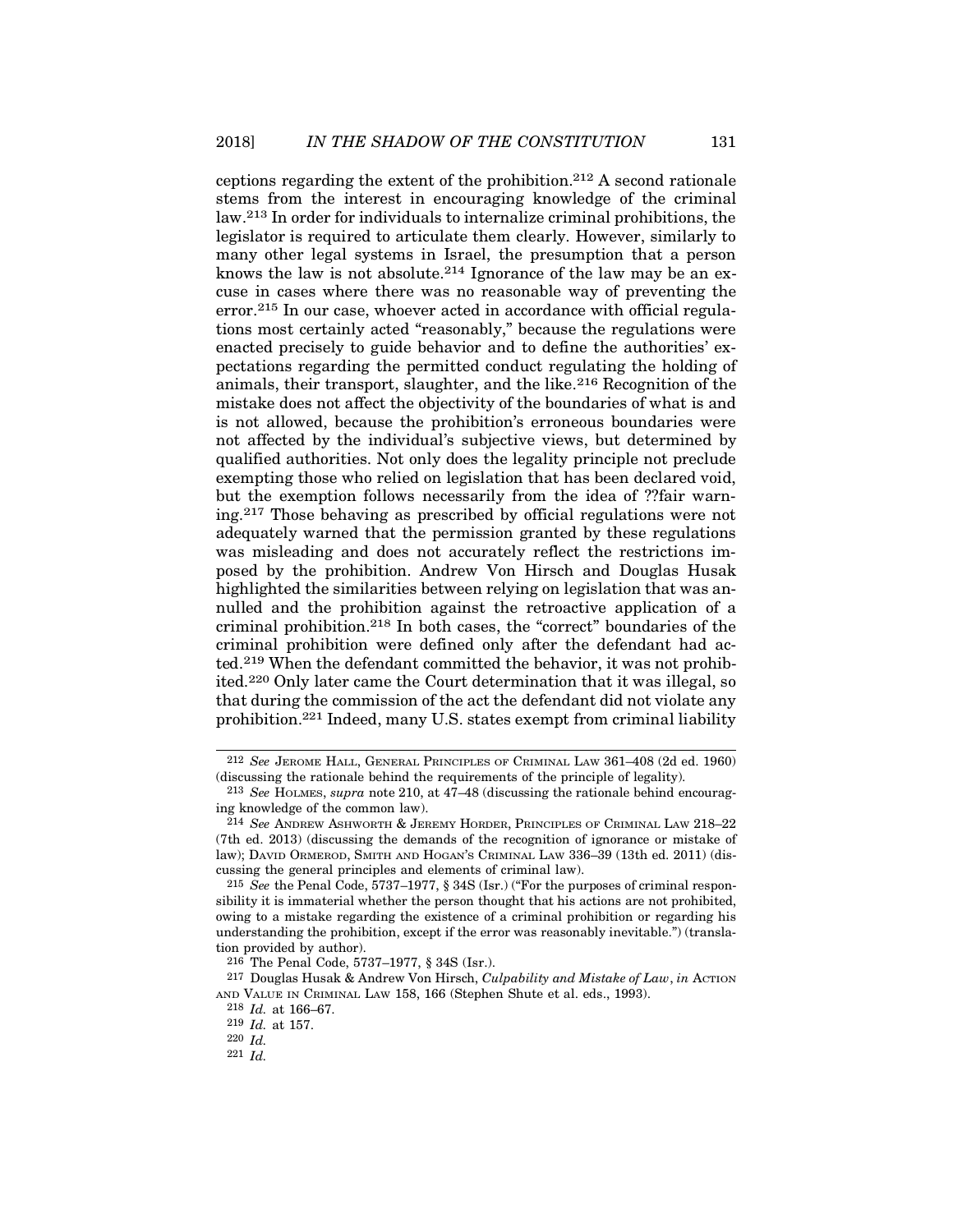132 ANIMAL LAW [Vol. 24:99]<br>
those who made a mistake of criminal law by relying on legislation<br>
that was decleved laten to be weld 222. Some states, begad on the concent those who made a mistake of criminal law by relying on legislation that was declared later to be void.222 Some states, based on the concept of estoppel, were even willing to extend the exemption to cases in which the mistake relied on an official entity authorized to interpret or enforce the law.223 MISTAKE OF FACT: The error may negate the mens rea required in the mistake of error may be relying on legislation<br>was declared later to be void.<sup>222</sup> Some states, based on the concept<br>stoppel, were even willing to extend t

the formation of offense, which is tantamount to a mistake of fact.224 In our case, the regulations primarily concern behaviors permitted in the agricultural sector engaged in the raising, holding, and handling of animals, and their aim is to subject those working in this sector to regulatory supervision.225 Although the provision is a criminal one and states that those violating the regulations are subject to punitive sanctions, the regulations are mainly part of administrative law.226 To convict a defendant of an abuse, torture, or cruel treatment offense, the prosecution must prove that the defendant was aware of the nature of his conduct, i.e., of the fact that the behavior amounted to abuse, torture, or cruel treatment.<sup>227</sup> But when people act in accordance with the regulations, they do so by relying on the fact that they are acting legally.228 Defendants are unaware that their behavior represents abuse, torture, or cruelty, because from their point of view, official regulations are legal. In the absence of mens rea, there is no criminal liability.<sup>229</sup> ict a defendant of an abuse, torture, or cruel treatment offense, the<br>rosecution must prove that the defendant was aware of the nature of<br>is conduct, i.e., of the fact that the behavior amounted to abuse, tor-<br>ire, or cru ms conduct, i.e., or the rate tunter the behavior amounted to above, our<br>the regulations, they do so by relying on the fact that they are acting<br>legally.<sup>228</sup> Defendants are unaware that their behavior represents<br>abuse, t

223 ASHWORTH & HORDER, supra note 214, at 222–24; PAUL H. ROBINSON, CRIMINAL LAW DEFENSES 389–90 (1984).

224 See ORMEROD, supra note 214, at 338 (discussing the general principles and elements of criminal law).

227 Paul H. Robinson, Criminal Law Defenses: A Systematic Analysis, 82 COLUM. L. REV. 199, 223 (1982).

228 Id.

229 Id. at 223, n.2.

nal liability if he or she engaged in conduct under a mistaken belief that the conduct was legal, provided that their belief was based on a previously enacted statute or the an affirmative defense can be asserted when the defendant engaged in criminal conduct, if the defendant reasonably relied on an invalid or erroneous statute, a judicial legally.<sup>228</sup> Defendants are unaware that their behavior represents<br>abuse, torture, or cruelty, because from their point of view, official reg-<br>ulations are legal. In the absence of *mens rea*, there is no criminal<br>liabil (repealed 2010) (allowing a defense when defendant reasonably believes his or her conduct was legal, and this belief was based on an agency interpretation, then-valid stat-Itability.<sup>229</sup><br>
<sup>222</sup> *See, e.g.*, ALA. CoDE § 13A-2-6(b) (1975) (stating that a person is relieved of crimi-<br>
all liability if he or she engaged in conduct under a mistaken belief that the conduct<br>
was legal, provided t defendant reasonably relied on then-valid legislation or judicial decisions). Most of these states adopted the proposed doctrine of the Model Penal Code, which states: "(3) A belief that conduct does not legally constitute an offense is a defense to a prosecution for that offense based upon such conduct when:  $\dots$  (b) he acts in reasonable reliance upon an official statement of the law, afterward determined to be invalid or erroneous, contained in (i) a statute or other enactment; (ii) a judicial decision, opinion or judgment; (iii) an administrative order or grant of permission; or (iv) an official interpretation of the public officer or body charged by law with responsibility for the interpretation, administration or enforcement of the law defining the offense." MODEL PENAL CODE  $\S 2.04(3)(b)$  (AM LAW INST. 2007). (repealed 2010) (allowing a defense when de<br>duct was legal, and this belief was based on<br>ute, or a judicial decision); La. Srar. ANN.<br>defendant reasonably relied on then-valid<br>these states adopted the proposed doctrine of elief that conduct does not legally constitute an offense is a<br>at offense based upon such conduct when: ... (b) he acts<br>n official statement of the law, afterward determined to b<br>ined in (i) a statute or other enactment; at offense based upon such conduct when:... (b) he acts in reasonable reliant of ficial statement of the law, afterward determined to be invalid or errone ined in (i) a statute or other enactment; (ii) a judicial decision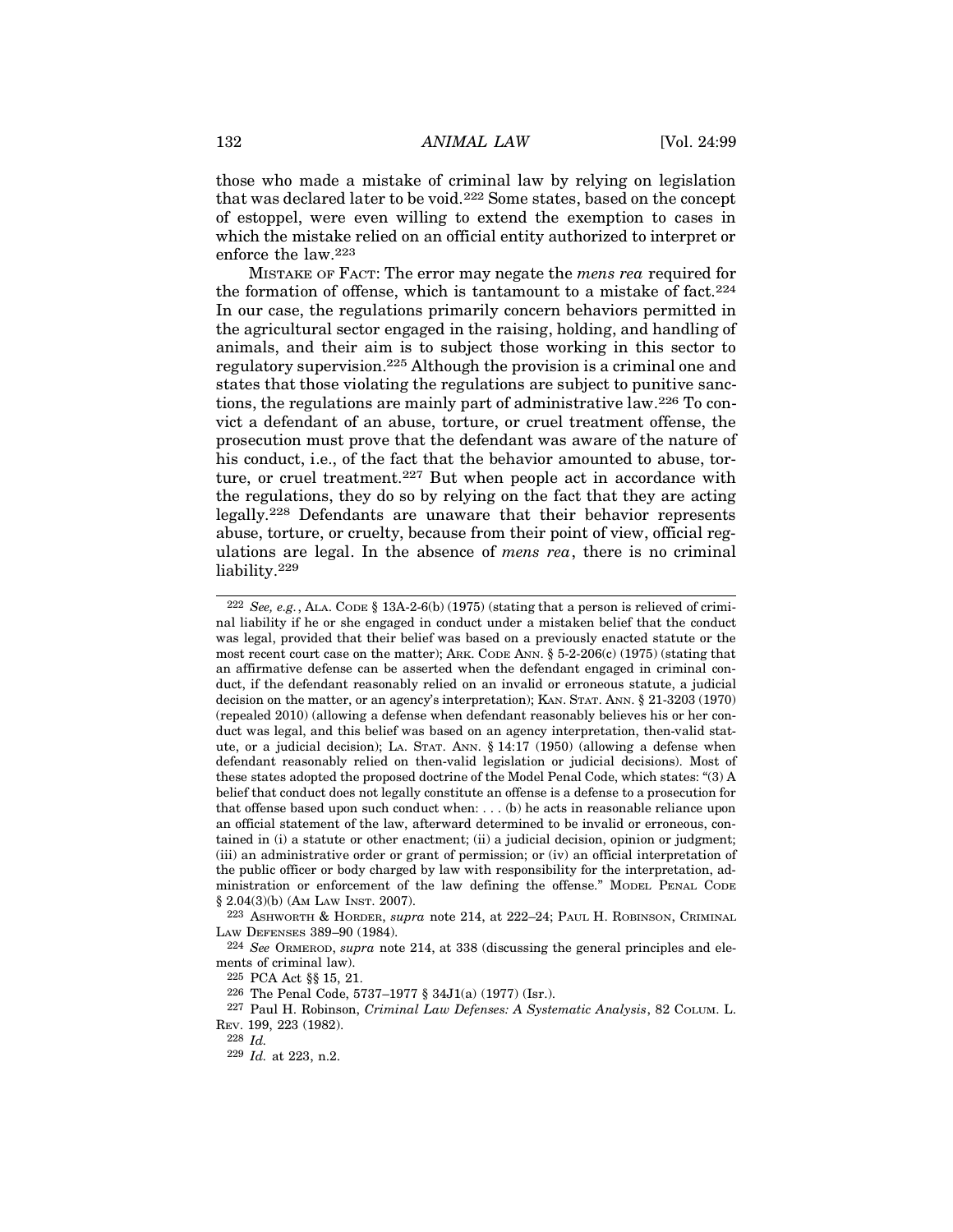$AN THE SHADOW OF THE CONSTITUTION$  133<br>
ABUSE OF PROCESS: Israeli law extends protection to a defendant if<br>
mdictment or criminal proceeding substantively conflicts with the<br>
the sof justice and legal fairness.<sup>230</sup> This defense authorizes the the indictment or criminal proceeding substantively conflicts with the principles of justice and legal fairness.230 This defense authorizes the court to grant relief, including dismissing the indictment, if it finds that the demands of justice and legal fairness have been violated.231 This abuse of process defense may apply also to defendants accused of committing a criminal offense, as long as the criminal proceedings substantially violate the sense of justice and fairness.232 The Israeli Supreme Court stressed that the aim of the defense is to do justice to the defendant, not to settle accounts with law enforcement agencies for their misconduct.233 The conduct of the criminal proceedings may be contrary to the sense of justice even if the decision to indict is not tainted by any administrative misconduct. In our case, although the defendant may find himself retrospectively having committed actions that amount to a criminal offense, under circumstances in which he relied on official regulations, his prosecution violates the sense of justice. This is even apparent in terms of such framework offenses as abuse, which does not provide clear guidance that would amount to fair warning.<sup>234</sup>

These three defense arguments gain added strength in light of the circumstances surrounding Noah.235 In this case, although the Israeli Supreme Court struck down the regulations allowing force-feeding geese, the government awarded significant damages to the farmers in compensation for eliminating their source of income.236 The Court also postponed invalidating the regulations for a year and a half in order to minimize the immediate economic damage to the farmers.<sup>237</sup> These decisions reinforce the recognition of the farmers' reliance on the regulations.

The result is that on one hand, criminal prosecution under the general offenses of torture, cruelty, or abuse of animals—which are interpreted not literally, but subject to the proportionality doctrine—is subject to the principles of legality and of fair warning. On the other hand, when the general offense is expressed in concrete terms through by substrate in mediate economic damage to the farmers.<sup>237</sup> These de-<br>inimize the immediate economic damage to the farmers.<sup>237</sup> These de-<br>sions reinforce the recognition of the farmers' reliance on the<br>eigulations.<br>The egulations.<br>
The result is that on one hand, crim<br>
eneral offenses of torture, cruelty, or abus<br>
erpreted not literally, but subject to the<br>
ubject to the principles of legality and of<br>
and, when the general offense is ex

<sup>(</sup>Isr.) (authorizing a provision for a defendant to make preliminary pleadings after the commencement of trial).

<sup>232</sup> CA 2144/08 Abraham Mondrowitz v. State of Israel, para. 118 (2010) (Isr.), http:// elyon1.court.gov.il/files/08/440/021/r10/08021440.r10.pdf [https://perma.cc/B475-RN7D] (accessed Jan. 19, 2018).

<sup>233</sup> See CA 4855/02 State of Israel v. Borowitz, para. 21 (2005) (Isr.), http://elyon1 .court.gov.il/files/02/550/048/F22/02048550.f22.pdf [https://perma.cc/NFU2-78LV] (accessed Jan. 19, 2018) (discussing the right way to apply an interpretation of the provisions).

<sup>234</sup> Id.

<sup>235</sup> See generally Noah, HCJ 9232/01, (holding that the force-feeding of geese constituted abuse of animals).

<sup>236</sup> See id. at 47 (providing the Court's consideration of awarding damages). 237 Id. para. 27.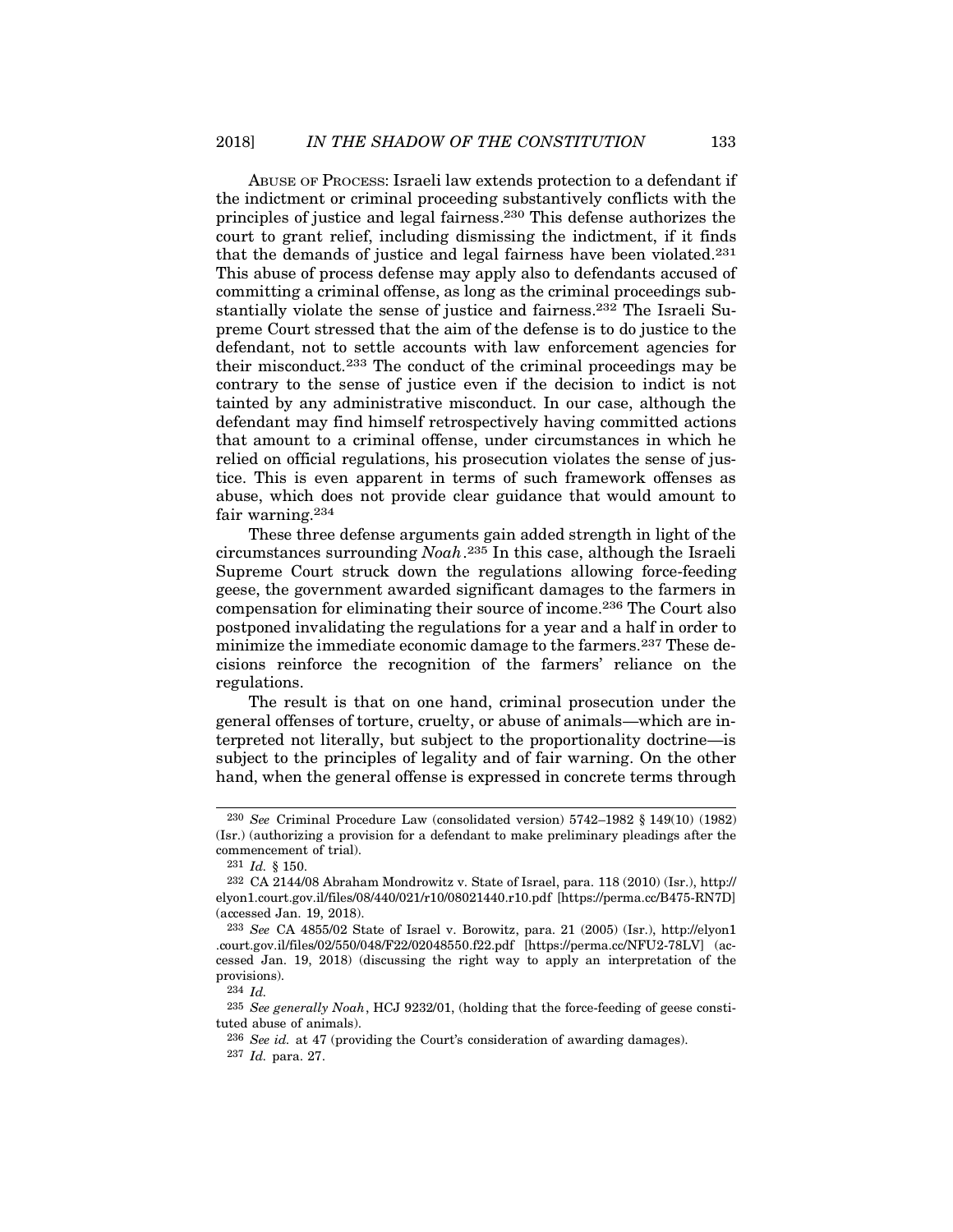134 ANIMAL LAW [Vol. 24:99]<br>
regulations, the possibility of prosecuting on the basis of the general<br>
offense is blocked to the cutent that the conduct is consistent with the regulations, the possibility of prosecuting on the basis of the general offense is blocked to the extent that the conduct is consistent with the regulations. ANIMAL LAW [Vol. 24:99]<br>ty of prosecuting on the basis of the general<br>extent that the conduct is consistent with the<br>VI. CONCLUSION<br>sisting common law allows and even requires

Some believe that existing common law allows and even requires recognition of some species of animals as persons who deserve full constitutional rights.238 Others believe that "eradicating the suffering of animals is the goal to which animal advocates ought to direct their attention."<sup>239</sup>

We fear, however, that achieving such goals is unrealistic in a world where industrial agriculture inherently includes animal suffering as long as it is considered vital for manufacturing "basic foods."240

In this Article, we sought to offer realistic critique and recommendations we believe to be applicable, even in the non-ideal world in which we live. The constitutional discourse that governs the protection of human rights in Israel, as well as in most other democratic countries around the world, and especially the doctrine of proportionality, cannot provide adequate protection for animals in current society.241

Current law and jurisprudence, in Israel and in some other countries, are formulated in terms of animal rights, and even pretend to provide animals with a kind of constitutional protection.242 However, when the existing laws of most democratic countries around the world, and especially those considering the proportionality doctrine reigning in Israel, are applied in practice, the protection of animal rights are far

240 Compare to the comment by Justice A. Grunis, which was particularly evident in his opinions that contributed to animal protection in Israel, that the same action may be considered to be torture, cruelty, or abuse of animals if its purpose is of minor importance, and not torture, cruelty, or abuse if it is intended to meet human needs that are perceived by society as existential, including the provision of "basic foods." Noah, HCJ 9232/01, at 18. DERT GARIVED THEORY OF JUSTICE FOR ANIMALS: ANIMAL RIGHTS IN A NO-<br>
239 ROBERT GARIVER, A THEORY OF JUSTICE FOR ANIMALS: ANIMAL RIGHTS IN A NO-<br>
NIDEAL WORLD 168 (2013).<br>
240 Compare to the comment by Justice A. Grunis, w <sup>240</sup> Compare to the comment by Justice A. Grunis, which was particularly evident in be a opinions that contributed to animal protection in Israel, that the same action may be nsidered to be torture, cruelty, or abuse of

animal in any way.") (translation provided by author).

<sup>238</sup> Emily A. Fitzgerald, Apersonhood, 34 REV. LITIG. 337, 351 (2015); Alexandra B. Rhodes, Saving Apes with the Laws of Men: Great Ape Protection in a Property-Based Animal Law System, 20 ANIMAL L. 191, 199–201 (2013); see, e.g., WISE, supra note 109, at 270 ("But it should now be obvious that the ancient Great Wall that has for so long divided hums from every other animal is biased, irrational, unfair, and unjust. It is time to knock it down. The decision to extend common law personhood to chimpanzees and bonobos will arise from a great common law case."). Well the existing ratws of must denoted at countries around the world,<br>and especially those considering the proportionality doctrine reigning<br>in Israel, are applied in practice, the protection of animal rights are far<br>Rhod

<sup>&</sup>lt;sup>241</sup> See generally CA  $8823/07$  A v. State of Israel, IsrLR 1 (2009) (Isr.), http:// elyon1.court.gov.il/files/07/230/088/p25/07088230.p25.pdf [https://perma.cc/TB7F-Q354] (accessed Jan. 19, 2018) (analyzing the requirements of Israel's Basic Law: Human Digdemocratic nations and its impact throughout international and domestic law).